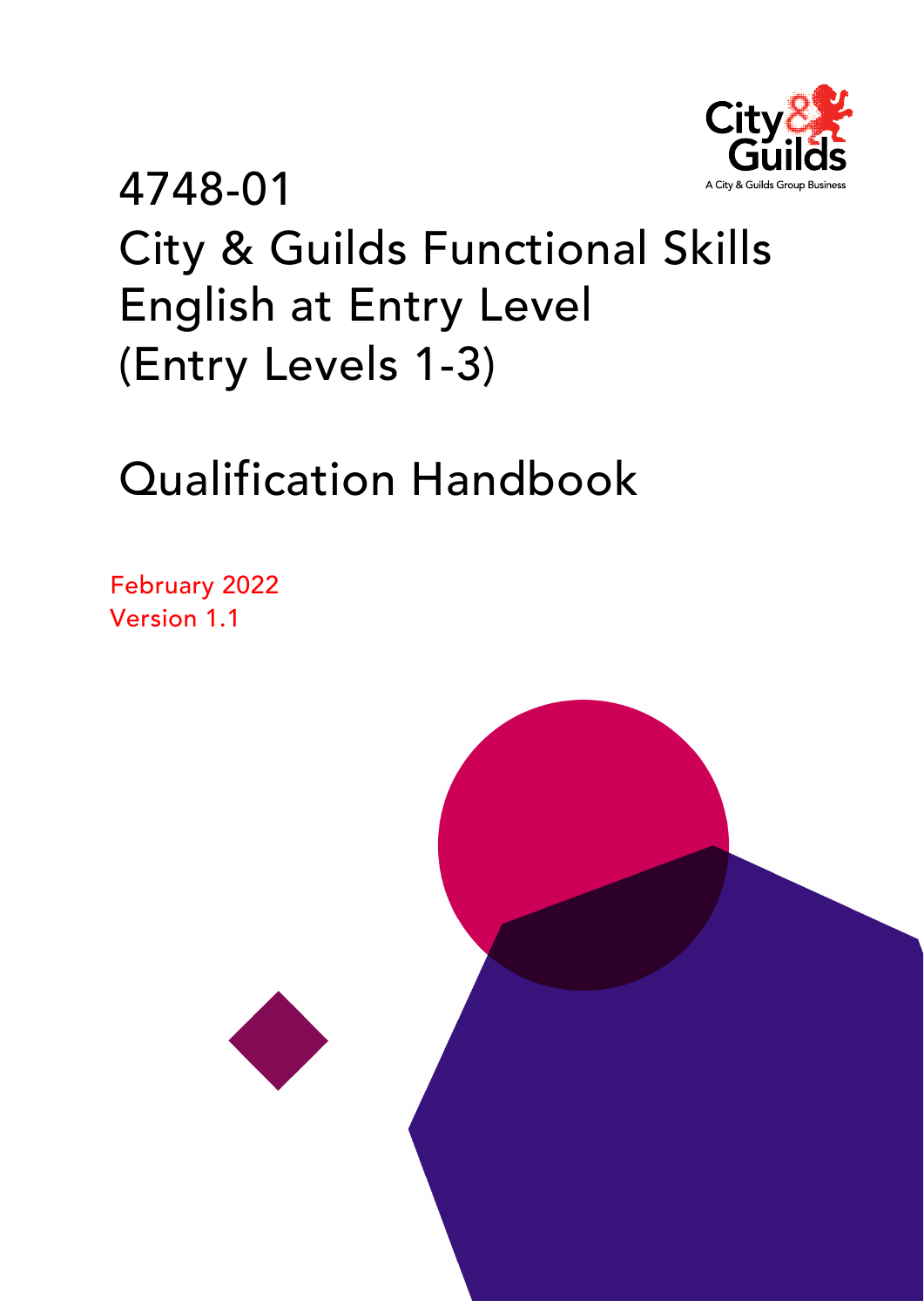## <span id="page-1-0"></span>Qualification at a glance

| Industry area                  | Skills for Work and Life                                                                                                                                                                                                                                                                                                                                                                                                                                                                                                     |
|--------------------------------|------------------------------------------------------------------------------------------------------------------------------------------------------------------------------------------------------------------------------------------------------------------------------------------------------------------------------------------------------------------------------------------------------------------------------------------------------------------------------------------------------------------------------|
| City & Guilds number           | 4748-01                                                                                                                                                                                                                                                                                                                                                                                                                                                                                                                      |
| Age group approved             | All ages                                                                                                                                                                                                                                                                                                                                                                                                                                                                                                                     |
| <b>Entry requirements</b>      | None                                                                                                                                                                                                                                                                                                                                                                                                                                                                                                                         |
| Assessment                     | Three components:<br>Speaking, Listening and Communicating -<br>externally set by City & Guilds, internally marked<br>and quality assured by the centre and subject to<br>external quality assurance from City & Guilds;<br>Reading - externally set by City & Guilds,<br>internally marked by the centre and subject to<br>external quality assurance from City & Guilds;<br>Writing - externally set by City & Guilds, internally<br>marked by the centre and subject to external<br>quality assurance from City & Guilds. |
| Grading                        | Pass/fail                                                                                                                                                                                                                                                                                                                                                                                                                                                                                                                    |
| Approvals                      | Centres currently approved to deliver the 3748<br>suite of Functional Skills qualifications may apply<br>for fast-track approval on the 4748 using the<br>applicable form. Centres that do not have<br>approval for 3748 should apply for the 4748<br>qualifications via a Qualification Approval<br>Application (QAP). Please note all centres must<br>complete a self-assessment form and assessment<br>site log as part of the application.                                                                               |
| Registration and certification | Consult the Walled Garden/Online Catalogue for<br>last registration dates (www.walled-garden.com)                                                                                                                                                                                                                                                                                                                                                                                                                            |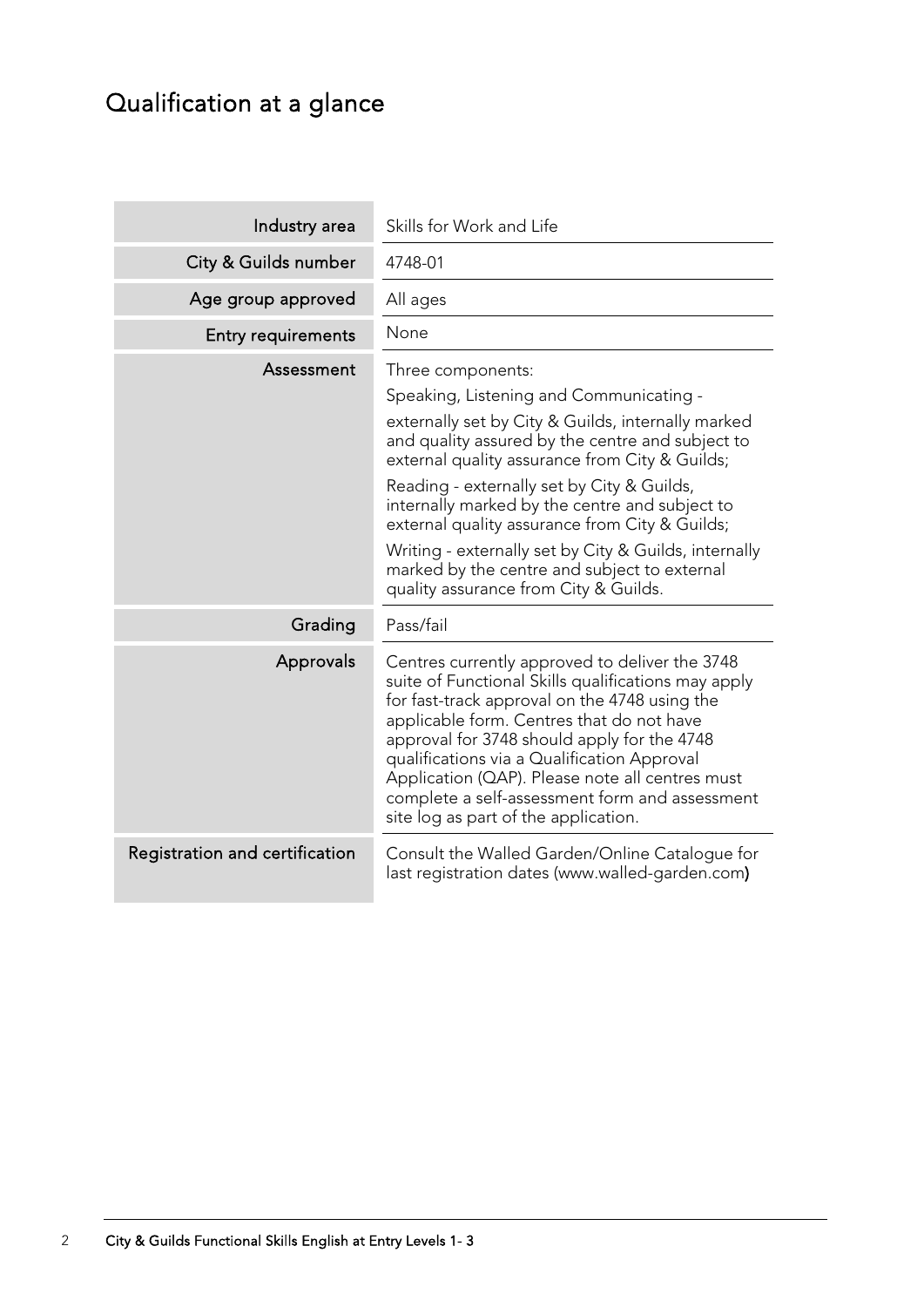| Version and date  |                                   | <b>Section</b>                               |
|-------------------|-----------------------------------|----------------------------------------------|
| 1.0 October 2019  | Initial version                   | All                                          |
| 1.1 February 2022 | GLH/TQT clarified and highlighted | Qualification<br>at a glance<br>Introduction |

| Title and level                                                              | <b>Size</b><br>(GLH) | TQT | <b>City &amp; Guilds</b><br>number | Ofqual<br>number |
|------------------------------------------------------------------------------|----------------------|-----|------------------------------------|------------------|
| City & Guilds Functional Skills<br>Qualification in English at Entry Level 1 | 55                   | 58  | 4748-01                            | 603/4913/X       |
| City & Guilds Functional Skills<br>Qualification in English at Entry Level 2 | 55                   | 58  | 4748-01                            | 603/4914/1       |
| City & Guilds Functional Skills<br>Qualification in English at Entry Level 3 | 55                   | 58  | 4748-01                            | 603/4915/3       |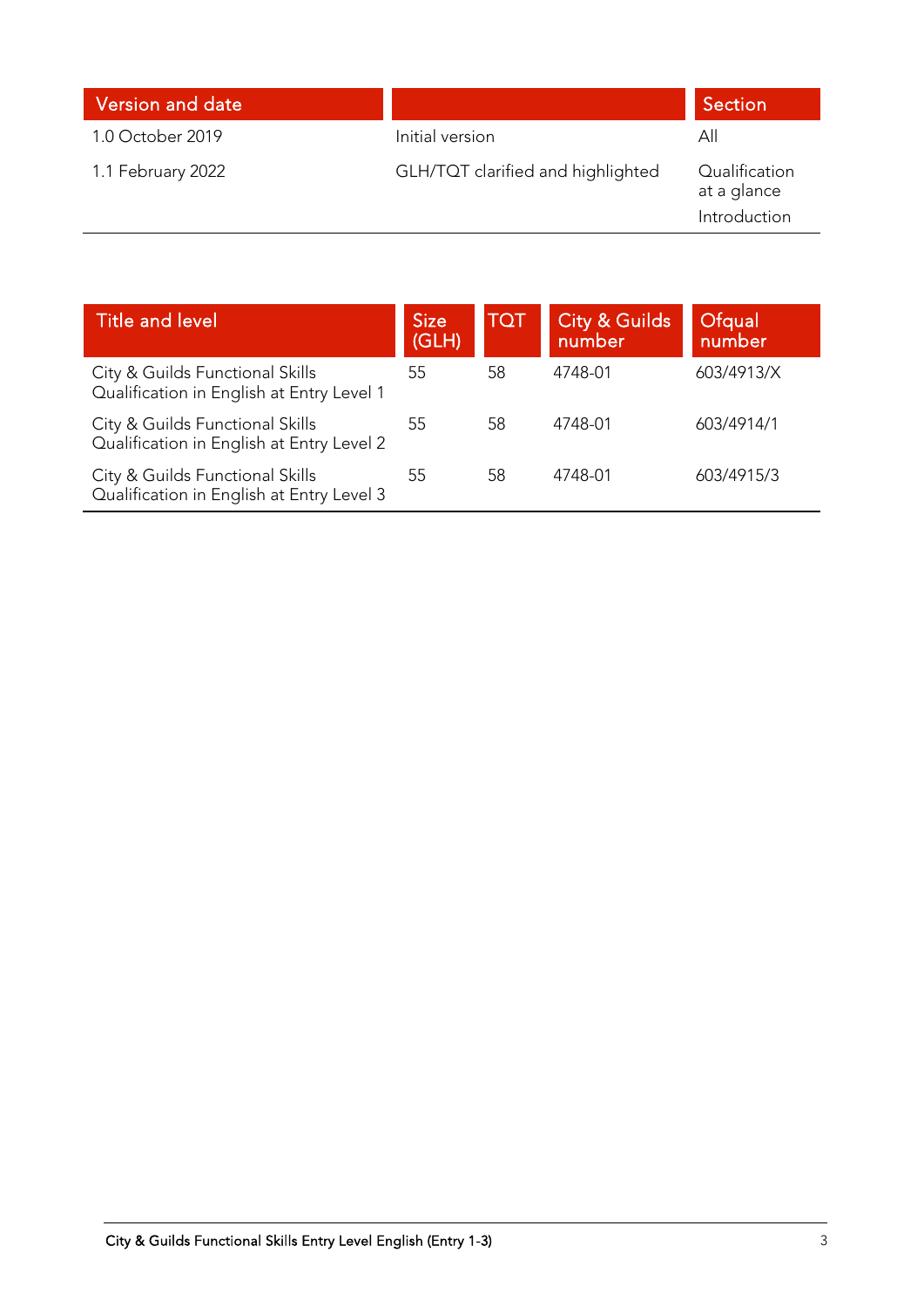## <span id="page-3-0"></span>**Contents**

| Qualification at a glance |                                                       | $\mathbf{2}$ |
|---------------------------|-------------------------------------------------------|--------------|
| Contents                  |                                                       | 4            |
| Introduction<br>1         |                                                       | 5            |
| 2                         | Centre requirements                                   | 9            |
| 3                         | Delivering the qualifications                         | 11           |
| Administration<br>4       |                                                       | 12           |
| 5<br>Assessment           |                                                       | 16           |
| 6                         | Access and Inclusion                                  | 29           |
| Appendix 1                | <b>Expectations for Word Reading Entry Levels 1-3</b> | 32           |
| Appendix 2                | Expectations for both reading and spelling Entry 1-3  | 35           |
| Appendix 3                | Sources of general information                        | 44           |
| Appendix 4                | Useful contacts                                       | 45           |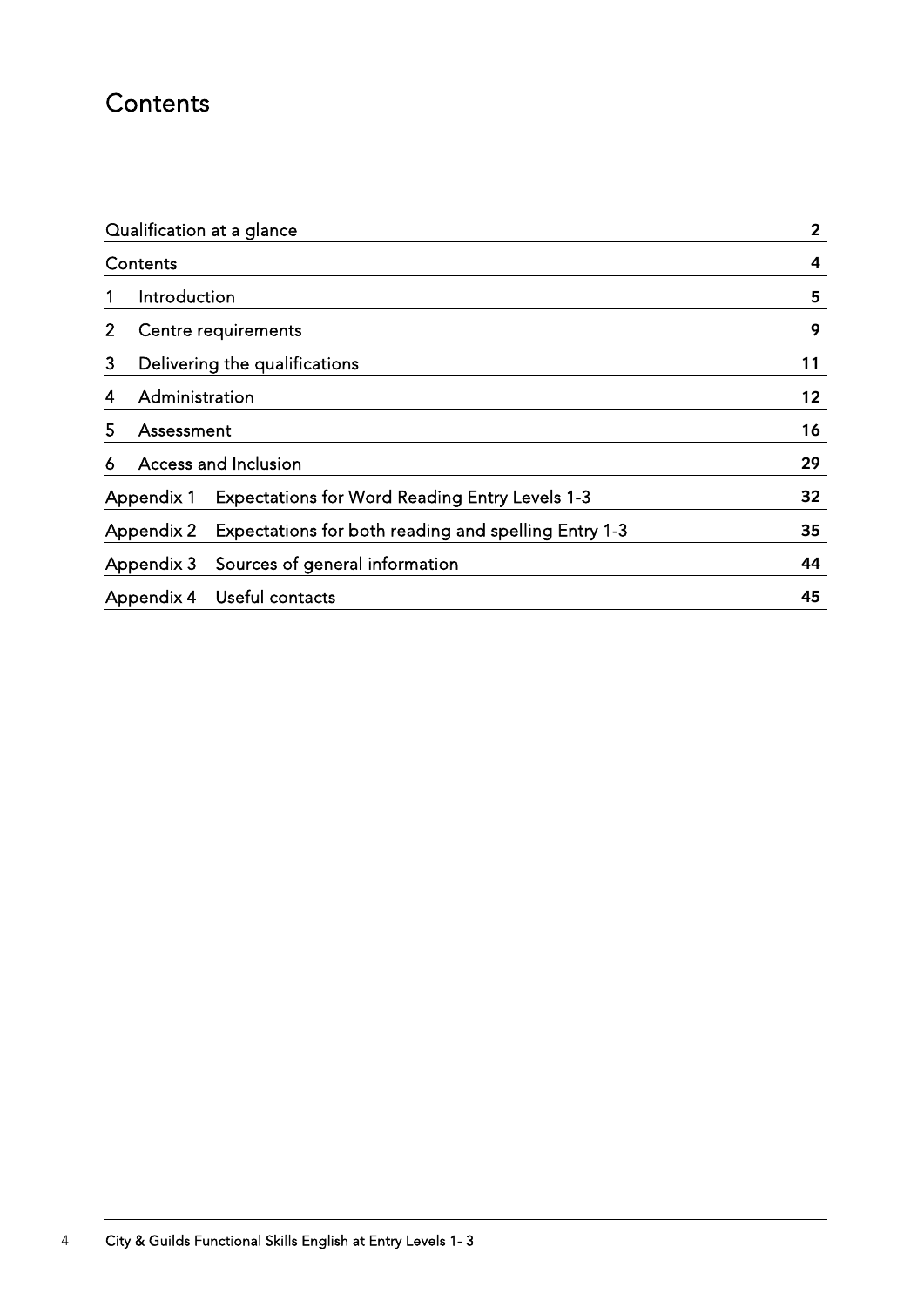## <span id="page-4-0"></span>1 Introduction

### What are the qualifications about?

These qualifications have been designed to meet the content, conditions and requirements set out by the Department for Education (DfE) and Ofqual in the following publications,

- [Subject content for functional skills:](https://assets.publishing.service.gov.uk/government/uploads/system/uploads/attachment_data/file/682834/Functional_Skills_Subject_Content_English.pdf) English, Ref: DFE-00047-2018
- Functional Skills English [Conditions and Requirements July 2018,](https://assets.publishing.service.gov.uk/government/uploads/system/uploads/attachment_data/file/729884/functional-skills-english-conditions-and-requirements.pdf) Ref: Ofqual/18/6385/4
- Functional Skills [English Guidance June 2018,](https://assets.publishing.service.gov.uk/government/uploads/system/uploads/attachment_data/file/720024/functional-skills-english-guidance.pdf) Ref: Ofqual/18/6385/5

This handbook must be read in conjunction with the documents 'Functional Skills 4748 English Entry Level Assessments Assessor Instructions Entry 1-3 Reading and Writing' and the 'Functional Skills 4748 English: Speaking, Listening and Communicating Assessment Guidance' documents at Entry 1, 2 and 3.

| Area                                                   | <b>Description</b>                                                                                                                                                                                                                                                                                                                                                                   |
|--------------------------------------------------------|--------------------------------------------------------------------------------------------------------------------------------------------------------------------------------------------------------------------------------------------------------------------------------------------------------------------------------------------------------------------------------------|
| Who are the<br>qualifications for?                     | These qualifications are for learners of all ages. They are suitable for adults and<br>young people across a wide range of settings. Note these qualifications are only<br>available to centres and learners in England.                                                                                                                                                             |
| What do the<br>qualifications<br>cover?                | These qualifications provide reliable evidence of a learner's achievements<br>against demanding content that is relevant to the workplace. Learners will be<br>assessed on their underpinning knowledge as well as their ability to apply this in<br>different contexts.                                                                                                             |
|                                                        | Studying Functional Skills qualifications will help learners to gain confidence and<br>fluency in, and a positive attitude towards, English.                                                                                                                                                                                                                                         |
|                                                        | Learners will be able to demonstrate their competence in English by using it in<br>real-world situations as well as demonstrating a sound grasp of basic English<br>knowledge and skills.                                                                                                                                                                                            |
|                                                        | Learners must be able to demonstrate their competence across three<br>components, Reading; Writing; Speaking, Listening and Communicating. All<br>three must be achieved at the same level.                                                                                                                                                                                          |
| What<br>opportunities for<br>progression are<br>there? | Learners who achieve the qualification at each level may progress to the next<br>level. The Entry Level qualification should provide a foundation for progression<br>into employment or further technical education and develop skills for everyday<br>life. In some contexts, Functional Skills qualifications will also play a part in the<br>Government's accountability systems. |
| Who did we<br>develop the<br>qualifications<br>with?   | These qualifications have been developed in collaboration with employers,<br>training providers, teachers and a range of subject matter experts.                                                                                                                                                                                                                                     |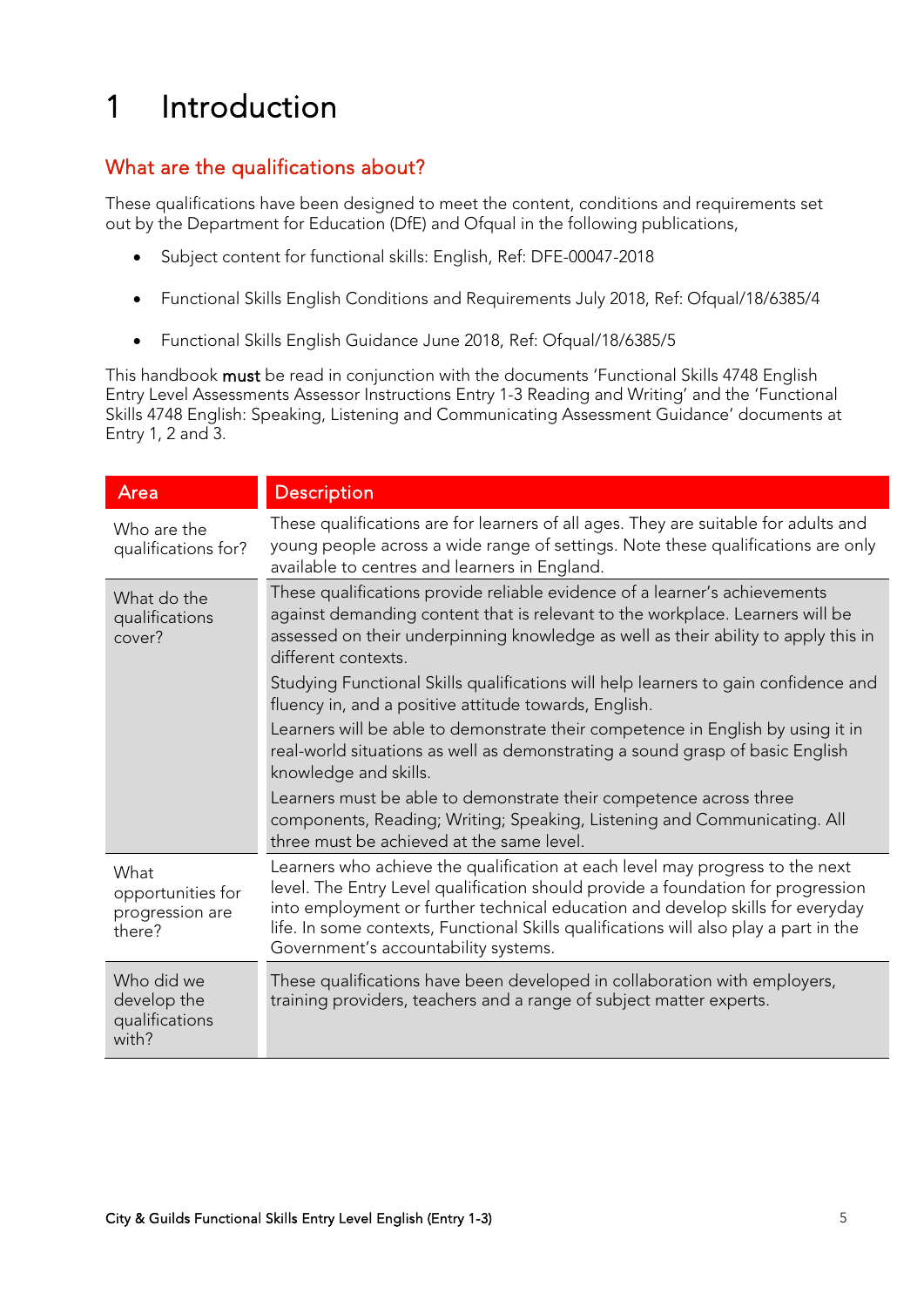#### Qualification purpose

These qualifications will demonstrate the ability at an appropriate level to read, write, speak, listen and communicate in English, and to apply this knowledge and these skills in familiar situations.

#### Learning aims and outcomes

Functional Skills English qualifications at the Entry levels indicate that learners should be able to speak, listen, communicate, read and write with increasing clarity, accuracy and effectiveness at each level. They should be able to:

- Listen, understand and respond to verbal communication in a range of familiar contexts;
- Acquire an understanding of everyday words and their uses and effects, and apply this understanding in different contexts;
- Read with accuracy straightforward texts encountered in everyday life and work, and develop confidence to read more widely; and
- Write straightforward texts and documents with clarity and effectiveness, and demonstrate a sound grasp of spelling, punctuation and grammar.

Learners should, with some direction and guidance, be able to apply these functional skills to informal and some formal contexts, in familiar situations.

#### Learner entry requirements

There are no entry requirements for these qualifications and no formal age restrictions.

#### Requirements for certification

Candidates who meet the criteria to be awarded a 'pass' in all three components at the same level (Reading, Writing and Speaking, Listening and Communicating) will receive a qualification certificate. Learners who do not meet the criteria to be awarded a pass for any component will be issued with a 'fail' for that component.

#### Total Qualification Time

Total Qualification Time (TQT) is the total amount of time, in hours, expected to be spent by a Learner to achieve a qualification. It includes guided learning hours (which are listed separately) and hours spent in preparation, study and assessment.

|                                                                           | GI H | ( ) |
|---------------------------------------------------------------------------|------|-----|
| City & Guilds Functional Skills Qualification in English at Entry Level 1 | 55   | 58  |
| City & Guilds Functional Skills Qualification in English at Entry Level 2 | -55  | 58  |
| City & Guilds Functional Skills Qualification in English at Entry Level 3 | -55  | 58  |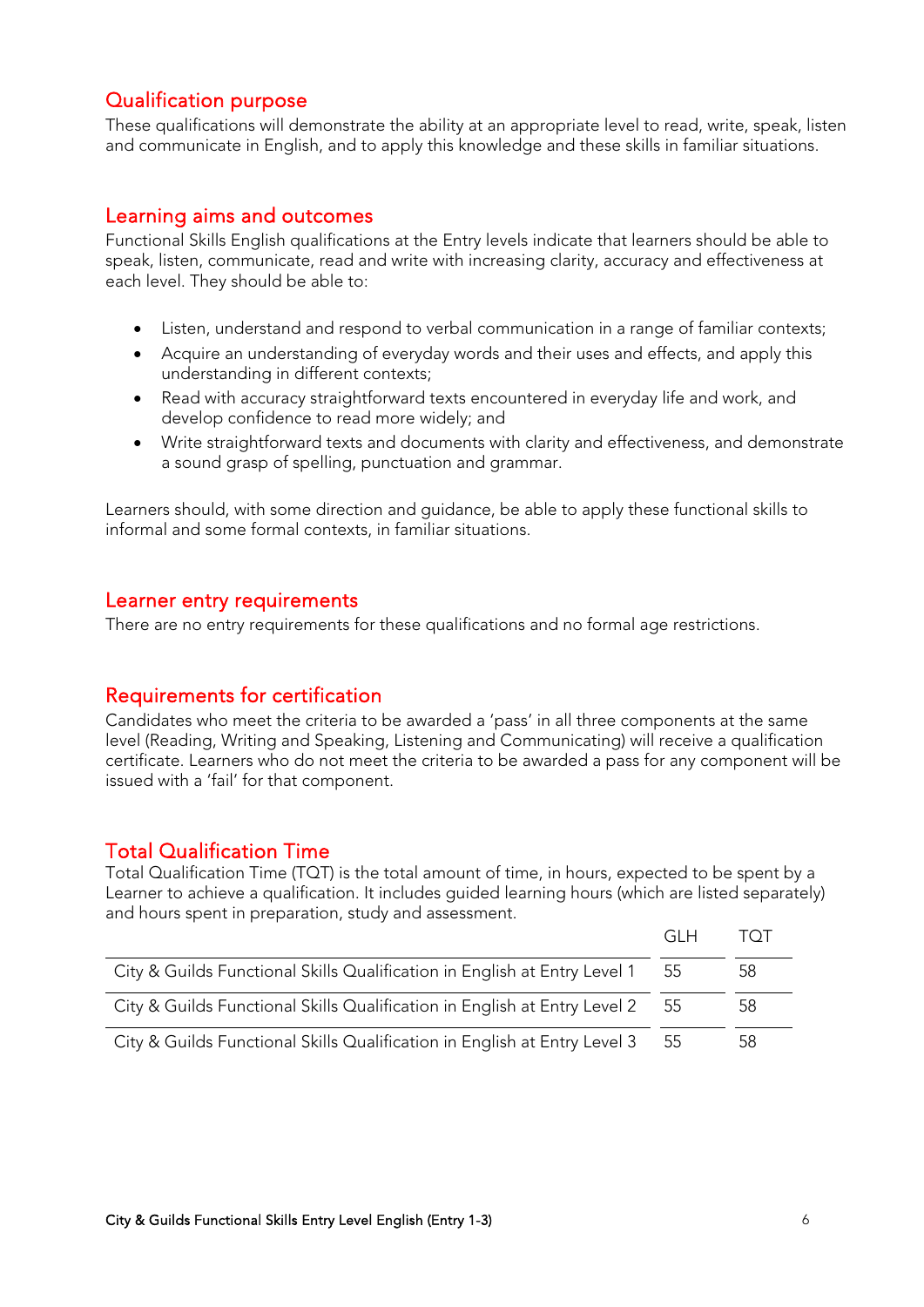#### Qualification structure

| <b>Qualification title</b>                                                  | Component<br>number | Component title                                                        |
|-----------------------------------------------------------------------------|---------------------|------------------------------------------------------------------------|
|                                                                             |                     |                                                                        |
| City & Guilds                                                               | 4748-001            | Functional English Reading at Entry 1                                  |
| Qualification in<br><b>Functional Skills</b><br>English at Entry            | 4748-002            | Functional English Writing at Entry 1                                  |
| Level 1                                                                     | 4748-003            | Functional English Speaking, listening and communicating at<br>Entry 1 |
|                                                                             |                     |                                                                        |
| City & Guilds                                                               | 4748-004            | Functional English Reading at Entry 2                                  |
| Qualification in<br><b>Functional Skills</b><br>English at Entry<br>Level 2 | 4748-005            | Functional English Writing at Entry 2                                  |
|                                                                             | 4748-006            | Functional English Speaking, listening and communicating at<br>Entry 2 |
|                                                                             |                     |                                                                        |
| City & Guilds<br>Qualification in                                           | 4748-007            | <b>Functional English Reading at Entry 3</b>                           |
| <b>Functional Skills</b>                                                    | 4748-008            | Functional English Writing at Entry 3                                  |
| English at Entry<br>Level 3                                                 | 4748-009            | Functional English Speaking, listening and communicating at<br>Entry 3 |

The table below illustrates the structure of each qualification:

#### Carrying forward component results (including from other awarding organisations)

Learners are permitted to carry forward one or more component results from a previous attempt at a Functional Skills qualification in English by City & Guilds or a different awarding organisation. This includes circumstances in which a learner has not previously attempted all three components.

The component(s) carried over must be at the same level and awarded in line with the Subject Level Conditions applicable to those registered from 1<sup>st</sup> September 2019. Components from the legacy 3748 qualifications may not be carried over.

The process of checking and claiming must be overseen by the IQA and monitored as part of the centre's Internal Quality Assurance (IQA) processes. For further information about what these involve, please see the section ['Quality Assurance'](#page-12-0) on page 12.

To claim learners must be registered with City & Guilds as a Functional Skills English candidate and have achieved all three English components, at least one of which must be with City & Guilds.

Any assessment components submitted under these arrangements must be checked and signed off by an Internal Quality Assurer and an audit trail must be available. Each component must be evidenced by an official results statement (paper or electronic) originating from the awarding organisation and indicating details of the:

- learner ideally this should include the Unique Learner Number (ULN)
- awarding organisation
- component, level and date it was awarded.

#### City & Guilds Functional Skills Entry Level English (Entry 1-3) 7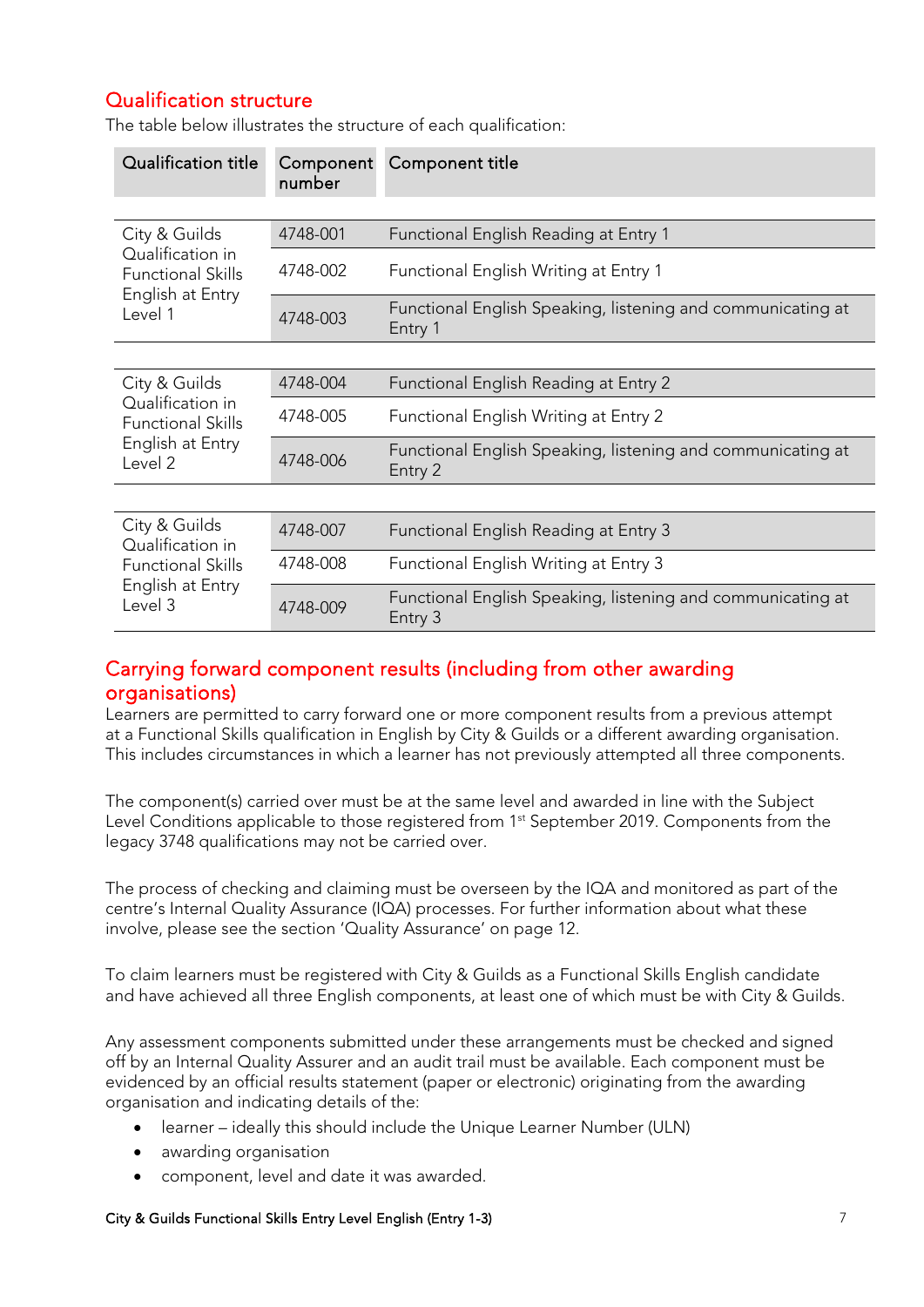It is not necessary to send in this evidence to City & Guilds, although it must be retained in an auditable form so that it can be available for sampling as part of External Quality Assurance monitoring.

Once entitlement has been checked, the component should be submitted to City & Guilds as a Results Entry using the prior achievement modules listed on the Walled Garden Catalogue for Functional English Reading at Entry 1 / 2 / 3 (Components 4748-5XX).

There is no formal time limit on the use of Functional Skills English assessment components, although a qualification certificate can only be awarded once all three components have been achieved at the same level.

#### Support materials

The following resources are available for this qualification:

| Description                                                                                                                           | How to access                                                                                           |
|---------------------------------------------------------------------------------------------------------------------------------------|---------------------------------------------------------------------------------------------------------|
| Sample assessments, delivery guides and                                                                                               | Please visit                                                                                            |
| assessment preparation materials                                                                                                      | www.cityandguilds.com/what-we-<br>offer/centres/maths-and-english/functional-<br>skills                 |
| Exemplars for Speaking, Listening and<br>Communicating to illustrate the standard<br>expected of Learners for a) a Pass and b) a Fail | Please visit<br>www.cityandguilds.com/what-we-<br>offer/centres/maths-and-english/functional-<br>skills |

City & Guilds also offers a substantial range of teaching and learning resources to support the development of English in all settings. Some of these resources have been designed specifically for learners working towards the new Functional Skills qualifications in English at Entry 1-3.

For further information about these resources, please see [cityandguilds.com/mathsandenglish.](http://www.cityandguilds.com/mathsandenglish)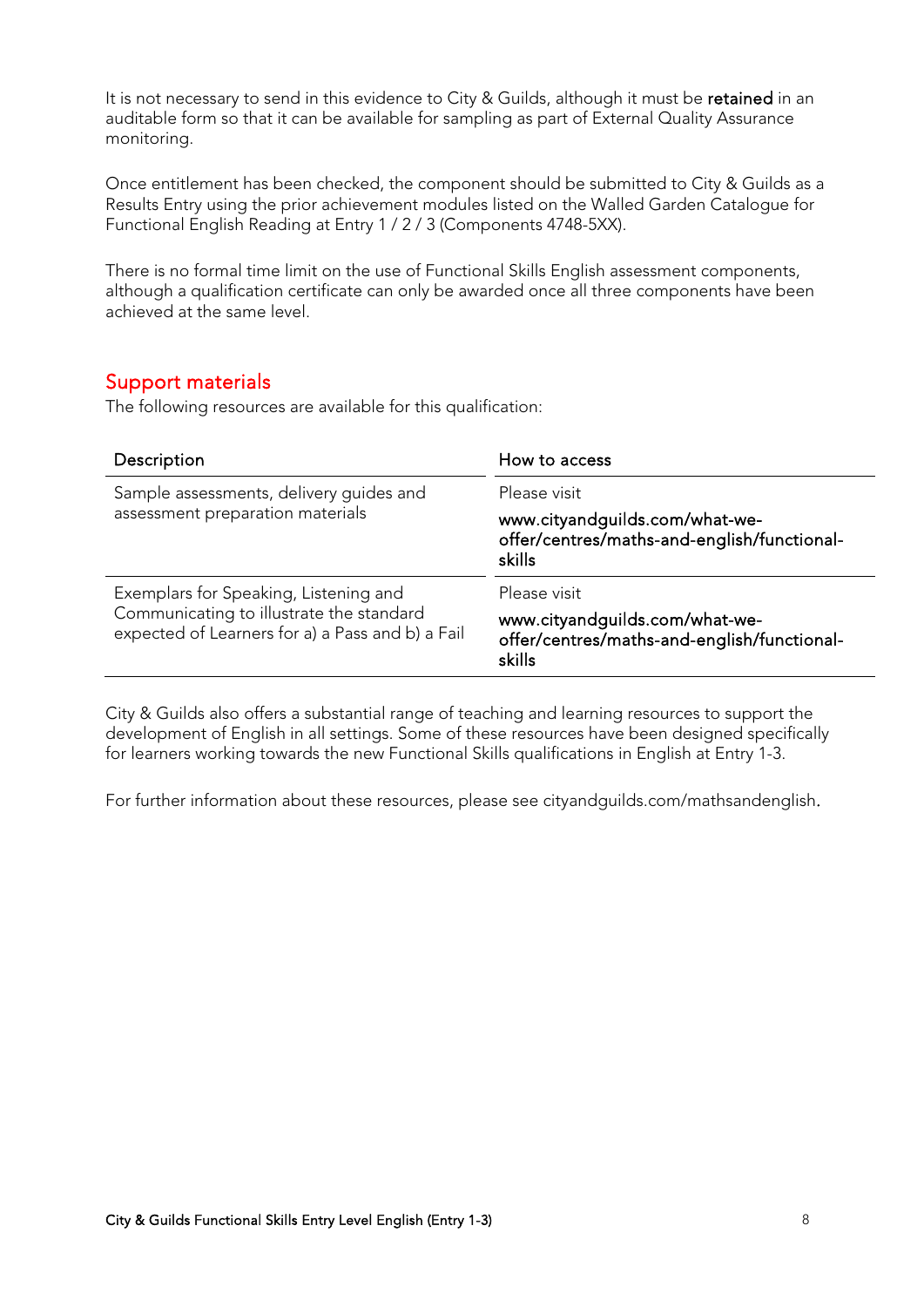## <span id="page-8-0"></span>2 Centre requirements

#### Approval

To offer these qualifications, new centres will need to gain both centre and qualification approval. Please refer to the [City & Guilds Centre Manual](https://www.cityandguilds.com/%7E/media/cityandguilds-site/documents/what-we-offer/centres/centre%20document%20library/quality-assurance-documents/centre-manual%20pdf.ashx) for further information.

#### Resource requirements

#### Centre staffing

Staff involved in the teaching of these qualifications must:

- be personally competent in the subject being taught
- have a detailed understanding of the qualification specifications and assessment requirements
- be familiar with the guidance in the [City & Guilds Centre Manual.](https://www.cityandguilds.com/%7E/media/cityandguilds-site/documents/what-we-offer/centres/centre%20document%20library/quality-assurance-documents/centre-manual%20pdf.ashx)

#### Teaching qualifications and subject specialist qualifications

There is no requirement to hold any specific teaching or subject specialist qualification in order to be involved in the teaching of Functional Skills English at Entry level. Nevertheless, staff involved in any of these functions must be secure in their personal literacy skills and fully able to understand the qualification requirements. We therefore strongly recommend that centre staff work towards an appropriate subject specialist qualification if they do not already hold one.

#### Continuing professional development (CPD)

Centres are expected to support their staff in ensuring that their knowledge and practice remains current. This includes currency within literacy education and best practice in delivery, mentoring, training, assessment and quality assurance. Centres should also take account of any national, international policy and legislative developments.

#### Support for centres

City & Guilds supports centres in the delivery of Entry Level Functional Skills English. Further support is provided in the form of teaching and learning materials such as SmartScreen and e-Functional Skills. City & Guilds also runs network events to provide ongoing support to centre staff.

#### Centre staff registered for a City & Guilds qualification

Centres must inform the Quality Delivery team if they wish to register a member of staff or an invigilator to sit a Functional Skills English qualification. This must be done before they sit any assessments. Failure to notify City & Guilds could affect the Qualification Approval Risk status and/or may constitute malpractice. Please note, centre staff cannot undertake a City & Guilds qualification while they are teaching or assessing that qualification at that centre. Where this happens, City & Guilds will invalidate the relevant certificates.

Please refer to the [City & Guilds Centre Manual](https://www.cityandguilds.com/%7E/media/cityandguilds-site/documents/what-we-offer/centres/centre%20document%20library/quality-assurance-documents/centre-manual%20pdf.ashx) for more information.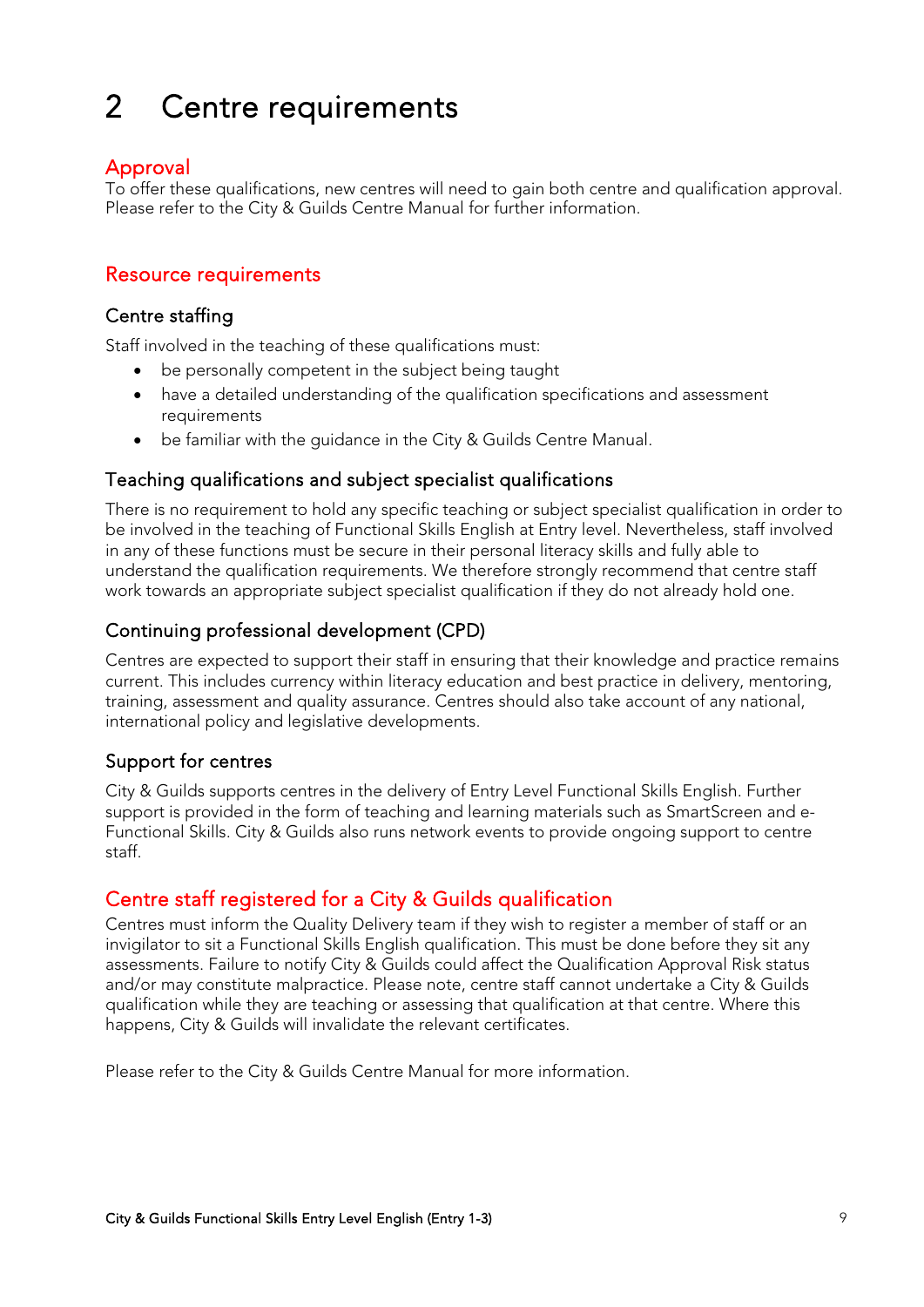#### Internal assessment – key roles

All of the English components at Entry Level 1-3 are internally assessed.

To meet the quality assurance requirements for these components, the centre must ensure that each of the following roles are fulfilled:

- Head of Centre
- Centre Quality Contact
- Internal Quality Assurer (IQA)
- Internal Quality Assurer Co-ordinator (IQAC)
- Assessor(s).

Each of these roles and their associated responsibilities is defined in detail in the [City & Guilds](https://www.cityandguilds.com/%7E/media/cityandguilds-site/documents/what-we-offer/centres/centre%20document%20library/quality-assurance-documents/centre-manual%20pdf.ashx)  [Centre Manual.](https://www.cityandguilds.com/%7E/media/cityandguilds-site/documents/what-we-offer/centres/centre%20document%20library/quality-assurance-documents/centre-manual%20pdf.ashx) 

Please note Assessor/Internal Quality Assurer TAQA qualifications are recommended and valued as qualifications for centre staff, but they are not currently a requirement for these qualifications.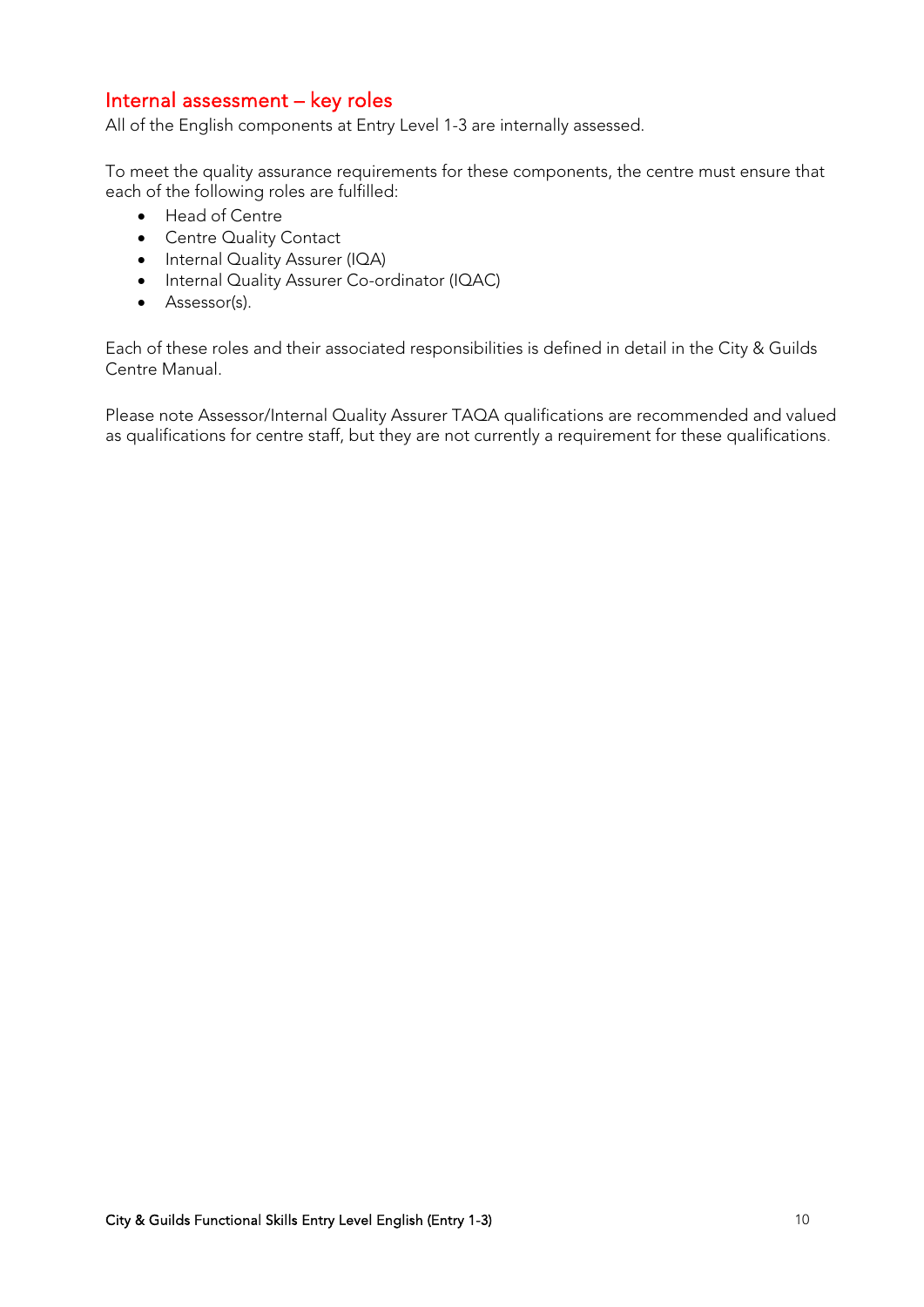## <span id="page-10-0"></span>3 Delivering the qualifications

#### Initial assessment and induction

An initial assessment of each learner should be made before the start of their programme to ensure they work towards the qualification at the appropriate level. The learner should work towards the level above that at which they are currently operating.

This process should identify if the learner has any specific learning needs and any support and guidance they may need when working towards their qualification.

We recommend that centres provide an induction programme so learners fully understand the requirements of the qualification they are working towards, their responsibilities as a learner, and the responsibilities of the centre.

#### Delivery strategies

Centre staff should familiarise themselves with the structure, content and assessment requirements of the qualification(s) before designing a course programme.

Centres should design course programmes in a way that:

- best meets the needs and capabilities of their learners
- satisfies the requirements of the qualification(s).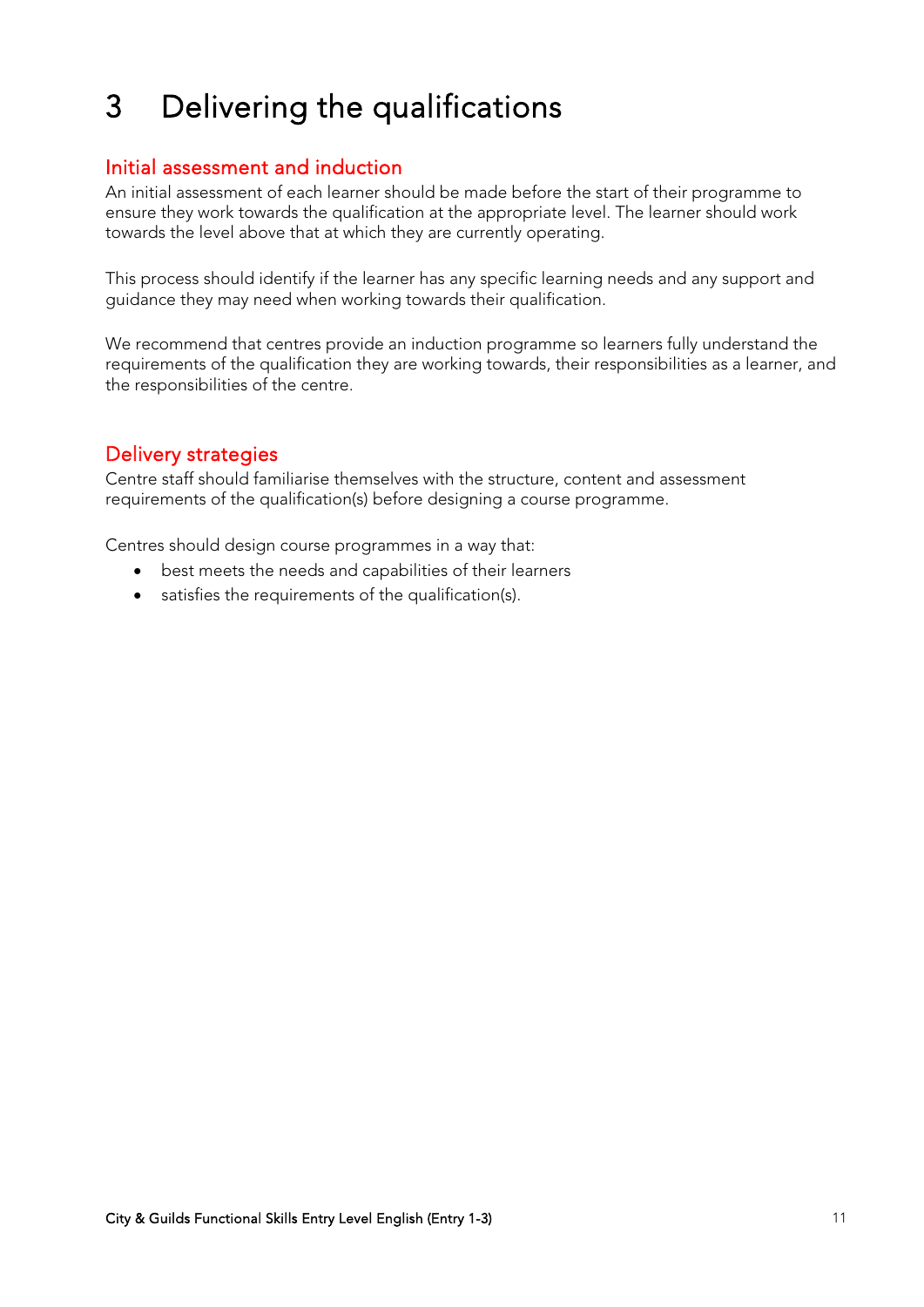## <span id="page-11-0"></span>4 Administration

There are three components to Functional Skills English at each of the Entry levels (these are Reading, Writing and Speaking, Listening and Communicating (SLC)). All three components are internally assessed and internally quality assured by the centre and externally quality assured by City & Guilds.

#### **Availability**

There are no fixed assessment dates. Centres can conduct the assessments at any time after learners have been registered as candidates for the qualification.

The assessments are available on-demand. These do not need to be booked in advance but learners must be registered before completing the assessments. Once completed, results should be claimed on the Walled Garden.

Centres must use the live assessment materials and mark schemes available on the City & Guilds website. The passwords for these are available on the Walled Garden.

Centre staff must refer to Assessor Instructions for information on administering, conducting and marking the assessments.

A number of assessment versions are available so centres may choose which title they use for each candidate, however if a candidate completes an assessment and receives a fail, then the centre must select a different assessment version for the candidate.

Candidates should be given feedback as soon as possible after the assessment activity. The written records should be completed within 14 days and should be kept securely in the centre together with supporting evidence eg candidate notes; these must be kept for 3 years before shredding.

City & Guilds provide exemplars which illustrate the difference between the standard expected of candidates who (a) meet the criteria for a pass, and (b) who do not meet the criteria for a pass.

#### Speaking, Listening and Communicating

All assessments must be supervised by the Assessor or another responsible member of staff. If the Assessor cannot observe the assessment as it is taking place (either in person or remotely) there must be an appropriate video recording on which assessment decisions can be based (please see the [City & Guilds Centre Manual](https://www.cityandguilds.com/delivering-our-qualifications/centre-development/quality-assurance/quality-assurance-documents) for more information on video evidence).

Centres must use the assessment record forms provided by City & Guilds. The assessor guidance and recording forms are available on the Functional Skills qualifications webpage. The recording forms are available as PDF and as Microsoft Word documents so they can be reformatted or customised locally (without altering any of the content).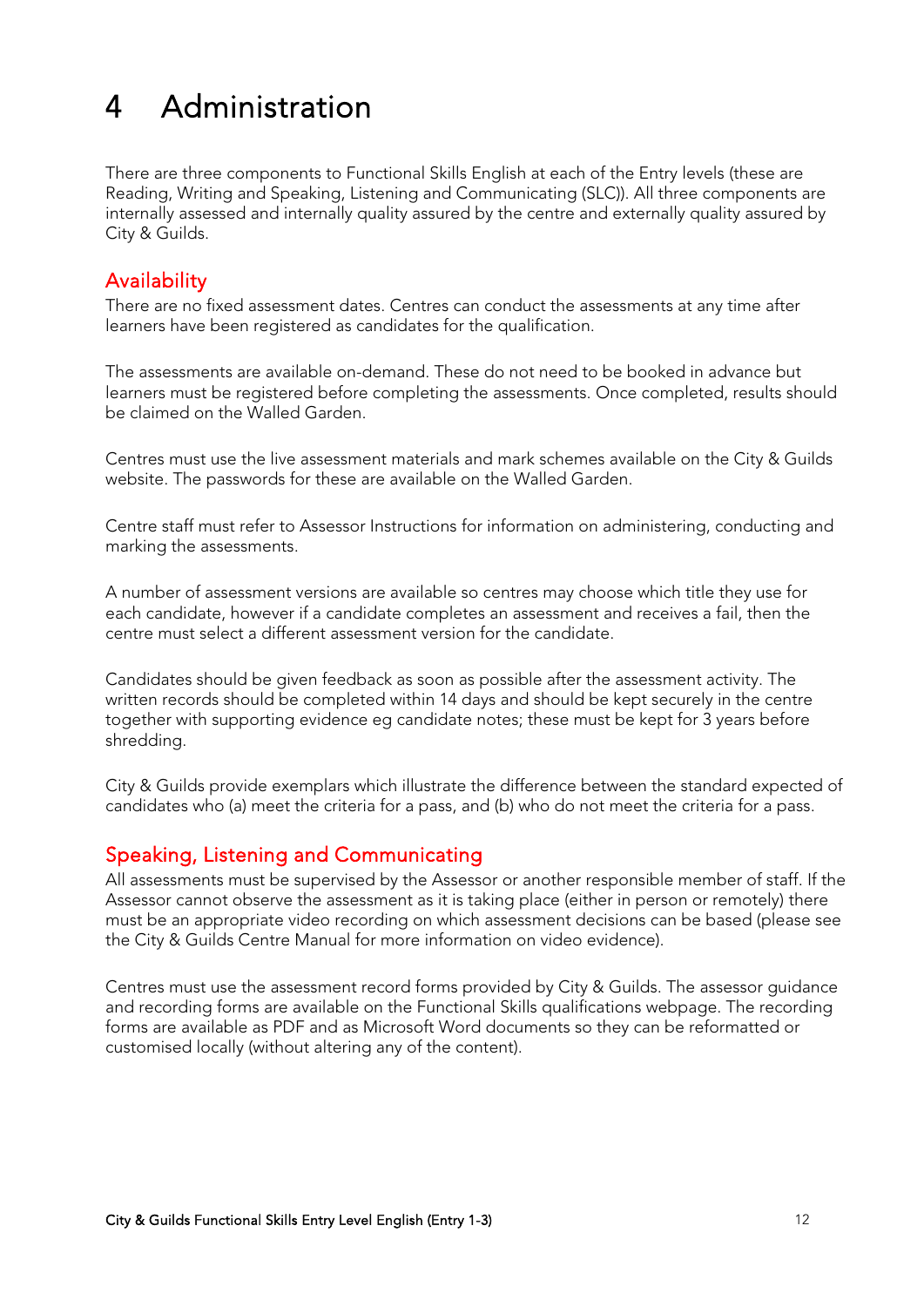#### Recording assessments for Speaking, Listening and Communicating (SLC)

Due to the nature of the assessment, written records can never fully document a candidate's performance in the assessment. To ensure the validity of assessment decisions, as best practice we recommend that centres record assessments for SLC wherever possible, either by video or audio. Recordings can be used as part of a centre's IQA process to check the accuracy of written assessment records, support the internal standardisation of assessors and share good practice.

The recordings may also be used as part of the external quality assurance (EQA) processes, where it is not possible for a live assessment to be observed on an EQA visit. Please see Quality Assurance section below. Where recordings are used as part of the EQA process, centres must ensure they are of sufficient quality for the EQA to be able to make a valid judgement of the assessment decision. Where recorded evidence does not meet the required standard the EQA may reject the evidence. Recordings must be unedited and be able to demonstrate to the EQA that the assessment meets the requirements of the qualification.

It is not mandatory for centres to record all assessments by either video or audio. However, if centres do not hold recordings of assessments, and a live assessment observation cannot take place during an EQA visit, the EQA will not be able to fully assess the validity of assessment decisions and complete the EQA process. Where the centre is not recording all assessments, the sample recorded must be representative and cover all assessors and assessment sites.

#### <span id="page-12-0"></span>Quality Assurance

All assessments require continuous supervision by the Assessor or another responsible member of staff. All assessments should take place under the candidate's normal working conditions as opposed to a formal examination setting.

All assessments at Entry level are subject to both the Internal and External Quality Assurance (IQA/EQA) process. The IQA must be carried out by the centre and the External Quality Assurance are carried out by City & Guilds.

The purpose of the IQA process is to affirm the correctness and consistency of assessment decisions. Standardisation/sampling activity will focus especially on;

- ensuring mark schemes are applied correctly; and
- ensuring that assessments take place under the required conditions.

City & Guilds will undertake the following external quality assurance activities annually to ensure that the quality assurance criteria for this qualification are being met. Centres must ensure that they co-operate with City & Guilds staff and representatives when undertaking these activities.

City & Guilds requires the Head of Centre to

- facilitate any visits to the centre by City & Guilds
- make arrangements to receive, check and keep assessment material secure at all times
- make sure candidates do not see the live assessment materials for Reading and Writing (including Candidate Papers in advance of the live assessments and Mark Schemes at any time)
- make sure that assessment versions for Reading and Writing are rotated in accordance with the instructions given in 'Functional Skills 4748 English Entry Level Assessments: Assessor Instructions.'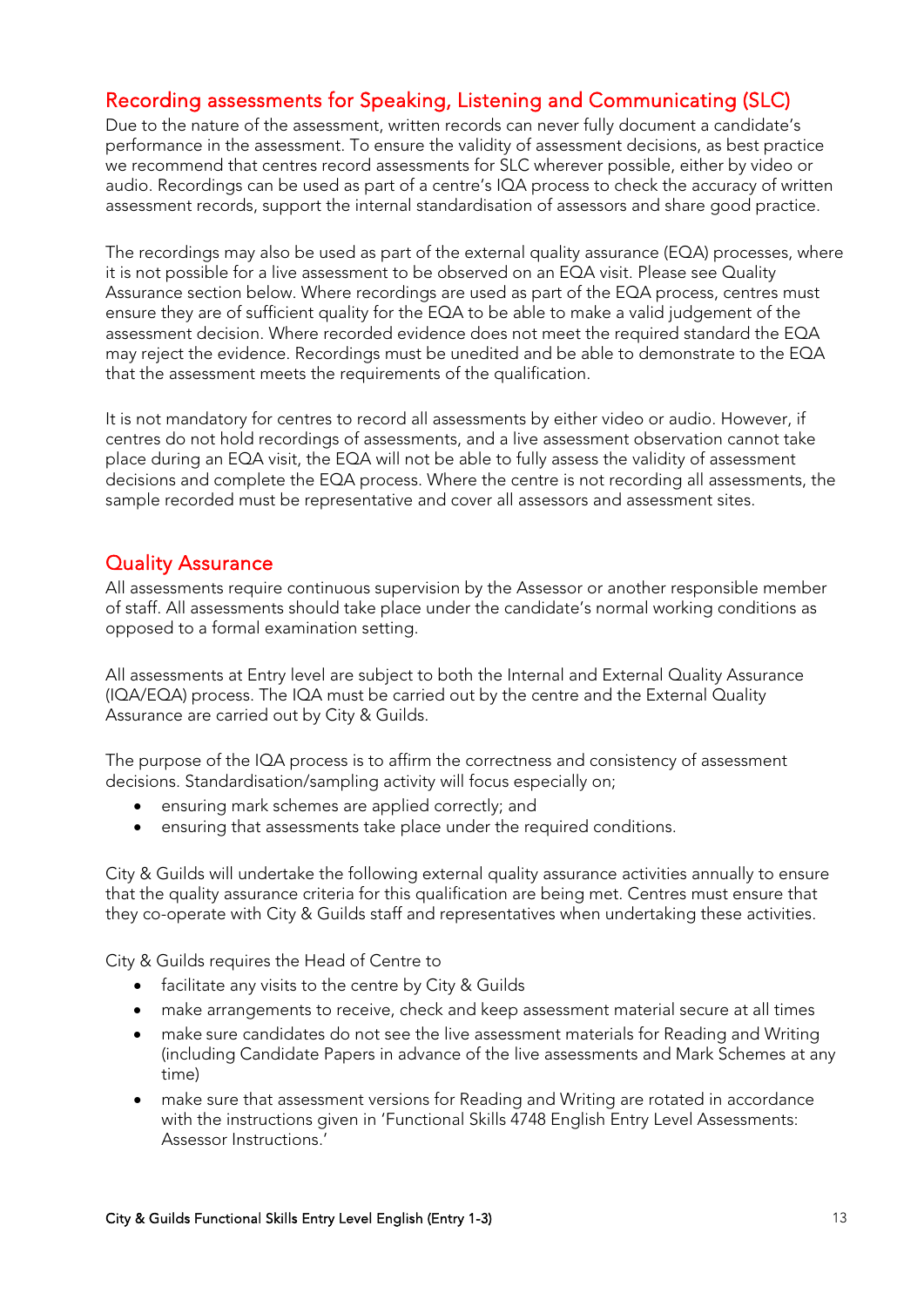For more information on the requirements for City & Guilds centres please refer to the Centre [Manual](https://www.cityandguilds.com/-/media/cityandguilds-site/documents/what-we-offer/centres/centre-document-library/quality-assurance-documents/centre-manual-pdf.ashx?la=en&hash=91D96542BF935F478D48D444E1AD05E464FEBAAC) and [Our Quality Assurance Requirements.](https://www.cityandguilds.com/-/media/cityandguilds-site/documents/what-we-offer/centres/centre-document-library/quality-assurance-documents/our-quality-assurance-requirements-v5,-d-,2-july-2016-pdf.ashx?la=en&hash=ABD36557607E406B6C28A6281278E640E103ADA3)

#### Speaking, Listening and Communicating (SLC)

d i

In addition, for SLC City & Guilds will undertake the following external quality assurance activity annually:

• scrutiny of marking of the assessments by each centre.

During the EQA visit, the EQA will monitor the centre assessment processes through observing live assessment, viewing recordings of assessment (where available) and reviewing the centre's assessment records. City & Guilds uses this information to check that the centre is accurately making and recording assessment decisions.

Each external quality assurance activity should include observing a live Speaking, Listening and Communicating taking place. Centres should make every effort to ensure this forms part of all EQA activities for this subject. If, due to unforeseen circumstances, this is not possible at a visit, then it is permissible to substitute the observation with recordings of assessments. However, this is not permitted where the previous annual EQA activity did not include a live observation. Practice and simulated assessments cannot be used to meet this requirement.

Any deviation from the above requirement will not be accepted by City & Guilds

Where this condition is not met, and the centre does not ensure a live observation forms part of the EQA visit, or sufficient recordings are not available, then the qualification approval status will be increased as detailed below:

- Where Direct Claims Status (DCS) for the qualification was in place prior to the visit, and the EQA has recommended no change to the current status, the approval will be increased to Medium (registration only). DCS for the qualification will not be reinstated until a further visit has taken place, which includes a live observation.
- Where Medium qualification approval was in place prior to the visit, and the EQA has recommended DCS for the qualification, this will not be accepted. The qualification approval will remain on Medium until a further additional visit has taken place which includes a live observation.

The follow-up visit can either be at the next annual sampling, or at the centres request, an additional activity can be arranged, subject to EQA availability and at a cost of £400.

Where a centre visit does not include a live observation, but at the previous annual EQA visit (within 12 months) this was included, the EQA can accept recorded evidence, without this having an impact on the qualification approval status. However, the next annual monitoring activity must include a live observation. Therefore, a minimum of one live observation must be undertaken by the EQA within a 24-month rolling period.

For SLC City & Guilds will undertake the following external quality assurance activity at least every three years:

- Scrutiny of centre processes and controls for
	- i) ensuring it undertakes the delivery and marking of assessments consistently, appropriately and in line with the guidance
	- ii) the standardisation of marking between assessors at that centre.

#### City & Guilds Functional Skills Entry Level English (Entry 1-3) 14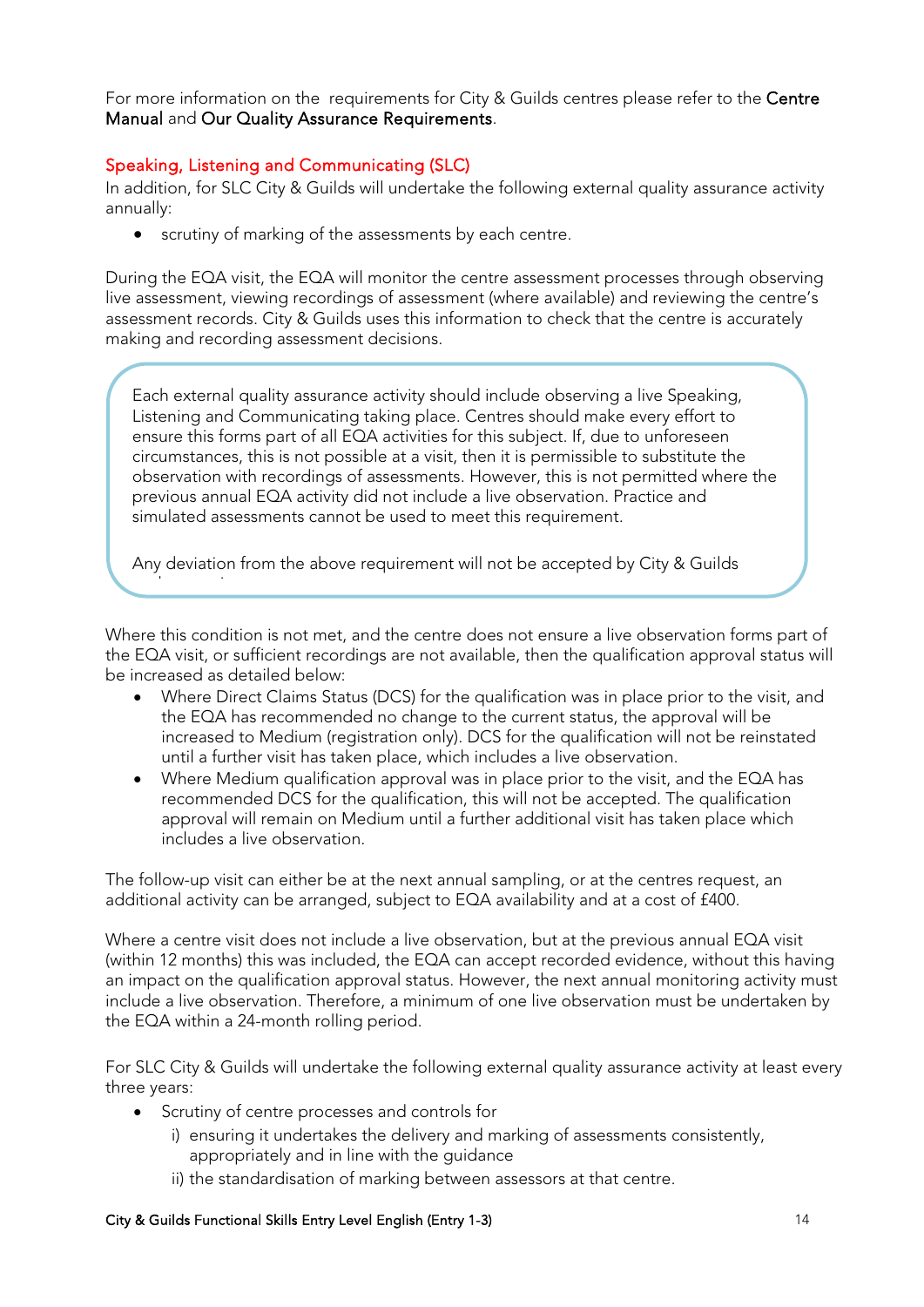This will be achieved by:

- reviews of relevant centre documentation,
- interviews with key centre staff with responsibility for the delivery and marking (including standardisation) of assessments,
- observation (whether as part of in-person monitoring visits to a centre or remotely) of assessments being undertaken, marking and standardisation of assessors.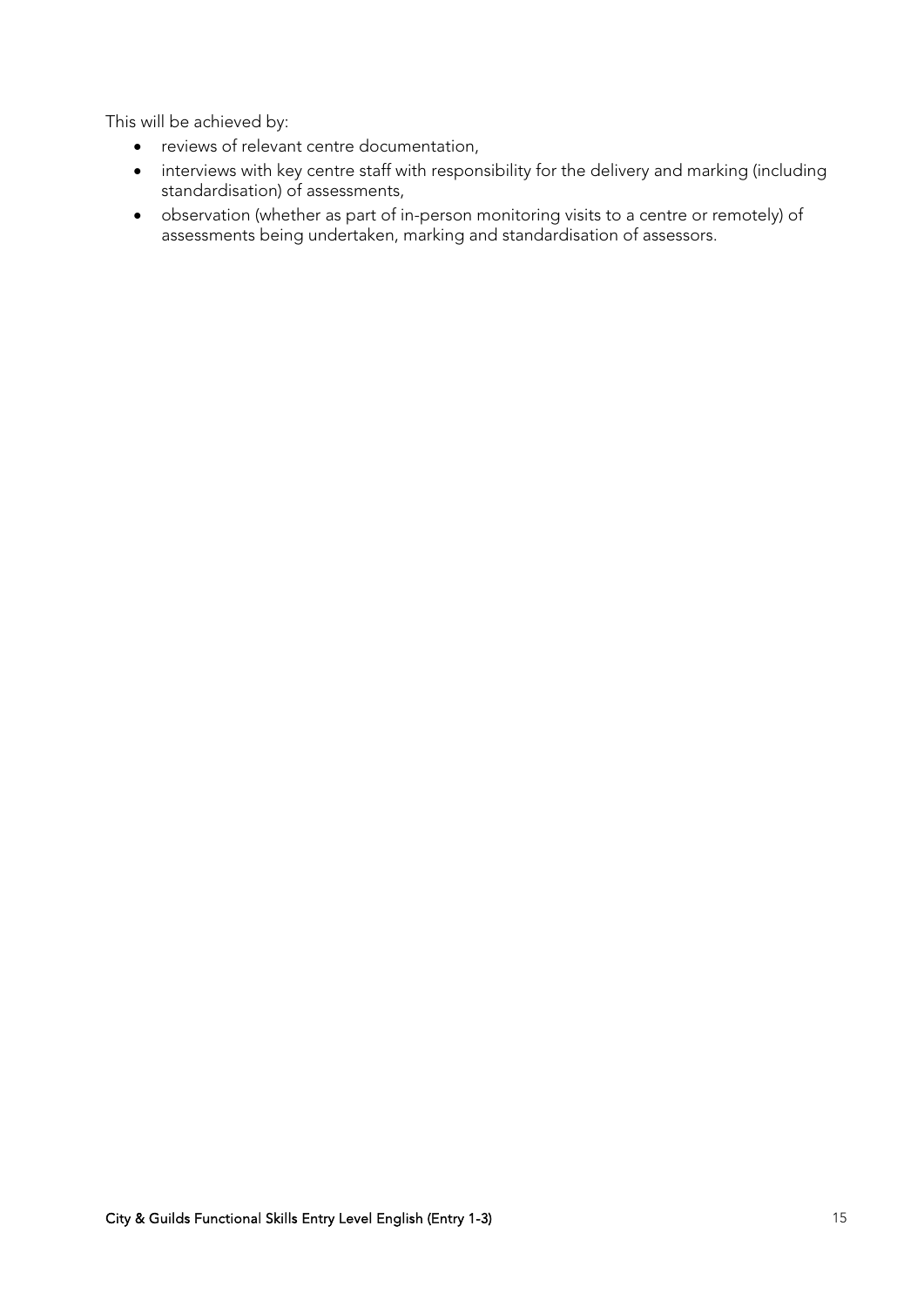## <span id="page-15-0"></span>5 Assessment

#### Assessment model

The qualifications at each level are made up of three externally-set assessment components (Reading, Writing and Speaking, Listening and Communicating). All three are internally marked and quality assured by the centre and externally quality assured by City & Guilds.

The assessments:

- are summative and must take place under 'supervised' conditions
- are time-bound
- must be presented to candidates unseen, without prior knowledge of the topics/questions.

Each component of Functional Skills English can be completed consecutively or at different times. All three components must be achieved at the same level to gain the qualification.

#### Assessment conditions for Reading and Writing

The City & Guilds Functional Skills 4748 Instructions for Conducting Examinations (FS ICE) do not apply to Entry Level qualifications. Nevertheless, the assessments require continuous supervision and all assessment material must be stored securely and kept confidential from learners and not used for any purposes other than summative assessment leading to a pass / fail decision.

It is the Head of Centre's ultimate responsibility to ensure that the administration of all assessments follow the requirements and instructions given in this handbook and in the Assessor Instructions documents for these qualifications and that all centre staff involved with the process are familiar with this guidance.

#### Requirements for achievement

Candidate must be awarded either a pass or fail for the assessment. Once the assessment is passed for any individual component, centres can claim the Results Entry module on the Walled Garden.

A candidate must achieve a pass in all three components at the same level to achieve a pass at qualification level. Candidates cannot aggregate results from components at different levels in order to be awarded the qualification.

Only once all three components at the same level have been achieved will the candidate receive a certificate. There is no limit on the number of re-sit opportunities.

#### Speaking, Listening and Communicating

Candidates must demonstrate consistent and effective application of the skills requirements from the subject content.

For each of the subject content statements the following descriptors must be considered when coming to a decision about if the candidate has met the requirements for a pass.

Pass descriptors:

Learners generally demonstrate the requirements for the level:

- Consistently,
- Effectively, and

#### City & Guilds Functional Skills Entry Level English (Entry 1-3) 16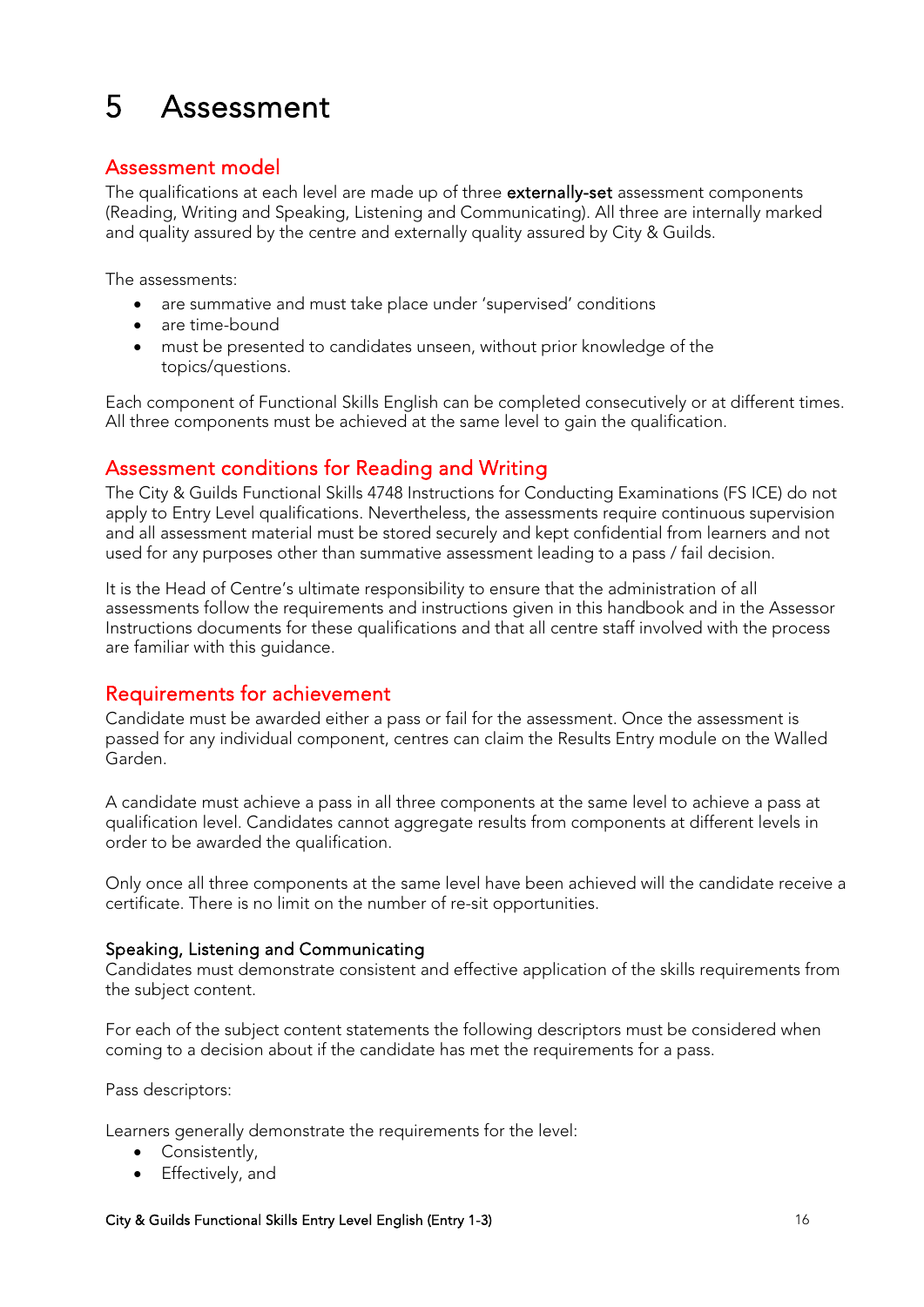• To an appropriate degree for that level.

Overall performance across the range of requirements for the level must be secure; any insufficient demonstration of any individual subject content statement must be balanced by appropriate demonstration of the same content statement elsewhere.

City & Guilds will provide exemplars which illustrate the difference between the standard expected of Learners who (a) meet the criteria for a pass, and (b) fail to meet the criteria for a Pass. These are available on the [Functional Skills qualifications webpage.](https://www.cityandguilds.com/qualifications-and-apprenticeships/skills-for-work-and-life/english-mathematics-and-ict-skills/3748-functional-skills-qualifications#tab=information)

#### Reading

A single pass mark is applied to the assessment. The pass marks are provided on the mark scheme for each assessment version.

#### Writing

A single pass mark is applied to the assessment. The pass mark is provided on the mark scheme for each assessment version. As the writing component consists of both a writing task and a spelling task these marks must be added together to get the candidate's total mark. Full instructions are given in the individual mark schemes.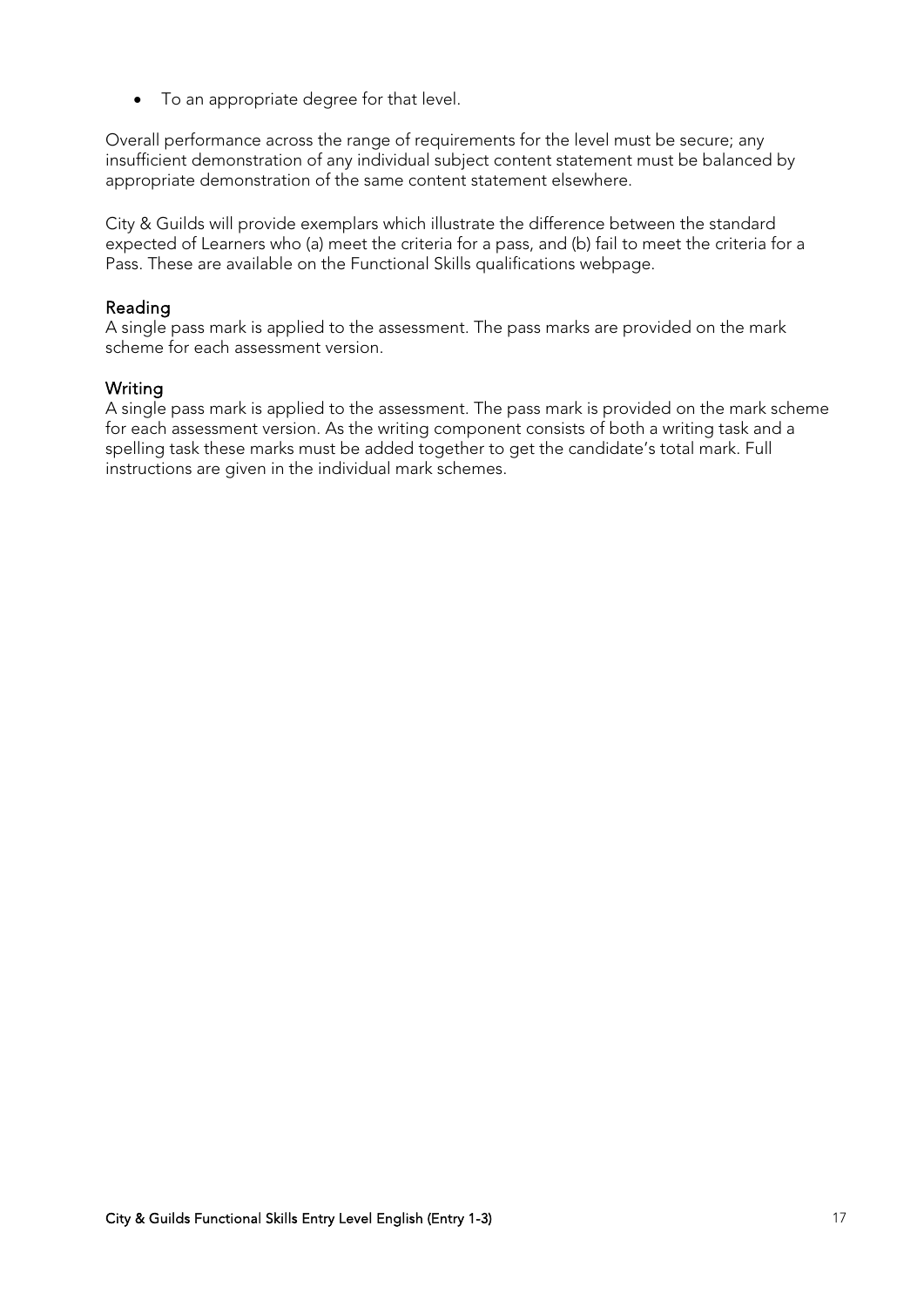## Subject Content English at Entry 1

#### Speaking, Listening and Communicating

#### Scope of study

Text: this should include simple narratives, information and instructions, and short statements, explanations, discussions, questions and exchanges.

1. Say the names of the letters of the alphabet

2. Identify and extract the main information from short statements and explanations

3. Follow single-step instructions, asking for them to be repeated if necessary

4. Make requests and ask straightforward questions using appropriate terms and registers

5. Respond to questions about specific information

6. Make clear statements about basic information and communicate feelings and opinions on straightforward topics

7. Understand and participate in simple discussions or exchanges with another person about a straightforward topic

#### Reading

#### Scope of study

Text: this should include short, simple texts that inform, describe and narrate.

8. Read correctly words designated for Entry Level 1 (see Appendices 1 and 2)

9. Read simple sentences containing one clause

10. Understand a short piece of text on a simple subject

#### Writing

#### Scope of study

Text: this should include short simple texts such as messages and notes.

#### Spelling, punctuation and grammar

| 11. Punctuate simple sentences with a capital letter and a full stop                       |
|--------------------------------------------------------------------------------------------|
| 12. Use a capital letter for the personal pronoun 'I' and the first letter of proper nouns |
| 13. Use lower-case letters when there is no reason to use capital letters                  |
| 14. Write the letters of the alphabet in sequence and in both upper and lower case         |
| 15. Spell correctly words designated for Entry Level 1 (see Appendix 2)                    |

#### Writing composition

16. Communicate information in words, phrases and simple sentences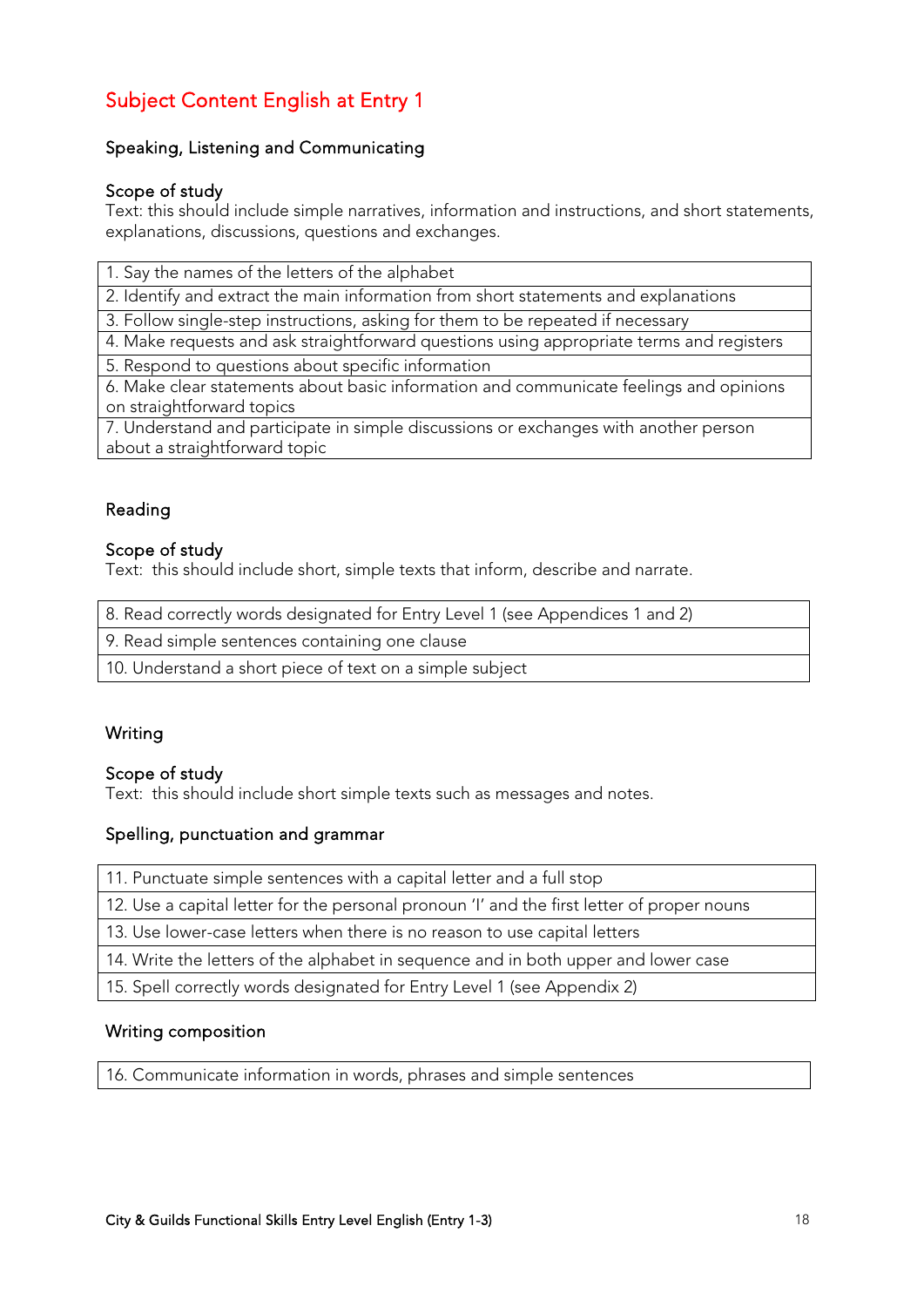### Subject Content English at Entry 2

#### Speaking, Listening and Communicating

#### Scope of study

Text: this should include short narratives and explanations and instructions, discussions and straightforward information and instructions.

1. Identify and extract the main information and detail from short explanations

2. Make requests and ask clear questions appropriately in different contexts

- 3. Respond appropriately to straightforward questions
- 4. Follow the gist of discussions
- 5. Clearly express straightforward information and communicate feelings and opinions on a range of straightforward topics
- 6. Make appropriate contributions to simple group discussions with others about a straightforward topic

#### Reading

#### Scope of study

Text: this should include short, straightforward texts that instruct, inform, describe and narrate.

| 7. Read correctly words designated for Entry Level 2 (see Appendices 1 and 2)      |
|------------------------------------------------------------------------------------|
| 8. Understand the main points in texts                                             |
| 9. Understand organisational markers in short, straightforward texts               |
| 10. Use effective strategies to find the meaning of words and check their spelling |
| (e.g. a simple dictionary, spell-checker)                                          |
| 11. Read and understand sentences with more than one clause                        |
| 12. Use illustrations, images and captions to locate information                   |

#### Writing

#### Scope of study

Text: this should include short, straightforward texts such as letters, e-mails and simple narratives.

#### Spelling, punctuation and grammar

13. Use basic punctuation correctly (e.g. full stops, capital letters, question and exclamation marks) 14. Form regular plurals

15. Use the first and second letters to sequence words in alphabetical order

16. Spell correctly words designated for Entry Level 2 (see Appendix 2)

#### Writing composition

17. Communicate information using words and phrases appropriate to audience and purpose

18. Complete a form asking for personal information (e.g. first name, surname, address, postcode, age, date of birth)

19. Write in compound sentences, using common conjunctions (e.g. or, and, but) to connect clauses

20. Use adjectives and simple linking words in the appropriate way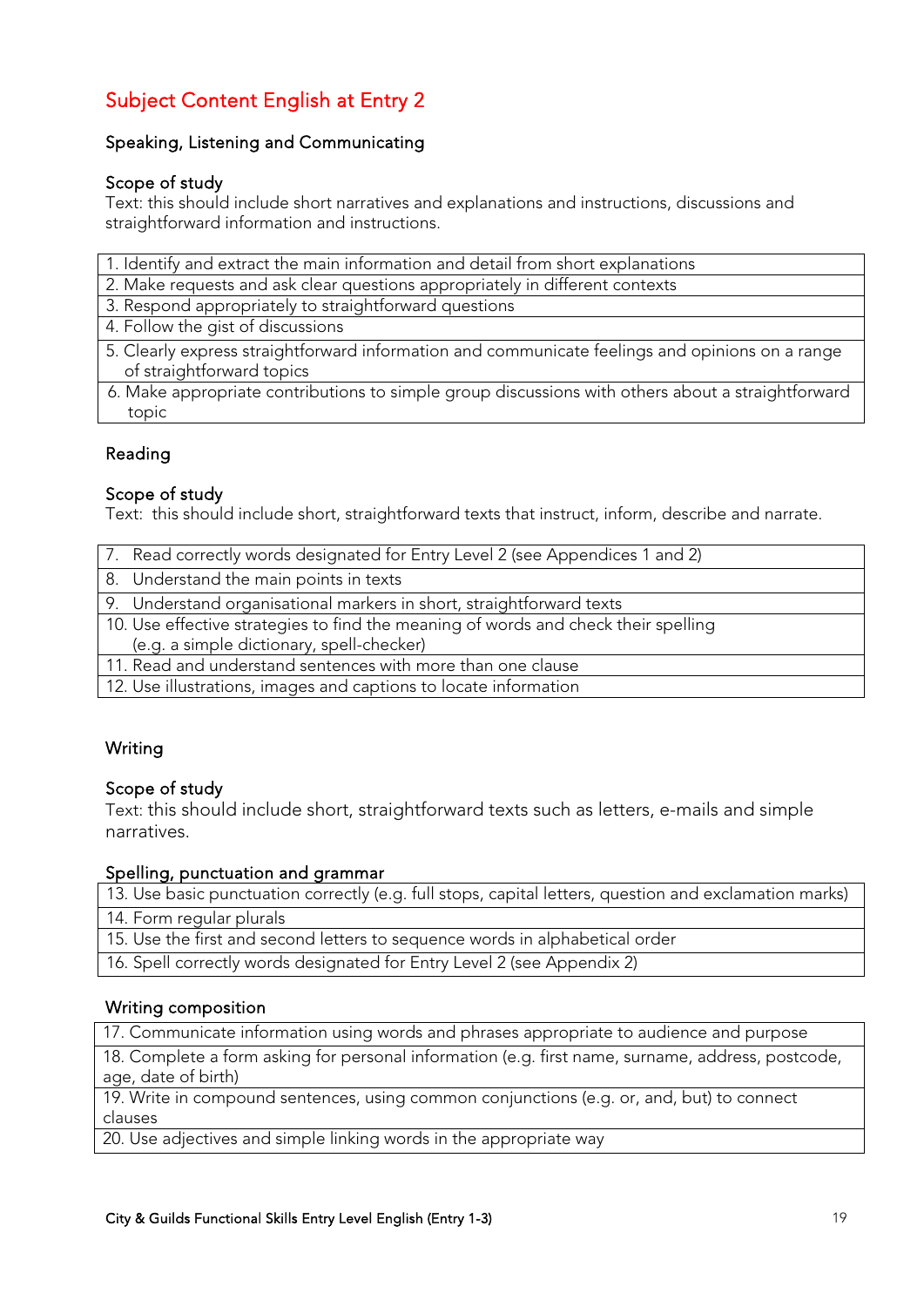### Subject Content English at Entry 3

#### Speaking, Listening and Communicating Scope of study

Text: this should include straightforward narratives, accounts, explanations, discussions, instructions, information and descriptions

1. Identify and extract relevant information and detail in straightforward explanations

2. Make requests and ask concise questions using appropriate language in different contexts

3. Communicate information and opinions clearly on a range of topics

4. Respond appropriately to questions on a range of straightforward topics

5. Follow and understand the main points of discussions

6.Make relevant contributions to group discussions about straightforward topics

7. Listen to and respond appropriately to other points of view, respecting conventions of turn-taking

#### Reading

#### Scope of study

Text: this should include straightforward texts that instruct, describe, narrate and explain.

| 8. Read correctly words designated for Entry Level 3 (see Appendices 1 and 2) |  |  |  |
|-------------------------------------------------------------------------------|--|--|--|
|                                                                               |  |  |  |

9. Identify, understand and extract the main points and ideas in and from texts

10. Identify different purposes of straightforward texts

11. Use effective strategies to find the meaning of words (e.g. dictionary, working out meaning from context; using knowledge of different word types)

12. Understand organisational features and use them to locate relevant information (e.g. contents, index, menus, tabs and links)

#### Writing

#### Scope of study

Text: this should include straightforward texts such as narratives, instructions, explanations and reports.

#### Spelling, punctuation and grammar

13. Use a range of punctuation correctly (e.g. full stops, question marks, exclamation marks, commas)

14. Form irregular plurals

15. Use mostly correct grammar (e.g. subject-verb agreement, consistent use of tense, definite and indefinite articles)

16. Use the first, second and third place letters to sequence words in alphabetical order

17. Spell correctly words designated for Entry Level 3 (see Appendix 2)

#### Writing composition

18. Communicate information, ideas and opinions clearly and in a logical sequence (e.g. chronologically, by task)

19. Write text of an appropriate level of detail and of appropriate length (including where this is specified)

20. Use appropriate format and structure when writing straightforward texts, including the appropriate use of headings and bullet points

21. Write in compound sentences and paragraphs where appropriate

22. Use language appropriate for purpose and audience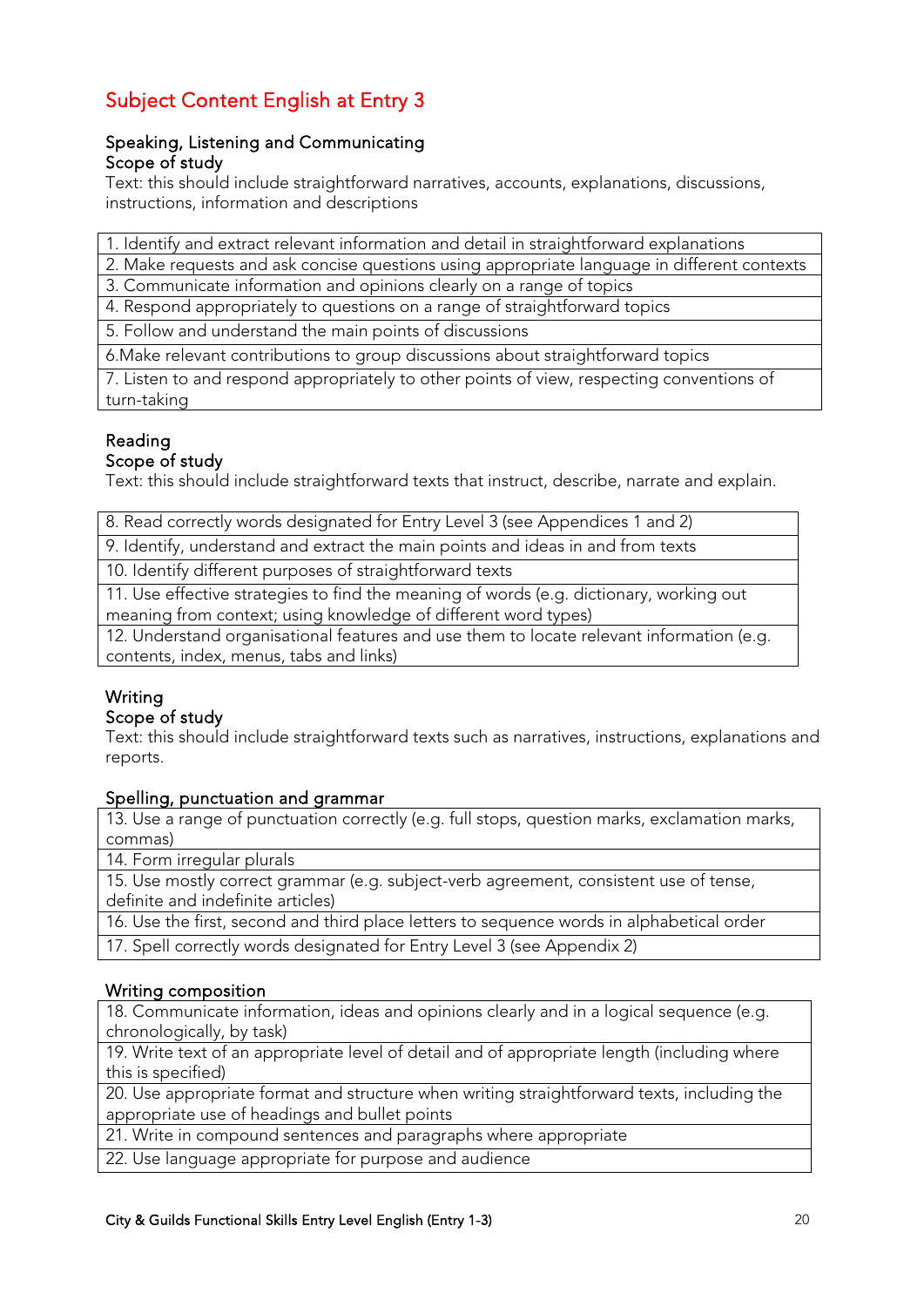#### Assessment design - Speaking, Listening and Communicating at Entry 1-3

There is one internal assessment to complete at each Entry Level. The assessment is designed to meet 100% coverage of the subject content (see pages 15-17 for the subject content requirements for each of the Entry levels).

Candidates will need to take part in two activities. Full details of the activities for each level are given in the Assessment Guidance document for Speaking, Listening and Communicating.

The Assessment Record Sheets, Assessor Guidance and exemplars are available on the City & Guilds website.

Please see pages 20 to 25 for the assessment specifications.

#### Assessment design – Reading at Entry 1-3

There is one externally set, internally marked assessment at each level. Candidates will need to read from two source documents and then answer questions on these.

The Reading assessment is designed to meet 100% coverage of the numbered subject content statements (SCS) including assessment of a representative sample of the words designated for each of the levels in the Appendices to the DfE Subject Content.

See pages 15-17 for the subject content requirements for each of the Entry levels. The words that candidates are expected to read have been included in Appendices 1 and 2 of this document.

Dictionaries are permitted for the Reading components.

Sample assessment materials are available on the City & Guilds website. Please see pages 20 to 25 for the assessment specifications.

#### Assessment design - Writing at Entry 1 - 3

There is one externally set, internally marked assessment at each level. Candidates will need to complete a Writing Task and a Spelling Task. These should be conducted separately and the marks totalled according to the marking schemes within the respective Assessment Packs.

The Writing Task is designed to assess both written composition and spelling, punctuation and grammar (SPaG). The Spelling Task is designed to assess a candidate's spelling using words designated for each Entry Level (see Appendix 2).

Dictionaries, spelling and grammar checkers and equivalent aids are not permitted for the Writing components.

The Writing assessments are designed to meet 100% coverage of the numbered subject content statements (SCS), see pages 15-17.

Sample assessment materials are available on the City & Guilds website by September 2019.

Please see pages 20 to 25 for the assessment specifications.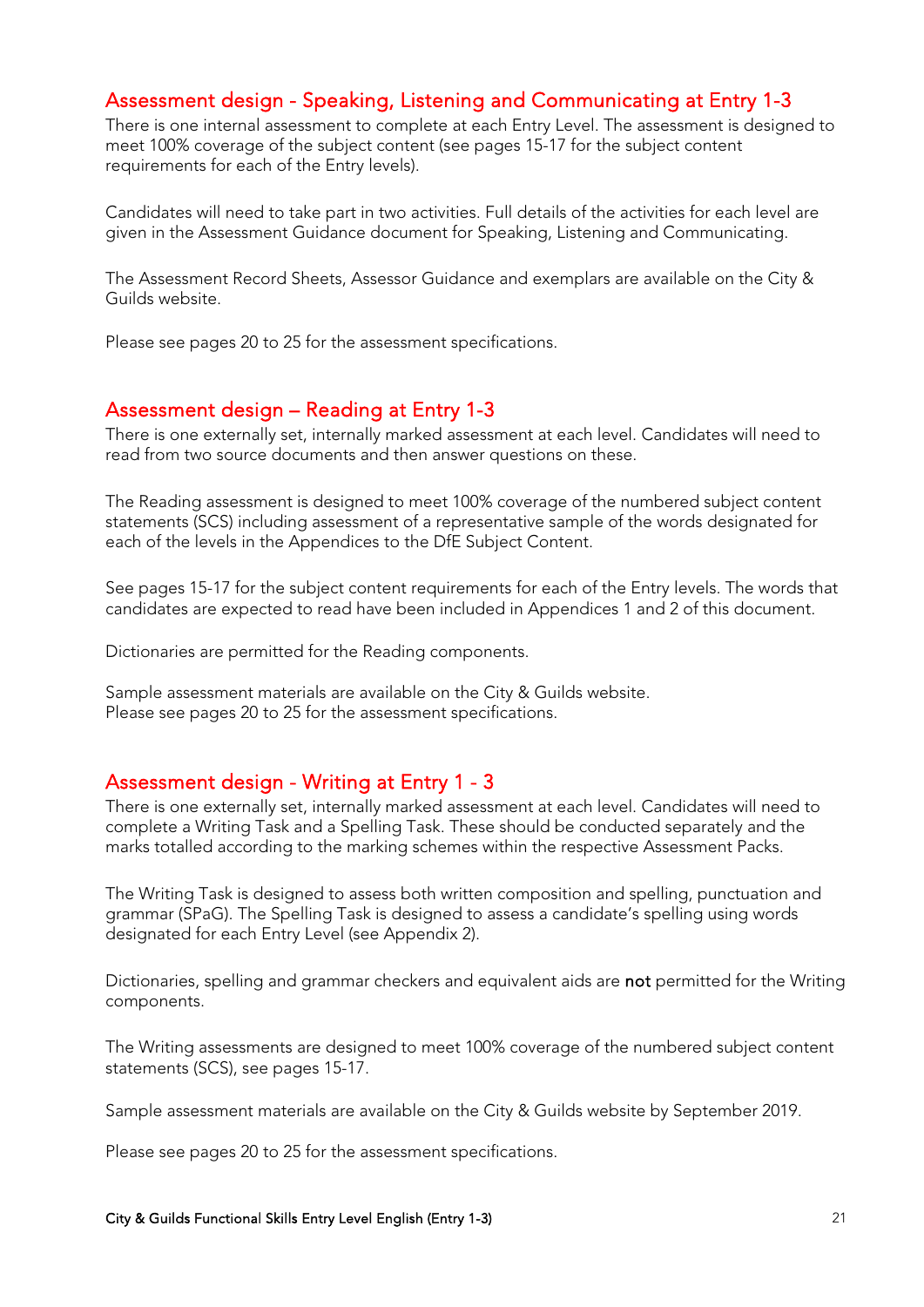#### **Duration**

The time allowed to complete each assessment is shown in the table below.

| Component                                        | Time allowed (up to) |
|--------------------------------------------------|----------------------|
| Entry 1 English Reading                          | 30 minutes           |
| Entry 1 English Writing Task                     | 25 minutes           |
| Entry 1 Spelling Task                            | 15 minutes           |
| Entry 1 Speaking, Listening<br>and Communicating | 20 minutes           |
| Entry 2 English Reading                          | 40 minutes           |
| Entry 2 English Writing Task                     | 30 minutes           |
| Entry 2 Spelling Task                            | 15 minutes           |
| Entry 2 Speaking, Listening<br>and Communicating | 20 minutes           |
| Entry 3 English Reading                          | 45 minutes           |
| Entry 3 English Writing Task                     | 40 minutes           |
| Entry 3 Spelling Task                            | 15 minutes           |
| Entry 3 Speaking, Listening<br>and Communicating | 20 minutes           |

#### Grading

Candidates will be awarded either a pass or fail for each component. There is no limit on the number of re-sit opportunities.

Candidates must achieve a Pass in all three components at the same level to achieve a pass at qualification level. Candidates cannot aggregate results from components at different levels in order to be awarded the qualification.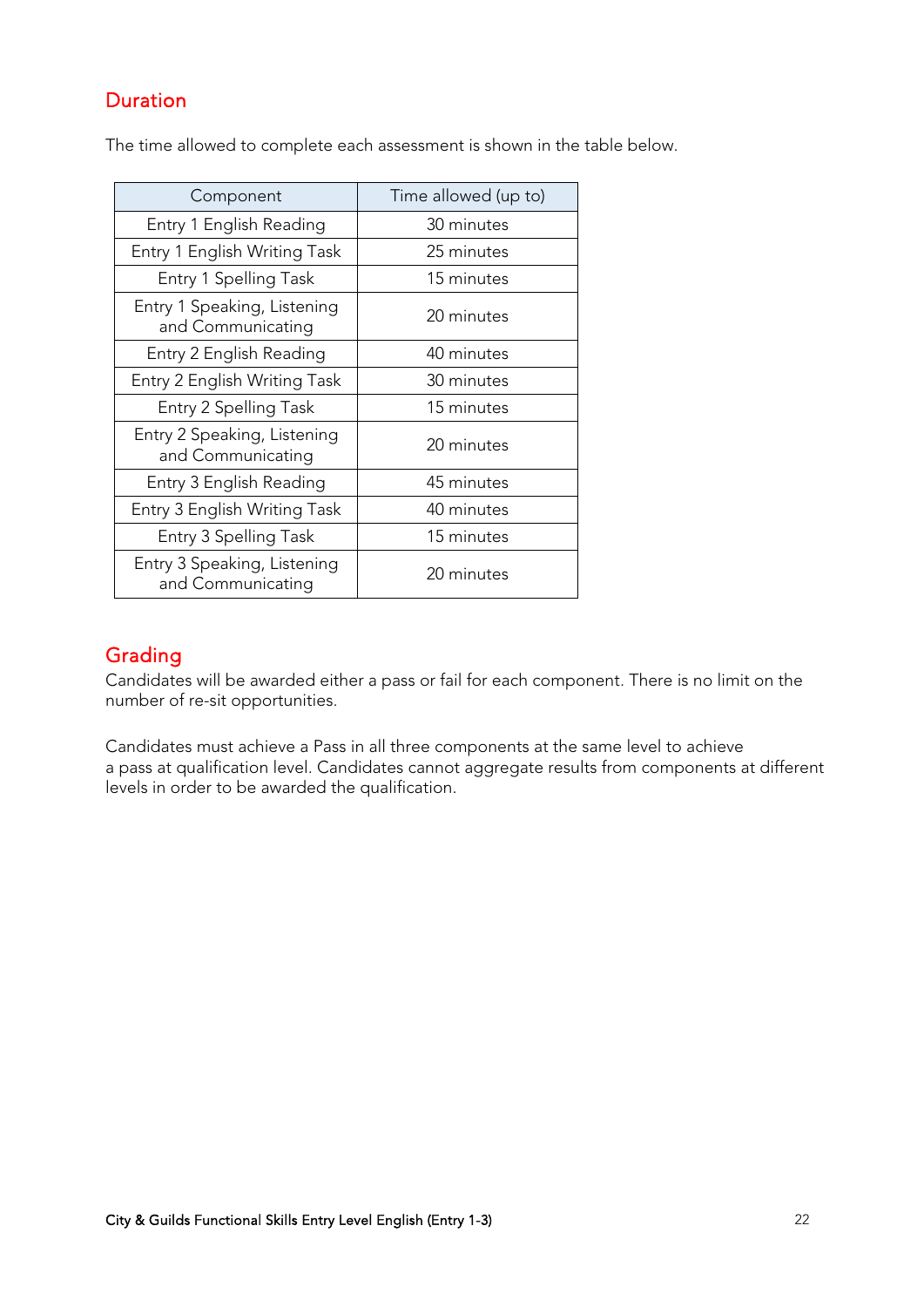### Assessment specification - Speaking, Listening and Communicating at Entry 1

| Entry 1 Speaking, Listening and Communicating                                                                         |                                                                           |
|-----------------------------------------------------------------------------------------------------------------------|---------------------------------------------------------------------------|
| <b>Subject Content Statement (SCS)</b>                                                                                | Evidence requirements                                                     |
| 1. Say the names of the letters of the alphabet                                                                       | Candidate must                                                            |
| 2. Identify and extract the main information from short statements and<br>explanations                                | demonstrate consistent<br>and effective application<br>of each of the SCS |
| 3. Follow single-step instructions, asking for them to be repeated if<br>necessary                                    | appropriate to the level<br>across the two activities.                    |
| 4. Make requests and ask straightforward questions using appropriate<br>terms and registers                           |                                                                           |
| 5. Respond to questions about specific information                                                                    |                                                                           |
| 6. Make clear statements about basic information and communicate<br>feelings and opinions on straightforward topics   |                                                                           |
| 7. Understand and participate in simple discussions or exchanges with<br>another person about a straightforward topic |                                                                           |
| 100% of the numbered content statements must be evidenced                                                             |                                                                           |

#### Scope of study

Text: this should include simple narratives, information and instructions, and short statements, explanations, discussions, questions and exchanges.

Assessment structure: Activity 1: one-to-one activity involving instructions; Activity 2: one-to-one discussion

### Assessment specification - Reading at Entry 1

| <b>Entry 1 Reading</b>                                                       |                |
|------------------------------------------------------------------------------|----------------|
| <b>Subject Content Statement (SCS)</b>                                       | <b>Marks</b>   |
| 8. Read correctly words designated for Entry Level 1 (see Appendices 1 & 2)* | n/a            |
| 9. Read simple sentences containing one clause                               | $3 - 6$ marks  |
| 10. Understand a short piece of text on a simple subject                     | $3 - 6$ marks  |
| Each assessment covers 100% of the numbered SCS                              | Total marks 10 |
| $C_{\text{name}} \sim L C_{\text{total}}$                                    |                |

#### Scope of Study

Text: this should include short, simple texts that inform, describe and narrate.

Assessment structure: Read two source documents and the answer questions

\*SCS8 is assessed implicitly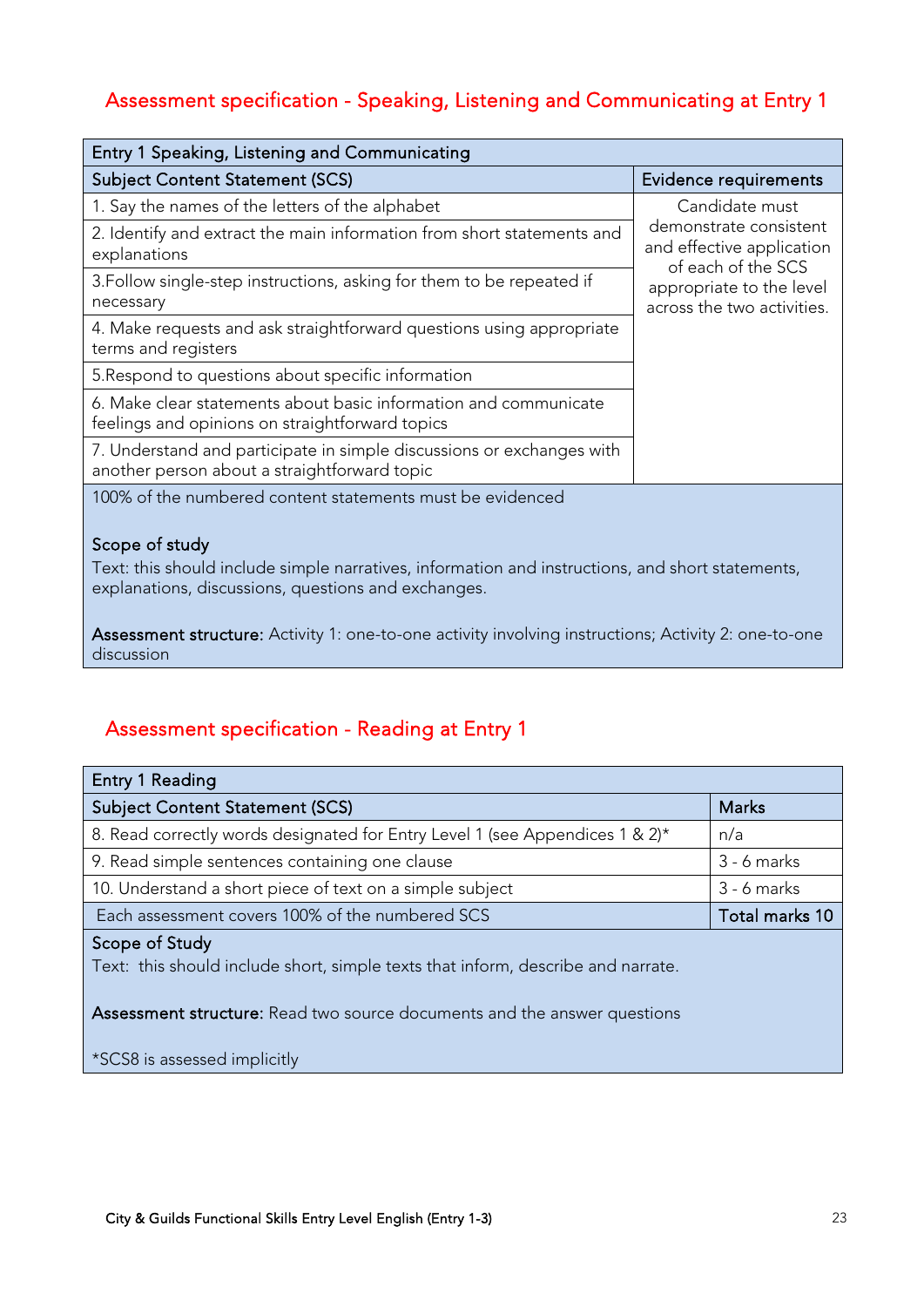## Assessment specification - Writing at Entry 1

| <b>Entry 1 Writing</b>                                                                   |                                                                           |                                                                                                                                             |             |              |                    |
|------------------------------------------------------------------------------------------|---------------------------------------------------------------------------|---------------------------------------------------------------------------------------------------------------------------------------------|-------------|--------------|--------------------|
| Task                                                                                     | Total                                                                     | <b>Subject Content</b>                                                                                                                      | Focus       | <b>Marks</b> | Weighting          |
|                                                                                          | <b>Marks</b>                                                              | Statement (SCS)                                                                                                                             |             |              |                    |
| Writing<br>Task                                                                          |                                                                           | 16. Communicate<br>information in words,<br>phrases and simple<br>sentences                                                                 | Composition | 10           | 33%<br>Composition |
|                                                                                          |                                                                           | 11. Punctuate simple<br>sentences with a<br>capital letter and a full<br>stop                                                               |             |              |                    |
|                                                                                          |                                                                           | 12. Use a capital letter<br>for the personal<br>pronoun 'I' and the<br>first letter of proper<br>nouns                                      |             |              |                    |
|                                                                                          | 20                                                                        | 13. Use lower-case<br>letters when there is<br>no reason to use<br>capital letters                                                          | SPaG        | 10           |                    |
|                                                                                          |                                                                           | 14. Write the letters of<br>the alphabet in<br>sequence and in both<br>upper and lower case                                                 |             |              | 67% SPaG           |
|                                                                                          |                                                                           | 15. Spell correctly<br>words designated for<br>Entry Level 1 (see<br>Appendix 2 of the<br>Qualification and<br>Assessment<br>Specification) |             |              |                    |
| Spelling<br>Task                                                                         | 10                                                                        | 15. Spell correctly<br>words designated for<br>Entry Level 1 (see<br>Appendix 2 of the<br>Qualification and<br>Assessment<br>Specification) | SPaG        | 10           |                    |
|                                                                                          | <b>Total marks</b><br>Each assessment will cover 100% of the numbered SCS |                                                                                                                                             |             |              |                    |
| 30<br>50-70% of marks must be for SPaG                                                   |                                                                           |                                                                                                                                             |             |              |                    |
| Within SpaG 50% of marks are from the Writing Task and 50%<br>are from the Spelling Task |                                                                           |                                                                                                                                             |             |              |                    |
| Scope of study                                                                           |                                                                           |                                                                                                                                             |             |              |                    |
| Text: this should include short, simple texts such as messages                           |                                                                           |                                                                                                                                             |             |              |                    |
| and notes.                                                                               |                                                                           |                                                                                                                                             |             |              |                    |
| Assessment structure: Writing Task and Spelling Task                                     |                                                                           |                                                                                                                                             |             |              |                    |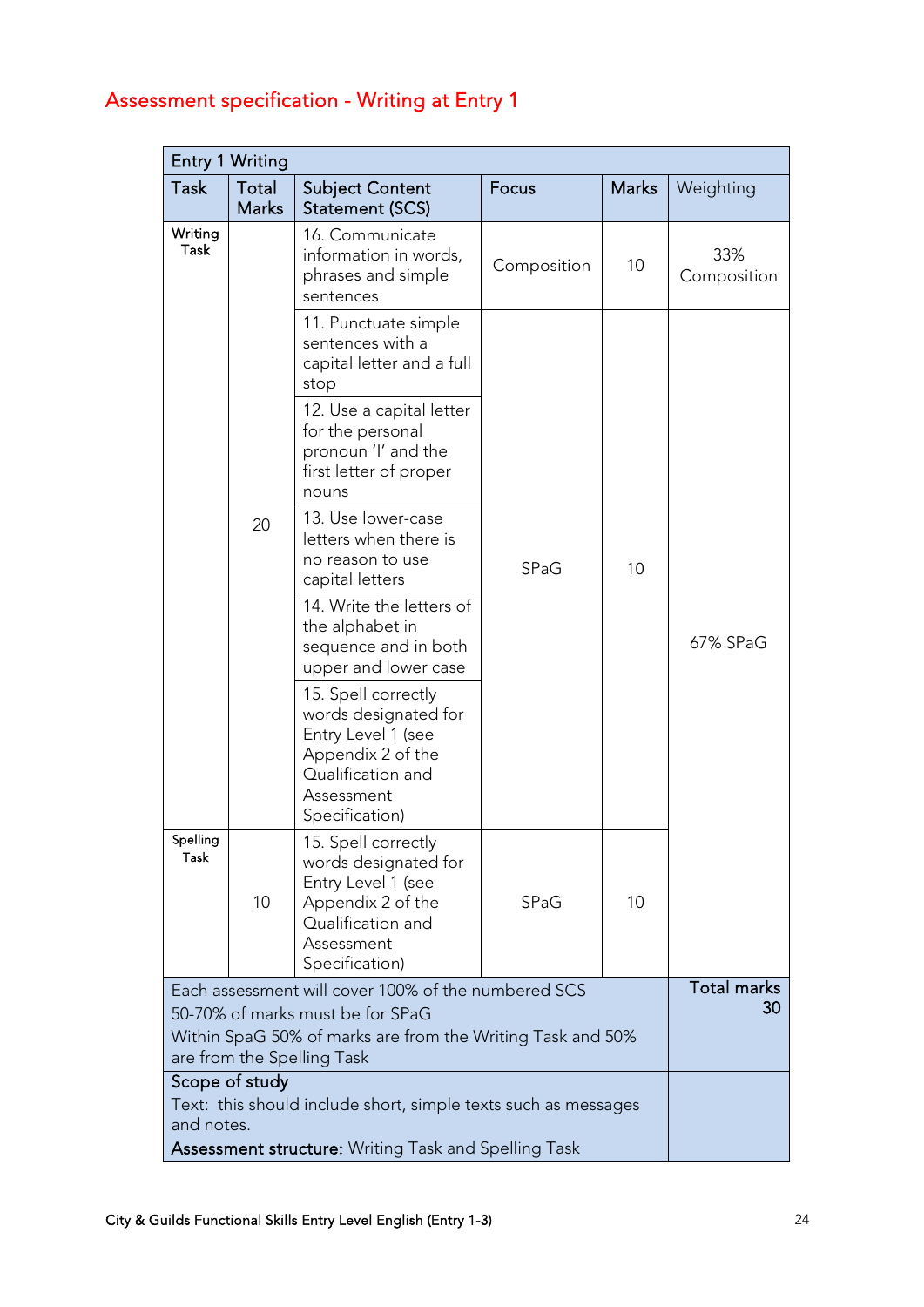## Assessment specification - Speaking, Listening and Communicating at Entry 2

| Entry 2 Speaking, Listening and Communicating                                                                                                                   |                                                                                                             |  |  |  |
|-----------------------------------------------------------------------------------------------------------------------------------------------------------------|-------------------------------------------------------------------------------------------------------------|--|--|--|
| <b>Subject Content Statement (SCS)</b>                                                                                                                          | Evidence<br>requirements                                                                                    |  |  |  |
| Candidate must<br>1. Identify and extract the main information and detail from short<br>explanations<br>demonstrate                                             |                                                                                                             |  |  |  |
| 2. Make requests and ask clear questions appropriately in different contexts                                                                                    | consistent and                                                                                              |  |  |  |
| 3. Respond appropriately to straightforward questions                                                                                                           | effective<br>application of<br>each of the SCS<br>appropriate to<br>the level across<br>the two activities. |  |  |  |
| 4. Follow the gist of discussions                                                                                                                               |                                                                                                             |  |  |  |
| 5. Clearly express straightforward information and communicate feelings and<br>opinions on a range of straightforward topics                                    |                                                                                                             |  |  |  |
| 6. Make appropriate contributions to simple group discussions with others<br>about a straightforward topic                                                      |                                                                                                             |  |  |  |
| 100% of the numbered content statements must be evidenced                                                                                                       |                                                                                                             |  |  |  |
| Scope of study<br>Text: this should include short narratives and explanations and instructions, discussions and<br>straightforward information and instructions |                                                                                                             |  |  |  |
| <b>Assessment structure:</b> Activity 1: Exchange of information; Activity 2: Group discussion                                                                  |                                                                                                             |  |  |  |

### Assessment specification - Reading at Entry 2

| Entry 2 Reading                                                                                                                 |                |
|---------------------------------------------------------------------------------------------------------------------------------|----------------|
| <b>Subject Content Statement (SCS)</b>                                                                                          | <b>Marks</b>   |
| 7. Read correctly words designated for Entry Level (see Appendices 1 & 2)*                                                      | n/a            |
| 8. Understand the main points in texts                                                                                          | $2 - 6$ marks  |
| 9. Understand organisational markers in short, straightforward texts                                                            | $2 - 6$ marks  |
| 10. Use effective strategies to find the meaning of words and check their<br>spelling (e.g. a simple dictionary, spell-checker) | 1 - 2 marks    |
| 11. Read and understand sentences with more than one clause                                                                     | $2 - 8$ marks  |
| 12. Use illustrations, images and captions to locate information                                                                | $1 - 4$ marks  |
| Each assessment covers 100% of the numbered SCS                                                                                 | Total marks 14 |

#### Scope of study

Text: this should include short, straightforward texts that instruct, inform, describe and narrate. Assessment structure: Read two source documents and the answer questions

\*SCS7 is assessed implicitly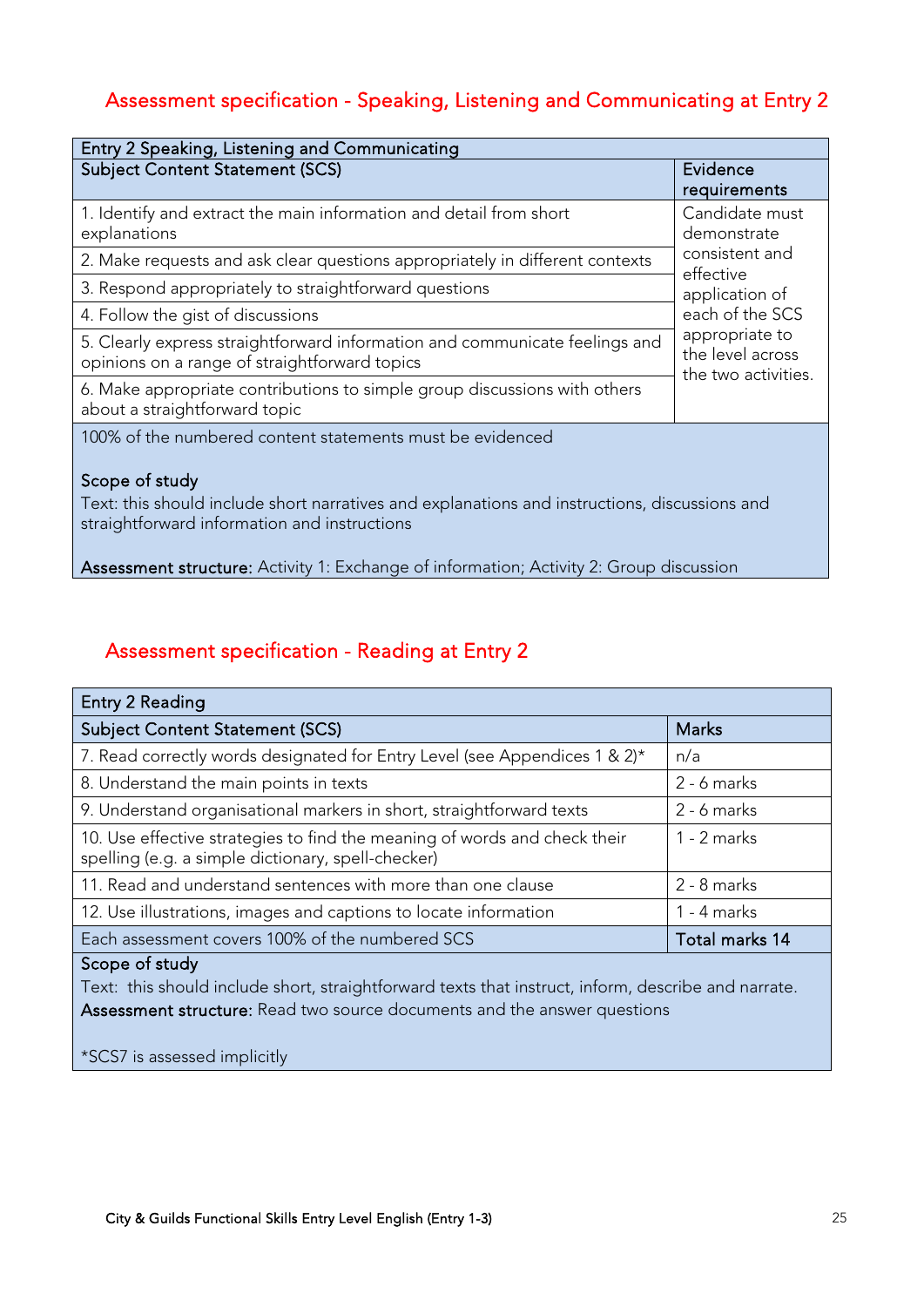| Assessment specification - Writing at Entry 2 |  |  |
|-----------------------------------------------|--|--|
|                                               |  |  |

| <b>Entry 2 Writing</b>                                                                                                                    |                                                                                                            |                                                                                                                                                                                                                                    |             |    |                    |
|-------------------------------------------------------------------------------------------------------------------------------------------|------------------------------------------------------------------------------------------------------------|------------------------------------------------------------------------------------------------------------------------------------------------------------------------------------------------------------------------------------|-------------|----|--------------------|
| <b>Task</b>                                                                                                                               | Total                                                                                                      | <b>Marks</b><br><b>Subject Content Statement</b><br>Focus                                                                                                                                                                          |             |    |                    |
|                                                                                                                                           | <b>Marks</b>                                                                                               | (SCS)                                                                                                                                                                                                                              |             |    |                    |
| Writing<br>Task                                                                                                                           |                                                                                                            | 17. Communicate information<br>using words and phrases<br>appropriate to audience and<br>purpose<br>18. Complete a form asking for<br>personal information (e.g. first<br>name, surname, address,<br>postcode, age, date of birth) | Composition | 10 | 33%                |
|                                                                                                                                           |                                                                                                            | 19. Write in compound<br>sentences, using common<br>conjunctions (e.g. or, and, but)<br>to connect clauses                                                                                                                         |             |    | Composition        |
|                                                                                                                                           | 20                                                                                                         | 20. Use adjectives and simple<br>linking words in the<br>appropriate way                                                                                                                                                           |             |    |                    |
|                                                                                                                                           |                                                                                                            | 13. Use basic punctuation<br>correctly (e.g. full stops, capital<br>letters, question and<br>exclamation marks)                                                                                                                    |             | 10 |                    |
|                                                                                                                                           |                                                                                                            | 14. Form regular plurals                                                                                                                                                                                                           |             |    |                    |
|                                                                                                                                           |                                                                                                            | 15. Use the first and second<br>letters to sequence words in<br>alphabetical order                                                                                                                                                 | SPaG        |    |                    |
|                                                                                                                                           |                                                                                                            | 16. Spell correctly words<br>designated for Entry Level 2<br>(see Appendix 2 of the<br>Qualification and Assessment<br>Specification)                                                                                              |             |    | 67% SPaG           |
| Spelling<br>Task                                                                                                                          | 10                                                                                                         | 16. Spell correctly words<br>designated for Entry Level 2<br>(see Appendix 2 of the<br>SPaG<br>Qualification and Assessment<br>Specification)                                                                                      |             | 10 |                    |
|                                                                                                                                           |                                                                                                            | Each assessment will cover 100% of the numbered SCS                                                                                                                                                                                |             |    | <b>Total marks</b> |
| 30<br>50-70% of marks must be for SPaG<br>Within SpaG 50% of marks are from the Writing Task and 50% are from the<br><b>Spelling Task</b> |                                                                                                            |                                                                                                                                                                                                                                    |             |    |                    |
| Scope of study                                                                                                                            |                                                                                                            |                                                                                                                                                                                                                                    |             |    |                    |
|                                                                                                                                           | Text: this should include short, straightforward texts such as letters, e-<br>mails and simple narratives. |                                                                                                                                                                                                                                    |             |    |                    |
| <b>Assessment structure:</b> Writing Task and Spelling Task                                                                               |                                                                                                            |                                                                                                                                                                                                                                    |             |    |                    |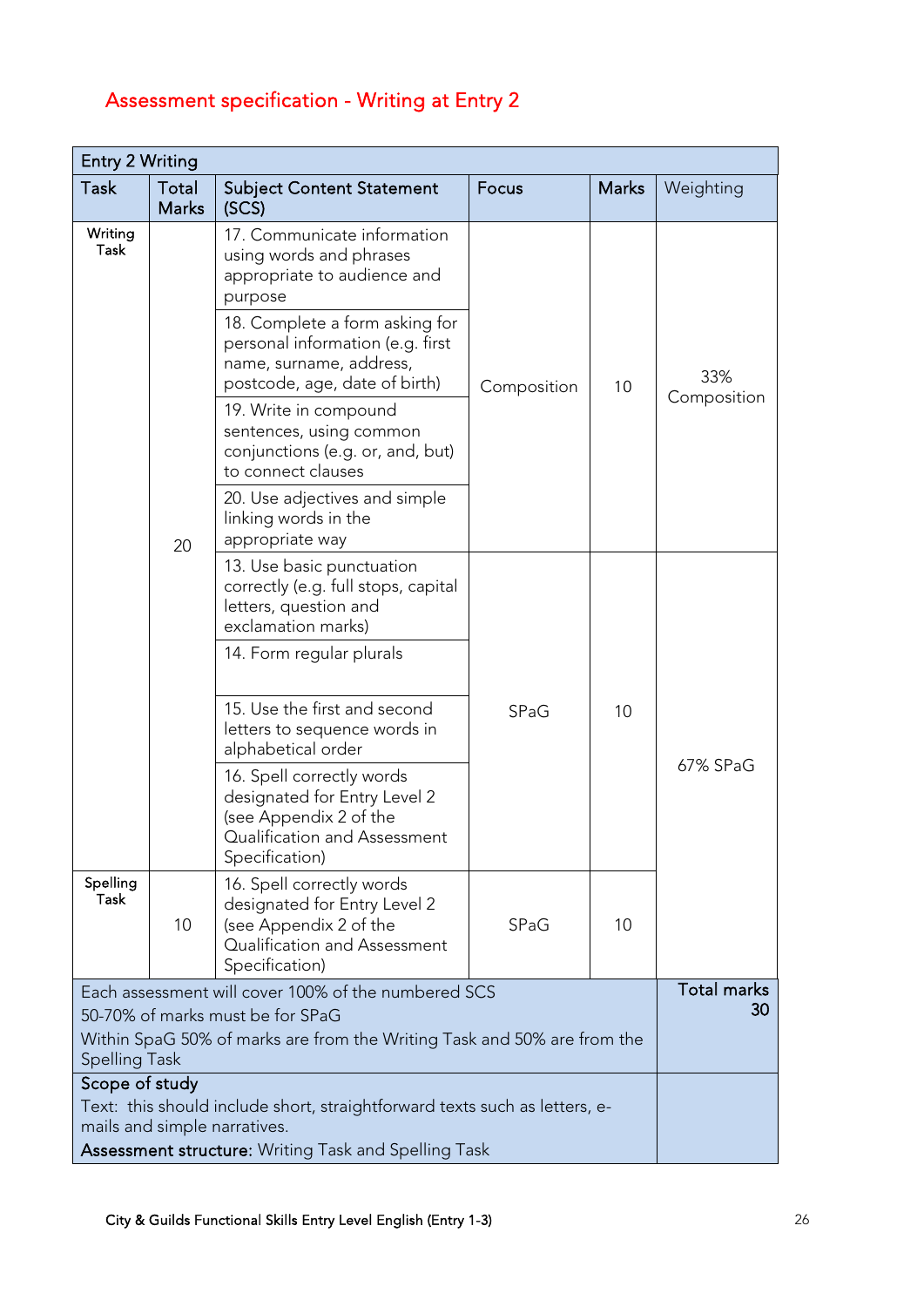## Assessment specification - Speaking, Listening and Communicating at Entry 3

| Entry 3 Speaking, Listening and Communicating                                                                                                             |                                                    |
|-----------------------------------------------------------------------------------------------------------------------------------------------------------|----------------------------------------------------|
| <b>Subject Content Statement (SCS)</b>                                                                                                                    | Evidence                                           |
|                                                                                                                                                           | requirements                                       |
| 1. Identify and extract relevant information and detail in straightforward<br>explanations                                                                | Candidate must<br>demonstrate                      |
| 2. Make requests and ask concise questions using appropriate language<br>in different contexts                                                            | consistent and<br>effective<br>application of each |
| 3. Communicate information and opinions clearly on a range of topics                                                                                      | of the SCS                                         |
| 4. Respond appropriately to questions on a range of straightforward<br>topics                                                                             | appropriate to the<br>level across the             |
| 5. Follow and understand the main points of discussions                                                                                                   | two activities.                                    |
| 6. Make relevant contributions to group discussions about<br>straightforward topics                                                                       |                                                    |
| 7. Listen to and respond appropriately to other points of view,<br>respecting conventions of turn-taking                                                  |                                                    |
| 100% of the numbered content statements must be evidenced                                                                                                 |                                                    |
| Scope of study                                                                                                                                            |                                                    |
| Text: this should include straightforward narratives, accounts,<br>explanations, discussions, instructions, information and descriptions                  |                                                    |
| <b>Assessment structure:</b> Activity 1: Group activity (extracting information)<br>followed by formal discussion; Activity 2: Informal group discussion. |                                                    |

### Assessment specification - Reading at Entry 3

| Entry 3 Reading                                                                                                                                           |                |
|-----------------------------------------------------------------------------------------------------------------------------------------------------------|----------------|
| <b>Subject Content Statement (SCS)</b>                                                                                                                    | <b>Marks</b>   |
| 8. Read correctly words designated for Entry Level 3 (see Appendices 1 & 2)*                                                                              | n/a            |
| 9. Identify, understand and extract the main points and ideas in and from texts                                                                           | 6 - 12 marks   |
| 10. Identify different purposes of straightforward texts                                                                                                  | $1 - 2$ marks  |
| 11. Use effective strategies to find the meaning of words (e.g. dictionary,<br>working out meaning from context; using knowledge of different word types) | 1 - 2 marks    |
| 12. Understand organisational features and use them to locate relevant<br>information (e.g. contents, index, menus, tabs and links)                       | $2 - 6$ marks  |
| Each assessment covers 100% of numbered SCS                                                                                                               | Total marks 16 |

#### Scope of Study

Text: this should include straightforward texts that instruct, describe, narrate and explain.

Assessment structure: Read two source documents and the answer questions.

\*SCS 8 is assessed implicitly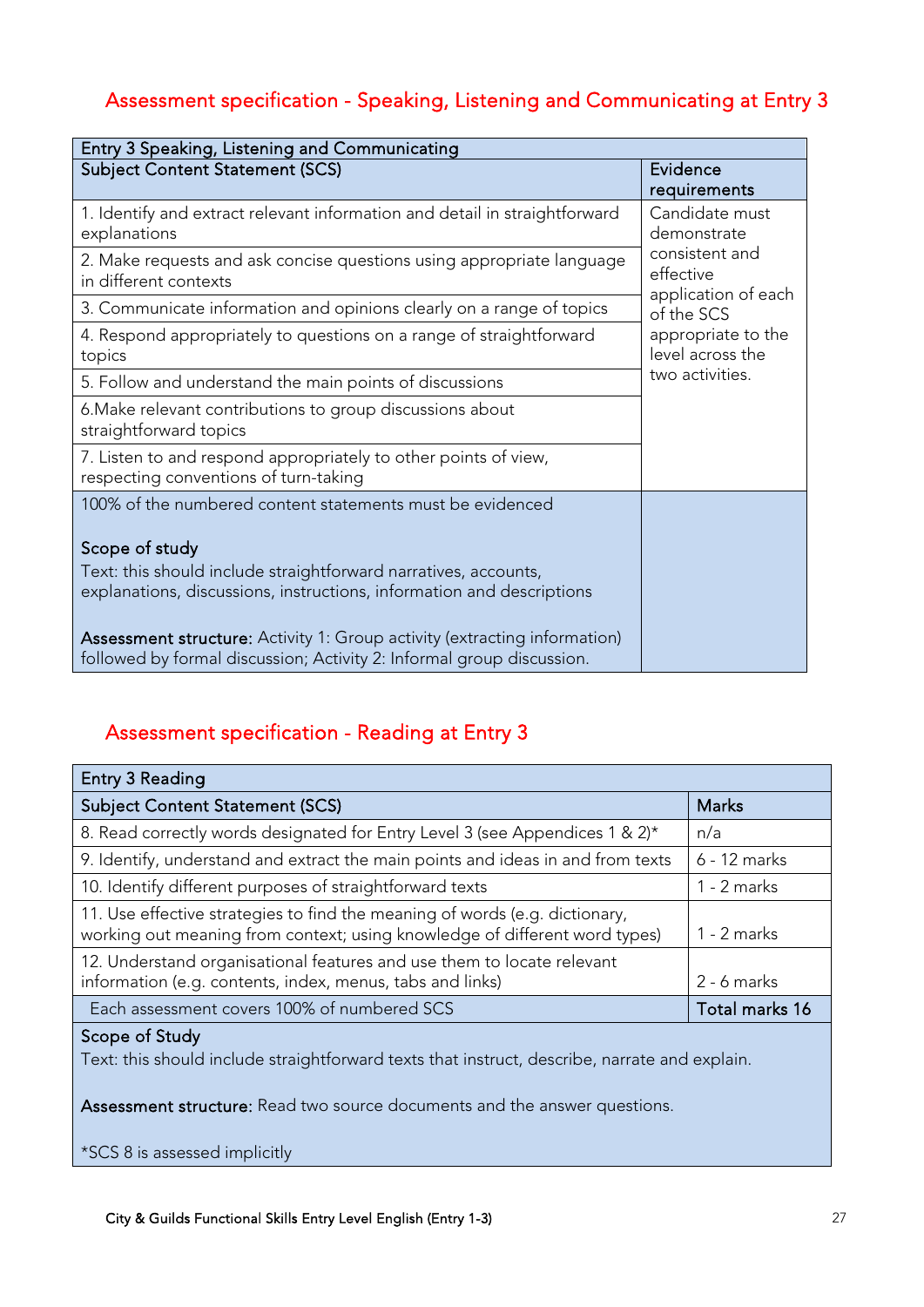## Assessment specification - Writing at Entry 3

| <b>Entry 3 Writing</b>                                                                                                                 |                                                                                                                                     |                                                                                                                                                                      |                       |              |                          |
|----------------------------------------------------------------------------------------------------------------------------------------|-------------------------------------------------------------------------------------------------------------------------------------|----------------------------------------------------------------------------------------------------------------------------------------------------------------------|-----------------------|--------------|--------------------------|
| <b>Task</b>                                                                                                                            | Total<br><b>Marks</b>                                                                                                               | <b>Subject Content Statement (SCS)</b>                                                                                                                               | Focus                 | <b>Marks</b> | Weighting                |
| Writing<br>Task                                                                                                                        |                                                                                                                                     | 18. Communicate information, ideas<br>and opinions clearly and in a logical<br>sequence (e.g. chronologically, by<br>task)<br>19. Write text of an appropriate level |                       |              |                          |
|                                                                                                                                        |                                                                                                                                     | of detail and of appropriate length<br>(including where this is specified)                                                                                           |                       |              |                          |
|                                                                                                                                        |                                                                                                                                     | 20. Use appropriate format and<br>structure when writing straightforward<br>texts, including the appropriate use of<br>headings and bullet points                    | Compositio<br>20<br>n |              | 50%<br>Composition       |
|                                                                                                                                        |                                                                                                                                     | 21. Write in compound sentences and<br>paragraphs where appropriate                                                                                                  |                       |              |                          |
|                                                                                                                                        | 30                                                                                                                                  | 22. Use language appropriate for<br>purpose and audience                                                                                                             |                       |              |                          |
|                                                                                                                                        |                                                                                                                                     | 13. Use a range of punctuation<br>correctly (e.g. full stops, question<br>marks, exclamation marks, commas)                                                          |                       |              |                          |
|                                                                                                                                        |                                                                                                                                     | 14. Form irregular plurals                                                                                                                                           |                       |              |                          |
|                                                                                                                                        |                                                                                                                                     | 15. Use mostly correct grammar (e.g.<br>subject-verb agreement, consistent<br>use of tense, definite and indefinite<br>articles)                                     | SPaG                  | 10           |                          |
|                                                                                                                                        |                                                                                                                                     | 16. Use the first, second and third<br>place letters to sequence words in<br>alphabetical order                                                                      |                       |              | 50%<br>SPaG              |
|                                                                                                                                        |                                                                                                                                     | 17. Spell correctly words designated<br>for Entry Level 3 (see Appendix 2 of<br>the Qualification and Assessment<br>Specification)                                   |                       |              |                          |
| Spelling<br>Task                                                                                                                       | 10                                                                                                                                  | 17. Spell correctly words designated<br>for Entry Level 3 (see Appendix 2 of<br>the Qualification and Assessment<br>Specification)                                   | SPaG                  | 10           |                          |
|                                                                                                                                        |                                                                                                                                     | Each assessment will cover 100% of the numbered SCS                                                                                                                  |                       |              | <b>Total marks</b><br>40 |
|                                                                                                                                        | 50-70% of marks must be for SPaG<br>Within SpaG 50% of marks are from the Writing Task and 50% are from the<br><b>Spelling Task</b> |                                                                                                                                                                      |                       |              |                          |
| Scope of study<br>Text: Text: this should include straightforward texts such as narratives,<br>instructions, explanations and reports. |                                                                                                                                     |                                                                                                                                                                      |                       |              |                          |
|                                                                                                                                        | Assessment structure: Writing Task and Spelling Task                                                                                |                                                                                                                                                                      |                       |              |                          |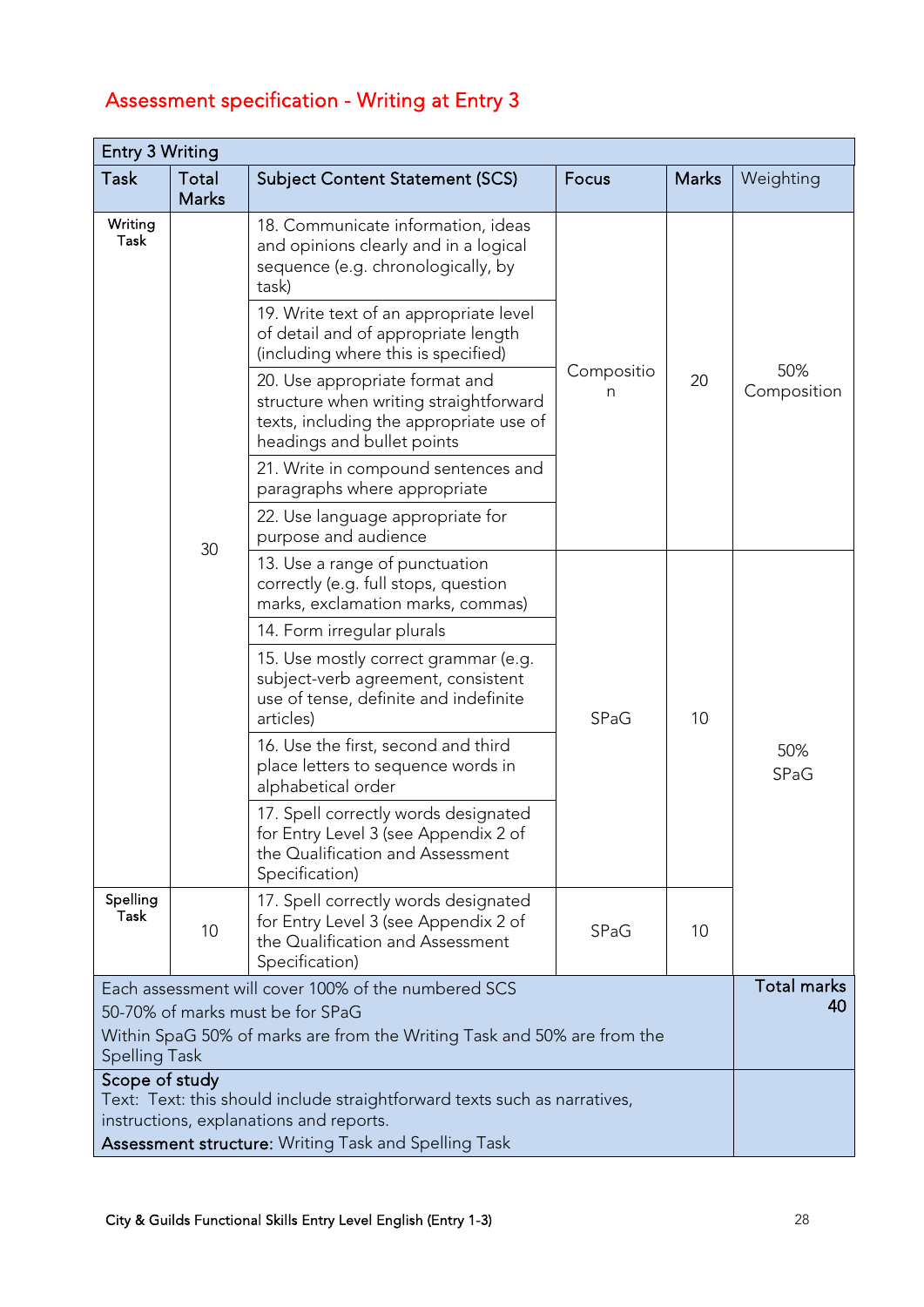## <span id="page-28-0"></span>6 Access and Inclusion

#### Access arrangements

We have taken note of the provisions of equalities legislation in developing and administering this specification.

We can make arrangements so that candidates with disabilities, special educational needs and temporary injuries can access the assessment. These arrangements must be made before assessment takes place.

It is the responsibility of the centre to ensure at the start of a programme of learning that candidates will be able to access the requirements of the qualification.

Candidates can have access to all forms of equipment, software and assistance (eg scribe, reader) that constitute their normal way of working, provided that these do not affect the reliability or validity of assessment outcomes or give the learner an assessment advantage over other learners undertaking the same or similar assessments or are explicitly prohibited by the conditions of the assessment.

For more information on how to apply for access arrangements please refer to our dedicated webpages, Access Arrangements [and Reasonable Adjustments.](https://www.cityandguilds.com/delivering-our-qualifications/centre-development/centre-document-library/policies-and-procedures/access-arrangements-reasonable-adjustments)

#### Functional Skills English Speaking, Listening and Communicating

'Speaking, listening and communicating' within Functional Skills English qualifications is nonwritten communication, normally conducted face-to-face and can also include 'virtual' communication methods such as telephone or spoken web-based technologies. The terms 'speaking, listening and communicating' are intended to be interpreted in a broad, inclusive way and are not intended to create any unnecessary barriers to candidates with speech or hearing impairment.

Sign Language (i.e. BSL, SSE) can be used, provided this is made accessible to all participants in the discussion. No other languages are permitted as alternatives to English.

Access to augmentative speech equipment is permitted, where it reflects the candidate's normal way of working.

If you have any other questions on possible adjustments for Speaking, Listening and Communicating, please contact your External Quality Assurer (EQA) or City & Guilds.

As a last resort, candidates who are disabled under the terms of the Equality Act 2010 and have no accessible means of communication may request an exemption from the Speaking, Listening and Communicating component.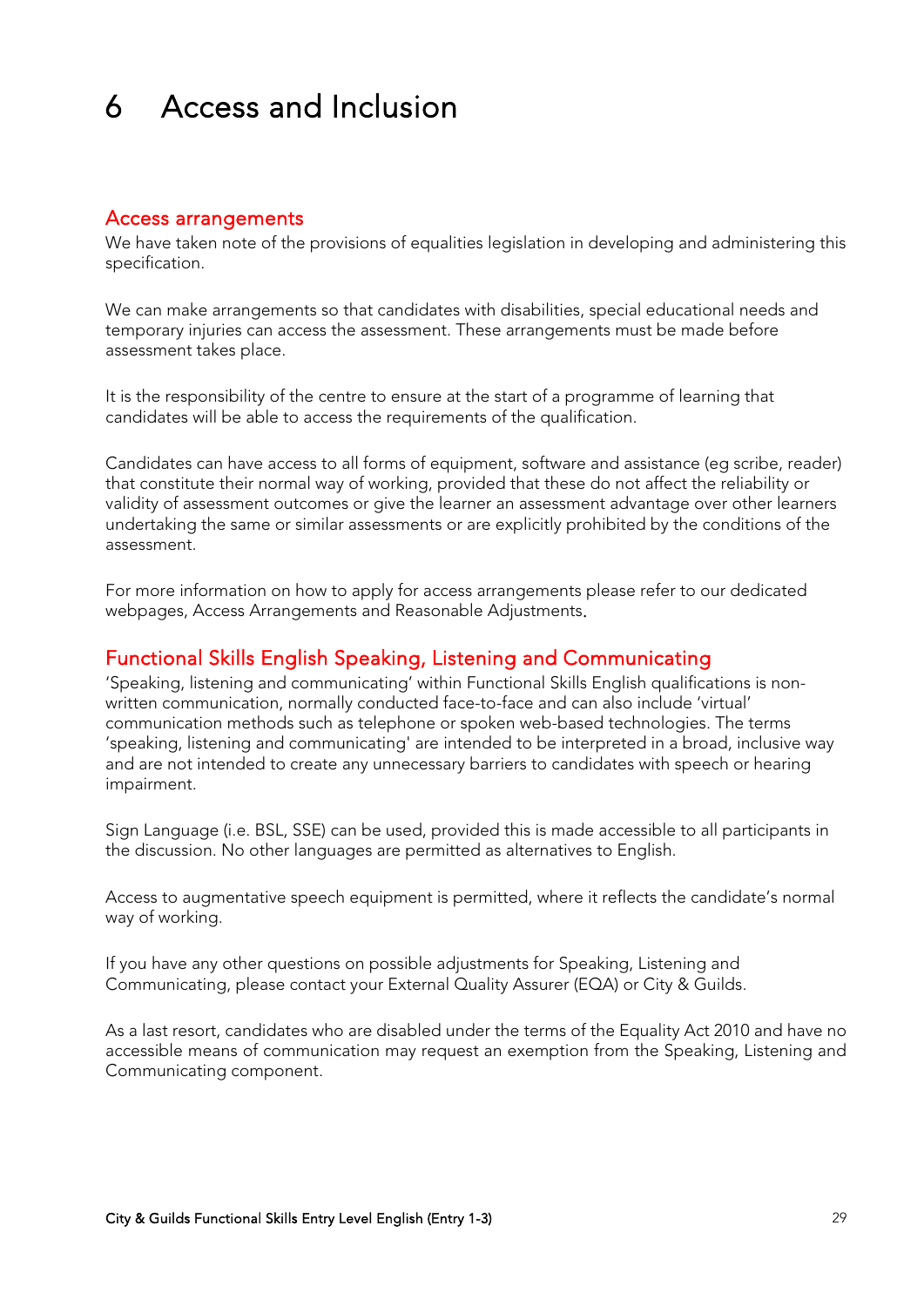#### Functional Skills English Reading

Reading within Functional Skills English qualifications is defined as the independent understanding of written language in specific contexts.

"Text" is defined as materials that include the use of words that are written, printed, on-screen or presented using Braille.

A computer reader may be used in the reading component, providing it's the candidate's normal way of reading. A computer reader is an acceptable arrangement, since it still allows the candidate to independently meet the requirements of the reading standards.

A (human) reader cannot be used to demonstrate the requirements of the reading standards as this does not meet the requirement for independence. As a last resort, an exemption from the reading component can be requested for a disabled candidate who cannot use assistive technology.

| <b>Access Arrangement</b>                       | Yes/No     | Type of assessment                                                                    |
|-------------------------------------------------|------------|---------------------------------------------------------------------------------------|
| Extra time                                      | Yes        |                                                                                       |
| Dictionaries and bilingual<br>dictionaries      | <b>Yes</b> | The use of a dictionary or a bilingual dictionary is<br>permitted for all candidates. |
| Reader                                          | <b>No</b>  |                                                                                       |
| Computer reader                                 | Yes        |                                                                                       |
| Sign Language Interpreter                       | <b>No</b>  |                                                                                       |
| Scribe                                          | Yes        |                                                                                       |
| Speech recognition technology                   | Yes        |                                                                                       |
| Word processor                                  | Yes        |                                                                                       |
| <b>Practical Assistant</b>                      | Yes        |                                                                                       |
| Modified question papers<br>(eg enlarged to A3) | Yes        |                                                                                       |

#### Functional Skills English Writing

Writing within Functional Skills English qualifications is defined as the independent construction of written language to communicate in specific contexts.

'Text' is defined as materials that include the use of words that are written, printed, on-screen or presented using Braille and which are presented in a way that is accessible for the intended audience.

Dictionaries, electronic grammar and spell checkers cannot be used.

Assistive technology may be used in the writing component (all levels), providing it is the candidate's normal way of writing. The use of assistive technology is acceptable, providing it meets the requirements listed below.

A (human) scribe cannot be used to demonstrate the requirements of the standards as this does not meet the requirement for independence. As a last resort, an exemption from the writing component can be requested for a disabled candidate who cannot use assistive technology, if the candidate cannot access any part of the assessment.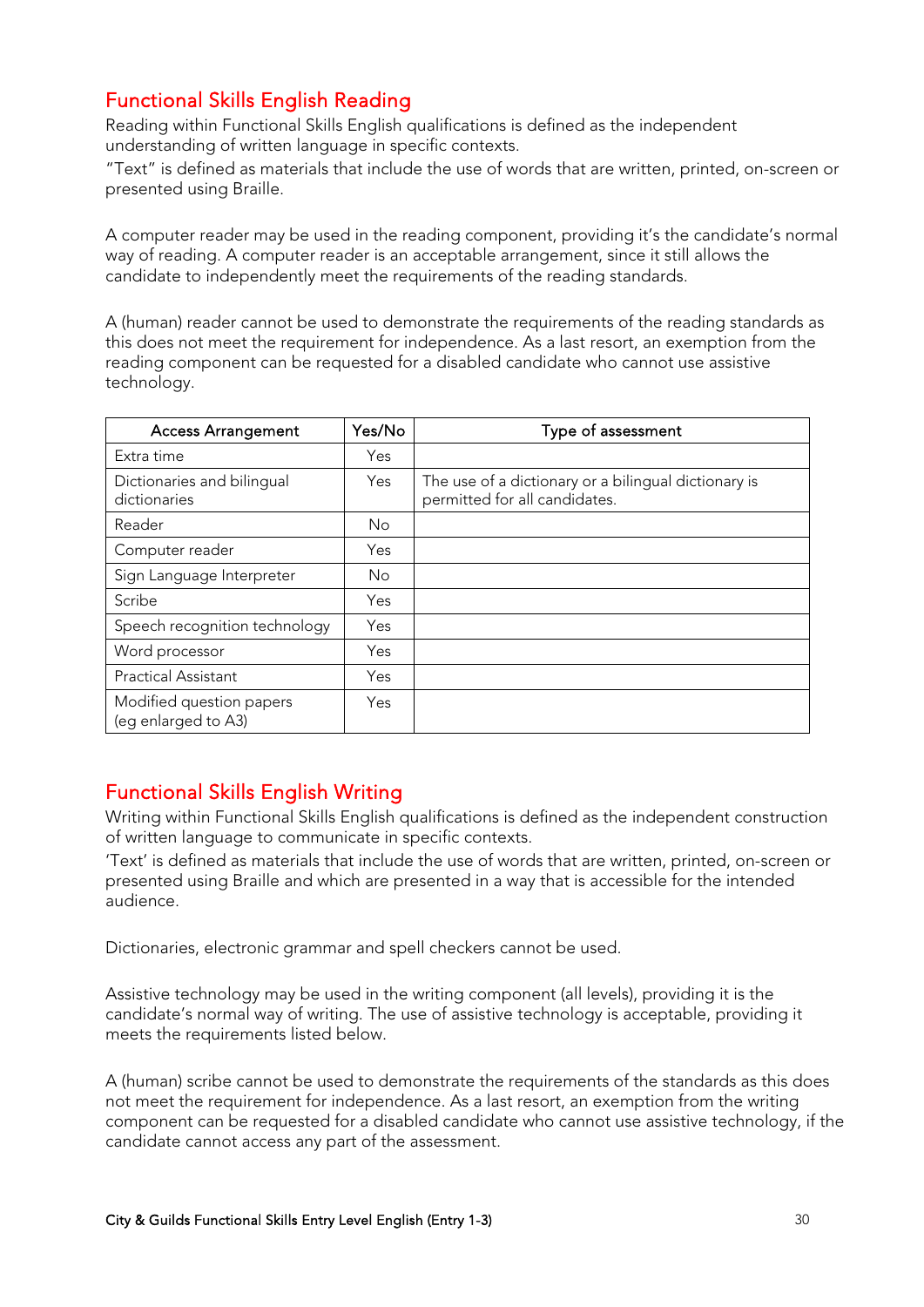| <b>Access Arrangement</b>                       | Yes/No    | Type of assessment                                              |
|-------------------------------------------------|-----------|-----------------------------------------------------------------|
| Extra time                                      | Yes       |                                                                 |
| Dictionaries and bilingual<br>dictionaries      | No.       |                                                                 |
| Reader                                          | Yes       |                                                                 |
| Computer reader                                 | Yes       |                                                                 |
| Sign Language Interpreter                       | Yes       |                                                                 |
| Scribe                                          | <b>No</b> |                                                                 |
| Word processor                                  | Yes       | Predictive text/spelling and grammar check are not<br>permitted |
| <b>Practical Assistant</b>                      | Yes       |                                                                 |
| Modified question papers<br>(eq enlarged to A3) | Yes       |                                                                 |

#### Exemptions – please note

Disability Discrimination legislation (now incorporated into the 2010 Equality Act) permits the granting of exemptions for specific assessment components within qualifications in certain circumstances. In the case of Functional Skills English this will only be considered as a last resort, once all other possible adjustments that might enable the candidate to undergo assessment and achieve the required standard have been explored.

#### Use of accessibility tools

Where candidates' normal way of working involves the use of assistive software that cannot be supported by the e-volve system centres should contact our Access Arrangements team to arrange for the assessment to be provided in a compatible format. They can be contacted at [policy@cityandguilds.com](mailto:policy@cityandguilds.com) or 020 7294 2772.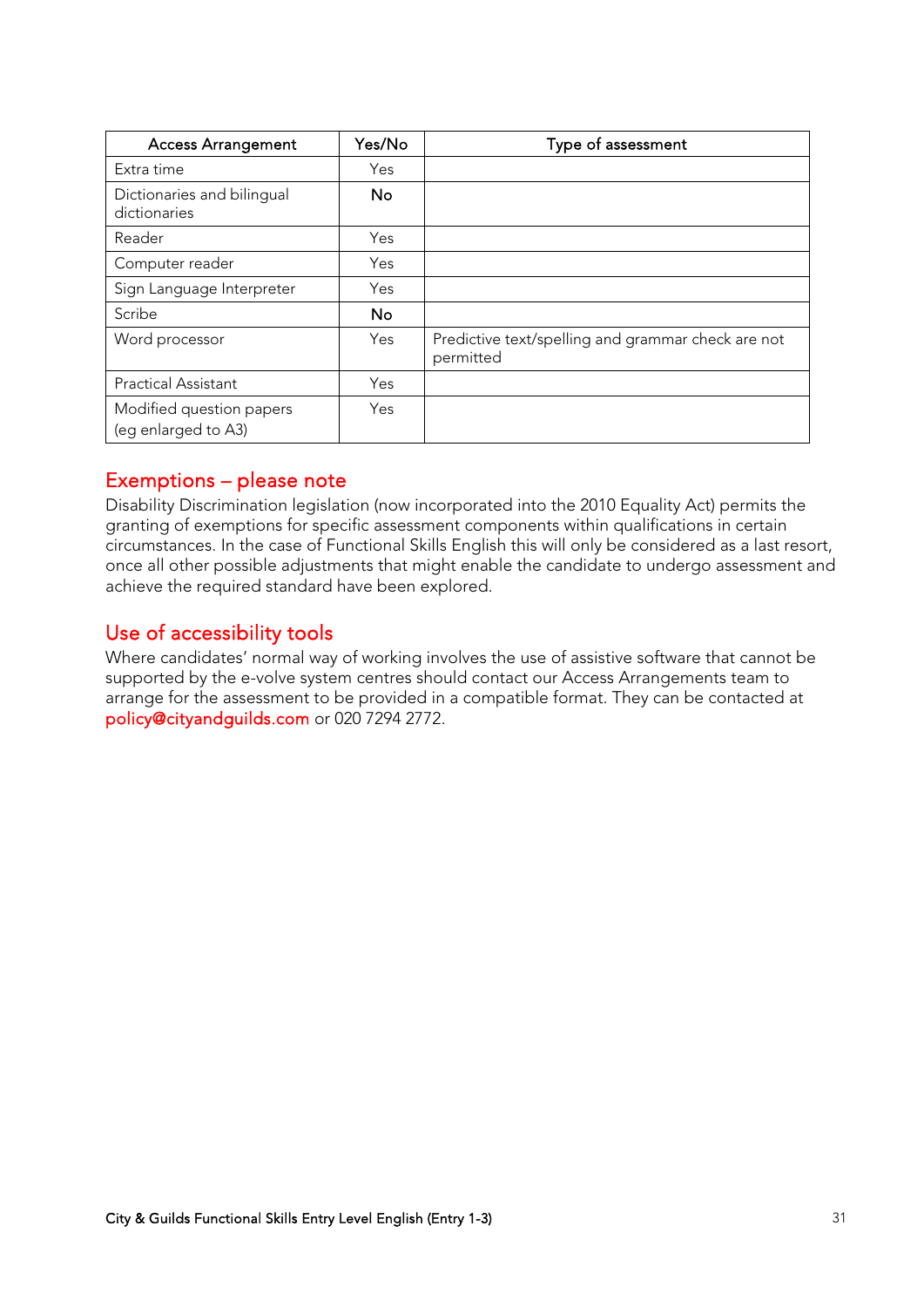<span id="page-31-0"></span>Learners are expected to read words which consist of the letter-sound correspondences<sup>[1](#page-31-1)</sup> in the following table. The words in brackets are examples of words to illustrate these correspondences. They are not specific words to be learned.

At each level, learners are expected to read these words in texts of increasing complexity. They are not expected to spell all these words correctly. The words they are expected to read *and* spell correctly are in separate lists for each of Entry Levels 1, 2 and 3.

| Table 1: Letter(s)-sound correspondences |            |
|------------------------------------------|------------|
| Letters <sup>2</sup>                     | Sounds $3$ |
| $p$ ( $pan$ ), $pp$ (supper)             | /p/        |
| $t$ (tap), tt (letter)                   | /t/        |
| $c$ (cat), $k$ (key), $ck$ (duck)        | /k/        |
| ch $(chip)$ , tch $(fetch)$              | /tʃ/       |
| $f$ (fish), $ff$ (coffee), $ph$ (photo)  | /f/        |
| th $(\underline{thin})$                  | $/ \theta$ |
| s $(sun)$ , ss (dress), c $(city)^4$     | /s/        |
| sh $(\underline{\text{ship}})$           | /ʃ/        |

<span id="page-31-1"></span>*<sup>1</sup> In this document the word 'sound' is usually used to mean 'phoneme', the smaller unit of sound that distinguishes one word from another. The words 'letter' or 'letters' are usually used to mean 'grapheme', a letter or letters that represent a phoneme.*

<span id="page-31-2"></span>*<sup>2</sup> The letters in bold type in the first column correspond to the sounds in the second column.* 

*They include all the most common sound-letter(s) correspondences in English.*

<span id="page-31-3"></span>*<sup>3</sup> The sounds listed in this table are the sounds of spoken English. They are shown using the symbols of the International Phonetic Alphabet (IPA) for clarity. It is not necessary for learners to understand the symbols, as the letters underlines in the word examples give the sounds represented by the symbols. Learners are not expected to understand or use IPA symbols.*

*Letter-sound correspondences should be taught in the order used in a reputable, structured phonics programme and not in the order presented in this table.*

<span id="page-31-4"></span>*<sup>4</sup> 'c' is pronounced /s/ when followed by 'e', 'i' or 'y' (face, city , fancy).*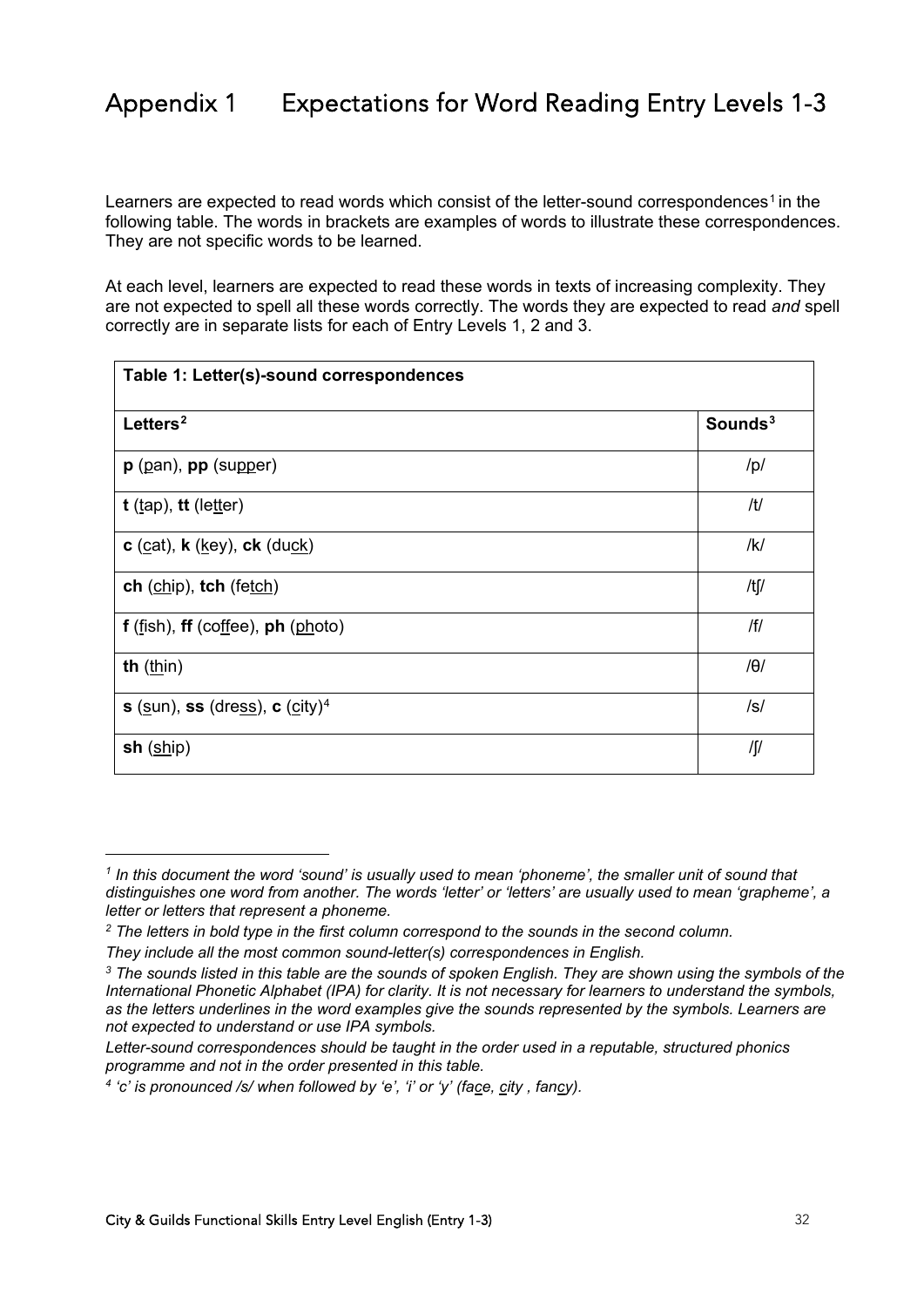| Table 1: Letter(s)-sound correspondences                                                                                                                                                |            |  |
|-----------------------------------------------------------------------------------------------------------------------------------------------------------------------------------------|------------|--|
| $h(\underline{hat})$                                                                                                                                                                    | /h/        |  |
| $\mathbf{r}$ (run), $\mathbf{r}$ (cherry), wr (write)                                                                                                                                   | /r/        |  |
| $I$ (lip), $II$ (bell)                                                                                                                                                                  | /          |  |
| $b$ (boy), bb (rabbit)                                                                                                                                                                  | /b/        |  |
| $d$ (dog), $dd$ (ladder)                                                                                                                                                                | /d/        |  |
| $g$ (go), $gg$ (bigger)                                                                                                                                                                 | /g/        |  |
| $j$ (jet), $g$ (gem) <sup>5</sup> , ge (large), dge (bridge)                                                                                                                            | /dz/       |  |
| $\mathbf v$ (vet), ve (have)                                                                                                                                                            | V          |  |
| th $(\underline{then})$                                                                                                                                                                 | $/$ ð/     |  |
| $\mathsf{z}$ ( $\underline{\mathsf{zip}}$ ), $\mathsf{zz}$ (fi $\underline{\mathsf{zz}}$ ), $\mathsf{s}$ (his), $\mathsf{se}$ (cheese), $\mathsf{ze}$ (snee $\underline{\mathsf{ze}}$ ) | z          |  |
| $m$ (man), mm (hammer)                                                                                                                                                                  | /m/        |  |
| n (nut), nn (dinner), kn (knee)                                                                                                                                                         | /n/        |  |
| $ng$ (ring), $n$ (sink)                                                                                                                                                                 | $/ \eta /$ |  |
| $w$ ( $w$ et), wh ( $w$ heel)                                                                                                                                                           | /w/        |  |
| $y$ (yes)                                                                                                                                                                               | /j/        |  |
| ee (feet), ea (beach), e (me), y (pony), e-e (these), ey (key), ie (chief)                                                                                                              | $/$ i:/    |  |
| $i$ (big) $y$ (gym)                                                                                                                                                                     | /I         |  |
| e (egg), ea (head)                                                                                                                                                                      | /el        |  |
| $a$ (mat)                                                                                                                                                                               | /æ/        |  |
| $u$ (but) <sup>6</sup>                                                                                                                                                                  | $\sqrt{2}$ |  |
| $o$ (on), a (want)                                                                                                                                                                      | /ol        |  |
| oo (b <u>ook</u> ), u (p <u>u</u> t)                                                                                                                                                    | /ช/        |  |

<span id="page-32-0"></span>*<sup>5</sup> 'g' is usually pronounced /dʒ/ when followed by 'e', 'i' or 'y', e.g., gem, gist, stingy, but there are several exceptions, e.g., get, give.*

<span id="page-32-1"></span>*<sup>6</sup> In some accents, both 'u' and 'oo' are pronounced /ʊ/, e.g. 'but' is pronounced to rhyme with 'foot'.*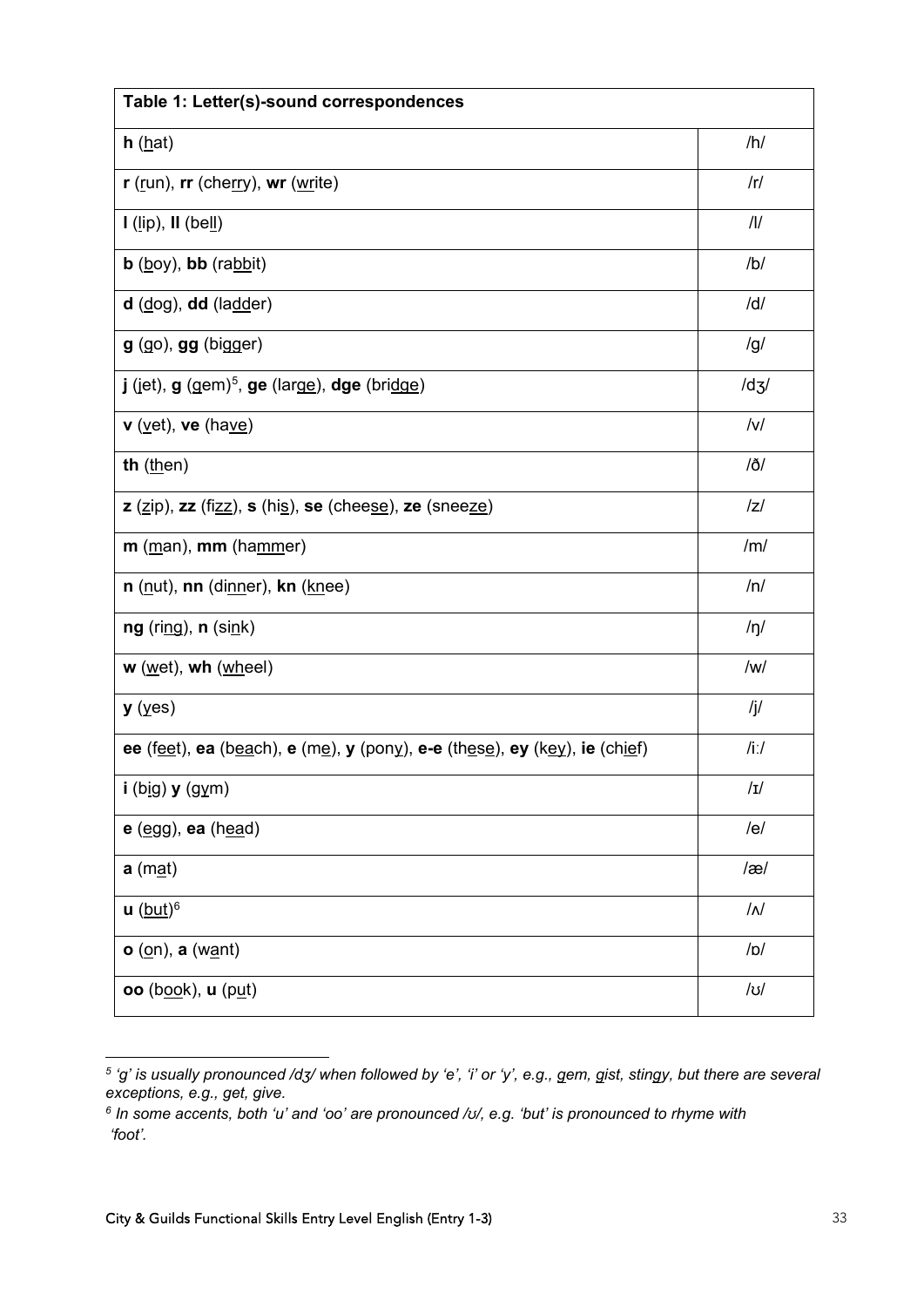| Table 1: Letter(s)-sound correspondences                            |                    |  |
|---------------------------------------------------------------------|--------------------|--|
| oo (moon), ue (clue), u-e (flute), ew (flew), ou (soup)             | $/u$ :/            |  |
| ai (rain), ay (play), a (baby), a-e $(\underline{ape})$ , ey (they) | $/$ er $/$         |  |
| igh (light), $i$ (mind), $y$ (fl $y$ ), ie (pie), i-e (kite)        | /ai/               |  |
| ou $(\underline{\text{out}})$ , ow $(\underline{\text{down}})$      | /aʊ/               |  |
| oa (boat), ow (snow), o (go), oe (toe), o-e (bone)                  | /ອບ/               |  |
| oi (coin), oy (boy)                                                 | $J$ וכ/            |  |
| $aw$ (l <u>aw</u> ), $au$ (sauce), $al$ (talk)                      | 0:                 |  |
| or $(fork)7$ , oor $(door)$ , ore $(store)$                         | $ o $ or $ o $ :r/ |  |
| er (person), ur (burn), ir (bird), or after 'w' (work)              | $3$ :/ or $3$ :r/  |  |
| ar (far), a (fast) <sup>8</sup>                                     | /a:r/ or /a:/      |  |
| air (hair), are (square), ear (bear)                                | /rea/or/ear/       |  |
| ear (near)                                                          | $/1$ ier/or/ $/1$  |  |
| a (zebr <u>a</u> )                                                  | /ə/                |  |
| qu (queen)                                                          | /kw/               |  |
| x (box)                                                             | $ $ ks $ $         |  |
| $u$ ( <i>unit</i> ), ue (d <u>ue),</u> u-e (tune), ew (few)         | /juː/              |  |
| -le (little), -il (pencil), -al (metal), -el (tunnel)               | $/$ əl/            |  |

<span id="page-33-0"></span>*<sup>7</sup> 'or', 'oor', 'ore', 'er', 'ur', 'ir', 'ar', 'air', 'are' and 'ear' may be pronounced with or without the sound /r/, depending on accent.*

<span id="page-33-1"></span>*<sup>8</sup> In some words 'a' may be pronounced as either /a:/ or /æ/, depending on accent, e.g. 'a' in 'fast' may be pronounced as 'ar' in 'far' without the /r/ sound or as 'a' in 'fat'.*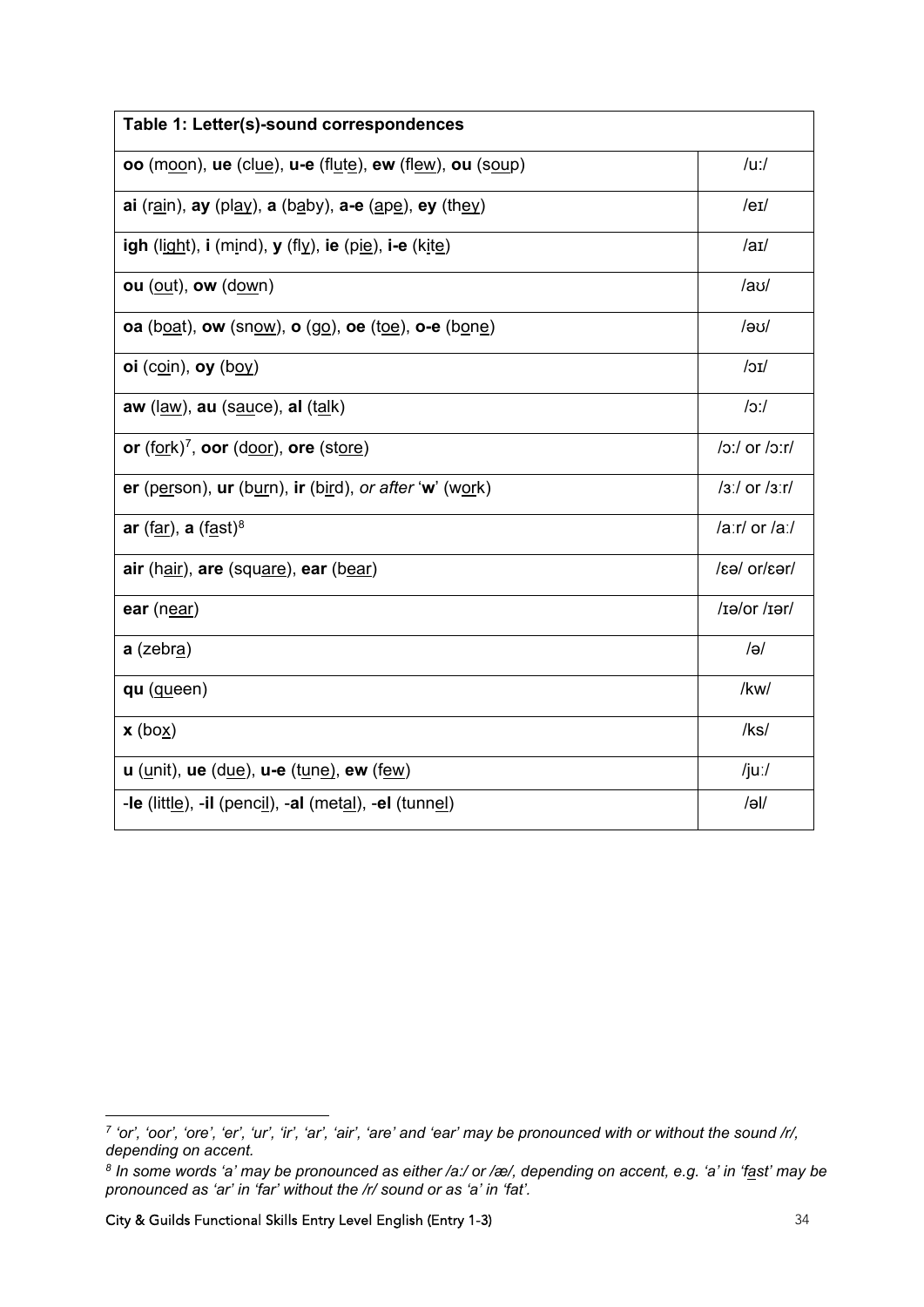## <span id="page-34-0"></span>**Entry Level 1 – Expectations for both reading and spelling**

Learners are expected to both read and spell correctly all the words listed in the following table. They are not examples. They have been chosen because they are common words.

Some of these words include only the letter(s)-sound correspondences in Table 1, while others include unusual or unique correspondences, e.g., 'ai' in 'said'.

The letters underlined in the first column correspond to the sounds in the second column. These letters may need special attention for spelling.<sup>[9](#page-34-1)</sup>

| Table 2: Letter(s)-sound correspondences                                   |                      |
|----------------------------------------------------------------------------|----------------------|
| Letters <sup>10</sup>                                                      | Sounds <sup>11</sup> |
| can, act, look, back, school                                               | /k/                  |
| off                                                                        | /f/                  |
| miss, cross, house                                                         | $\sqrt{s}$           |
| $\underline{\text{who}}$                                                   | /h/                  |
| write, wrote, wrong                                                        | /r/                  |
| wi <u>ll,</u> we <u>ll</u> , te <u>ll</u> , sti <u>ll</u> , he <u>ll</u> o | /l/                  |
| get, give                                                                  | /g/                  |
| change, large                                                              | /dz/                 |
| have, give, live, of                                                       | v                    |
| is, his, as, has, Wednesday                                                | z                    |
| come, some                                                                 | /m/                  |

<span id="page-34-1"></span>*<sup>9</sup> The correspondences between sounds and letters shown in this table are not exact and should be interpreted flexibly, especially where there are differences due to regional accent.*

<span id="page-34-2"></span>*<sup>10</sup> The letters underlined in the first column correspond to the sounds in the second column.*

<span id="page-34-3"></span>*<sup>11</sup> As in the table for Word Reading Expectations, the sounds are shown using the symbols of the International Phonetic Alphabet (IPA) for clarity. It is not necessary for learners to understand the symbols, as the letters underlined in the word examples give the sounds represented by the symbols. Learners are not expected to understand or use IPA symbols.*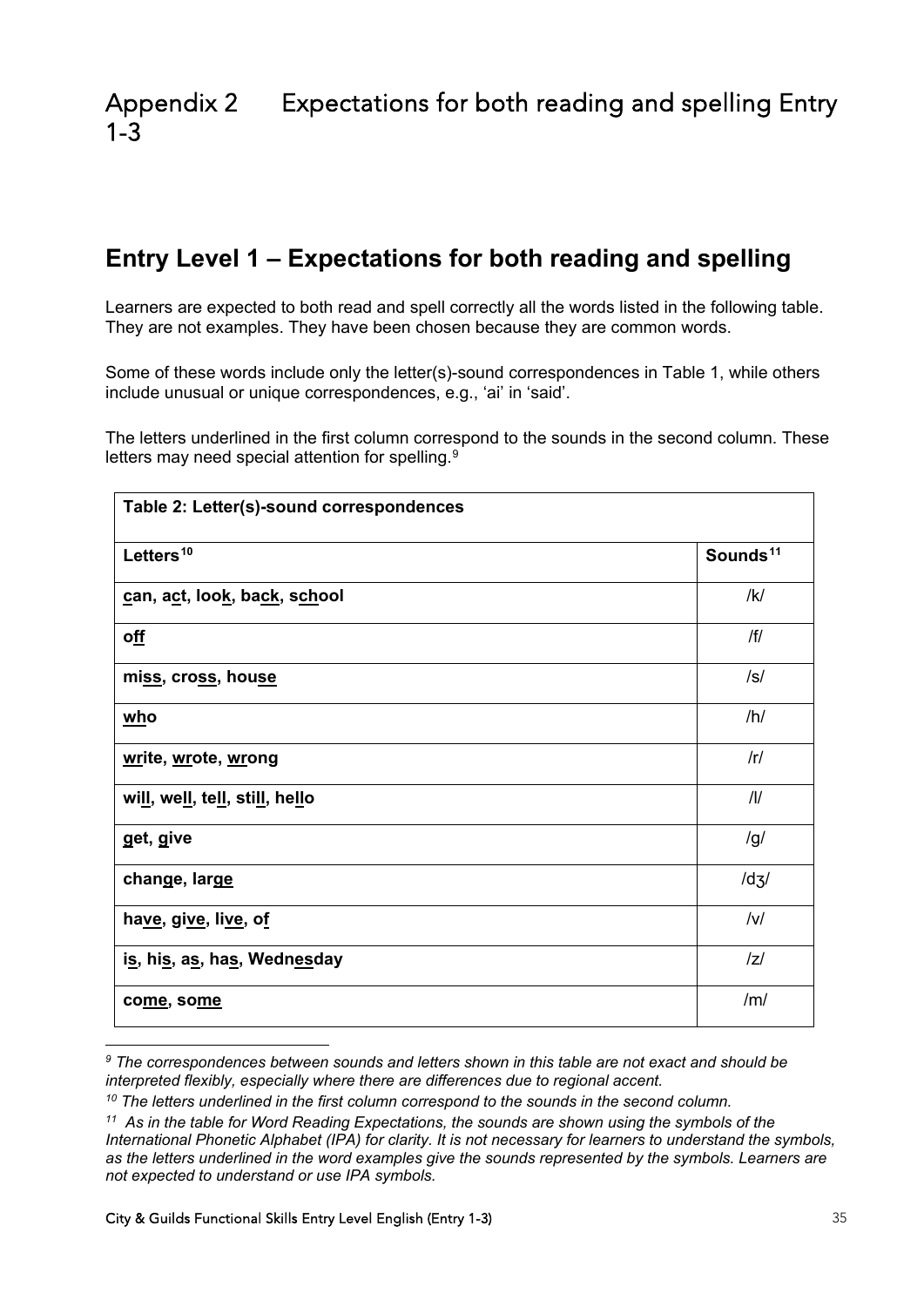| Table 2: Letter(s)-sound correspondences                                                                                                                                        |                                    |
|---------------------------------------------------------------------------------------------------------------------------------------------------------------------------------|------------------------------------|
| know, done, one, gone                                                                                                                                                           | /n/                                |
| think                                                                                                                                                                           | /n/                                |
| when, which, what, while, white                                                                                                                                                 | $\mathsf{I} \mathsf{w} \mathsf{I}$ |
| s <u>ee</u> , s <u>ee</u> m, f <u>ee</u> l, m <u>ee</u> t, w <u>ee</u> k, <u>ea</u> t, r <u>ea</u> l, b <u>e,</u> h <u>e,</u> m <u>e,</u> w <u>e,</u> sh <u>e, e</u> ven, every | $/$ i:/                            |
| <u>e</u> njoy                                                                                                                                                                   | I                                  |
| head, any, many, anyone, thank, said, again, says                                                                                                                               | /e/                                |
| come, done, some, other, brother, money, Monday, does                                                                                                                           | $\overline{M}$                     |
| was, want, what, because                                                                                                                                                        | D                                  |
| put, push, pull, would, could, should, full, look, good                                                                                                                         | /ช/                                |
| do, to, into, who, too, you, group, two, room                                                                                                                                   | $/u$ :/                            |
| d <u>ay,</u> say, way, made, make, take, came, same, late, they                                                                                                                 | $/$ eɪ $/$                         |
| high, right, might, find, mind, child, Friday, by, my, myself, reply, like,<br>time, life, while, I, write                                                                      | /au/                               |
| out, about, without, around, now, how, down                                                                                                                                     | /aʊ/                               |
| <u>ow</u> n, foll <u>ow, so, no, go, o</u> ld, <u>o</u> ver, <u>o</u> pen, most, only, both, told, hold,<br>don't, close, show                                                  | /ອບ/                               |
| <u>boy</u>                                                                                                                                                                      | $ I\text{C}\rangle$                |
| s <u>aw,</u> dr <u>aw,</u> w <u>al</u> k, <u>al</u> l, c <u>al</u> l, sm <u>al</u> l, <u>a</u> lso, w <u>a</u> ter                                                              | o:                                 |
| or, for, morning, door, floor, poor, more, before, warm, four, your                                                                                                             | $/c$ : or $/c$ : r/                |
| her, person, Thursday, Saturday, girl, first, work, word, world, were                                                                                                           | $/3$ :/ or $/3$ :r/                |
| f <u>a</u> st, last, past, plant, path, ask, after                                                                                                                              | /æ/ or /a:/                        |
| are, our                                                                                                                                                                        | /a:/ or /a:r/                      |
| air, where, there, their                                                                                                                                                        | /real or /ear/                     |
| near, here, dear, year                                                                                                                                                          | $/ieI/$ or $/FeI/$                 |
| the, between, until, today, together, number, other, after, never, under                                                                                                        | /ə/                                |
| T <u>ue</u> sday, <u>use,</u> n <u>ew</u> , few                                                                                                                                 | /juː/                              |
| little                                                                                                                                                                          | $/$ əl/                            |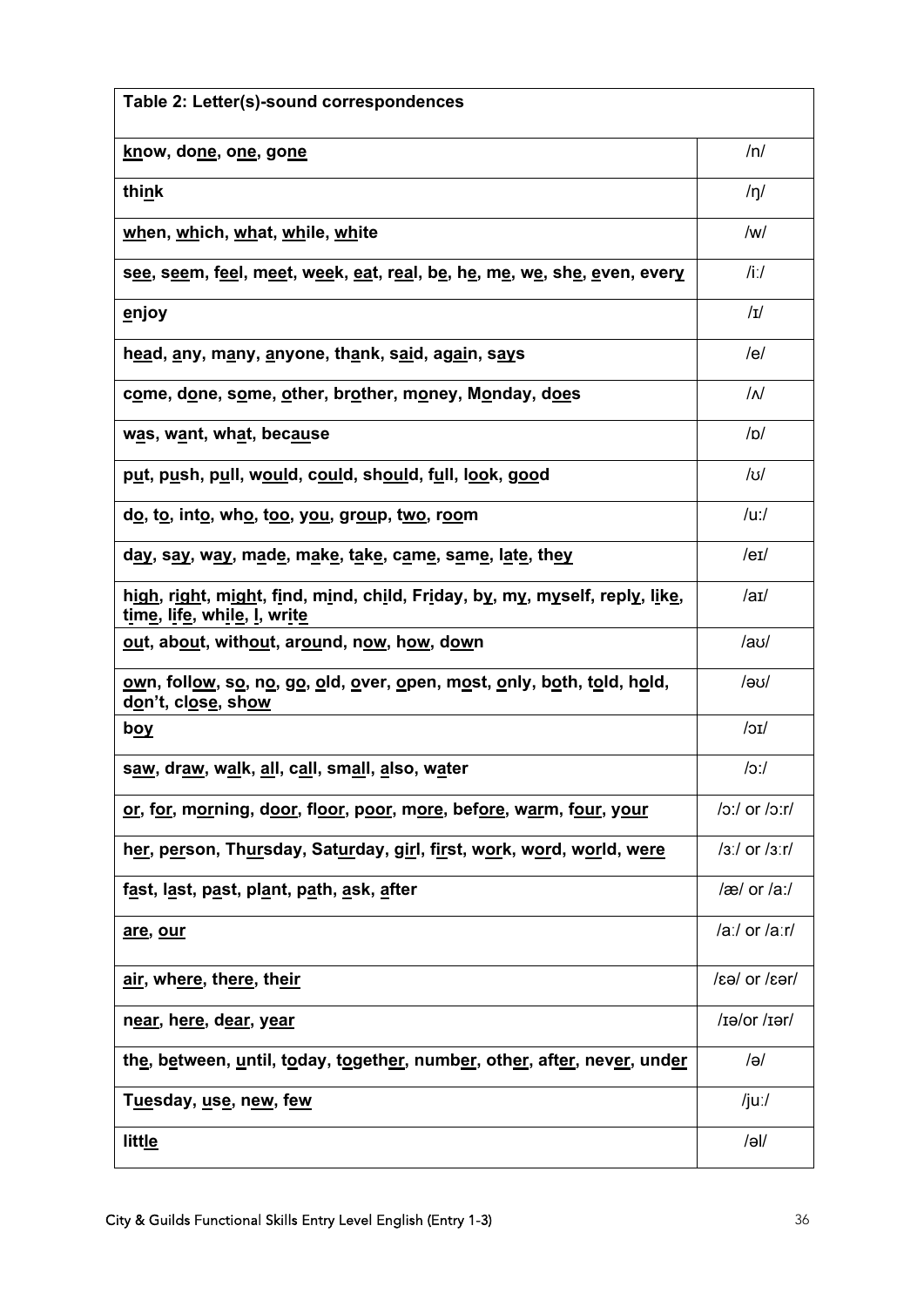| Table 2: Letter(s)-sound correspondences |      |
|------------------------------------------|------|
| one, someone, anyone                     | /wʌ/ |

In addition, learners are expected to both read and spell correctly the words described below. Words in brackets are examples. Words and letters in bold are not examples; they are specific words or spellings that students are expected to both read and spell correctly.

- all common words<sup>[12](#page-36-0)</sup> with one or two syllables, where the most probable correspondences between sounds and letters are the correct ones (e.g., it, nut, and, stop, rush, thing, himself)
- common two syllable words where  $/ii/$  at the end is spelled with 'y' (e.g., twenty)
- common one or two syllable words with  $\frac{ay}{ay}$  and  $\frac{oy}{ay}$ , knowing that  $\frac{ay}{ay}$  and  $\frac{oy}{ay}$  usually correspond to /eɪ/ and /ɔɪ/ at the end of words (e.g., day, runway, boy)
- **-ed** for the past tense, when the root word remains unchanged (e.g., wanted, opened, jumped)
- the following contractions:

| Mr, Mrs |                                    |
|---------|------------------------------------|
| n't     | (e.g., did <u>n't</u> )            |
| 'II     | (e.g., I'll)                       |
| 're     | (e.g., we're)                      |
| 's      | (e.g., <u>it's</u> <sup>13</sup> ) |

<span id="page-36-0"></span>*<sup>12</sup> Common words are words that occur frequently; someone who is unable to read or spell these words will therefore be at a disadvantage. A number of attempts have been made (notably by Dolch) to identify those words that learners most need to acquire in order to advance their learning, see glossary.*

<span id="page-36-1"></span>*<sup>13 &#</sup>x27;it's' is correct only for contraction, e.g. 'It's cold today.', 'its' is correct for possessive, e.g. 'The plant is in its pot.'*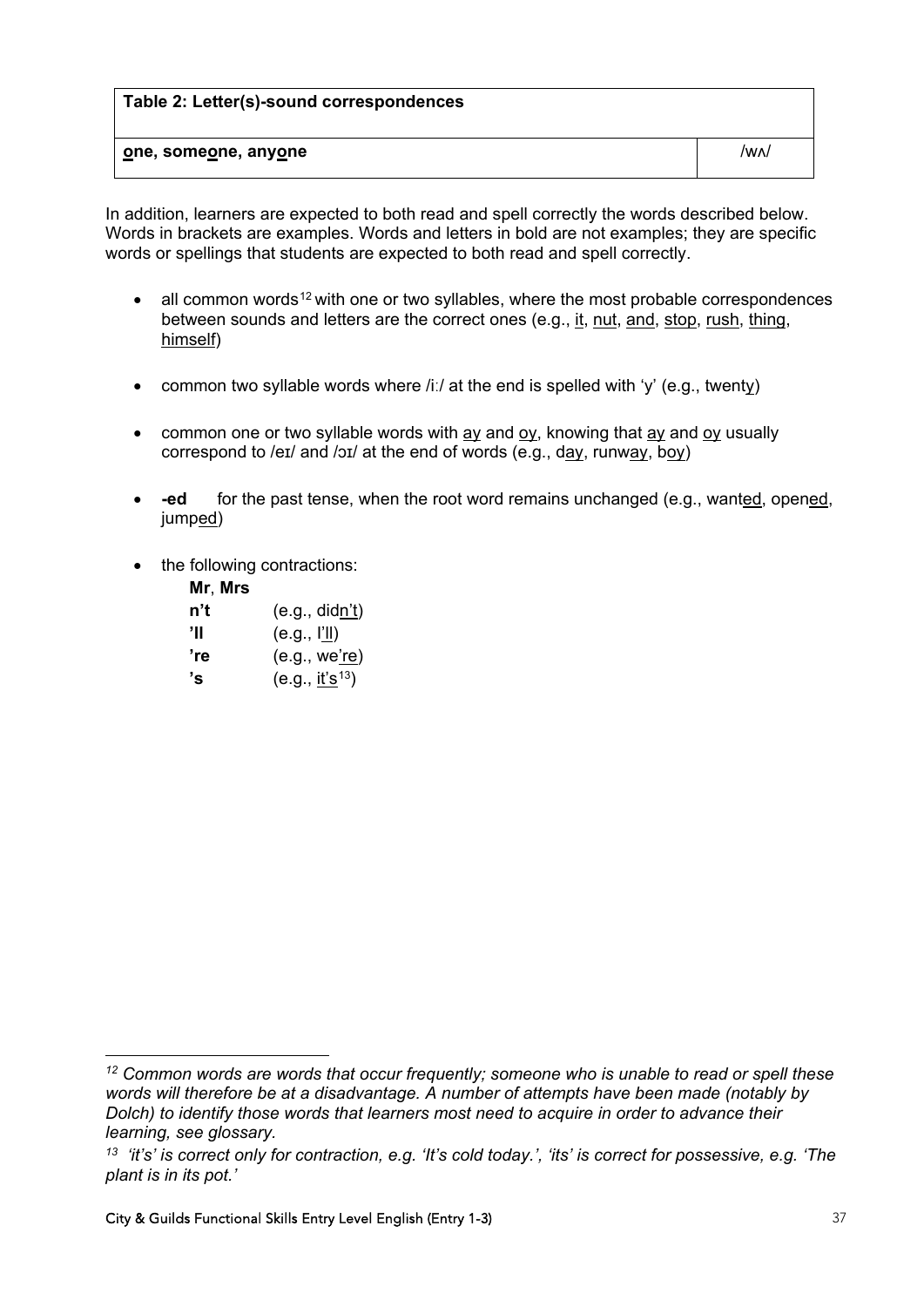## **Entry Level 2 – Expectations for both reading and spelling**

Learners are expected to both read and spell correctly all the words listed for Reading and Spelling for Entry Level 1 and the words listed in the following table. They are not examples. They have been chosen because they are common words that are not straightforward to spell. The letters underlined in the first column correspond to the sounds in the second column. These letters may need special attention for spelling.<sup>[14](#page-37-0)</sup>

| Table 3: Letter(s)-sound correspondences                                             |                      |
|--------------------------------------------------------------------------------------|----------------------|
| Letters <sup>15</sup>                                                                | Sounds <sup>16</sup> |
| letter, better                                                                       | /t/                  |
| differ, different, difficult                                                         | / f /                |
| address, promise, city, circle, decide, notice, since, sentence, once,<br>answer     | $\sqrt{s}$           |
| sure, sugar, pressure, machine, special                                              | /[/                  |
| whole                                                                                | /h/                  |
| a <u>rr</u> ive, carry                                                               | r                    |
| add, address                                                                         | /d/                  |
| guard, guide                                                                         | /g/                  |
| age, page, strange                                                                   | /dz/                 |
| breathe                                                                              | $/$ ð/               |
| po <u>s</u> ition, po <u>ss</u> ess, potato <u>es</u> , cau <u>se</u>                | z                    |
| imagine                                                                              | /n/                  |
| mean, people, believe, complete, extreme, everything, everybody                      | $/ii$ :/             |
| busy, business, minute, build, women, pretty                                         | I                    |
| friend, anything                                                                     | /e/                  |
| won, son, among, young, touch, double, trouble, country, enough,<br>something, month | $\overline{M}$       |

<span id="page-37-0"></span>*<sup>14</sup> The correspondences between sounds and letters shown in this table are not exact and should be interpreted flexibly, especially where there are difference due to regional accent.*

<span id="page-37-1"></span>*<sup>15</sup> The letters underlined in the first column correspond to the sounds in the second column.*

<span id="page-37-2"></span>*<sup>16</sup> As in Entry Level 1, the sounds are shown using the symbols of the International Phonetic Alphabet (IPA) for clarity. It is not necessary for learners understand the symbols, as the letters underlined in the word examples give the sounds represented by the symbols. Students are not expected to understand or use IPA symbols.*

City & Guilds Functional Skills Entry Level English (Entry 1-3) 38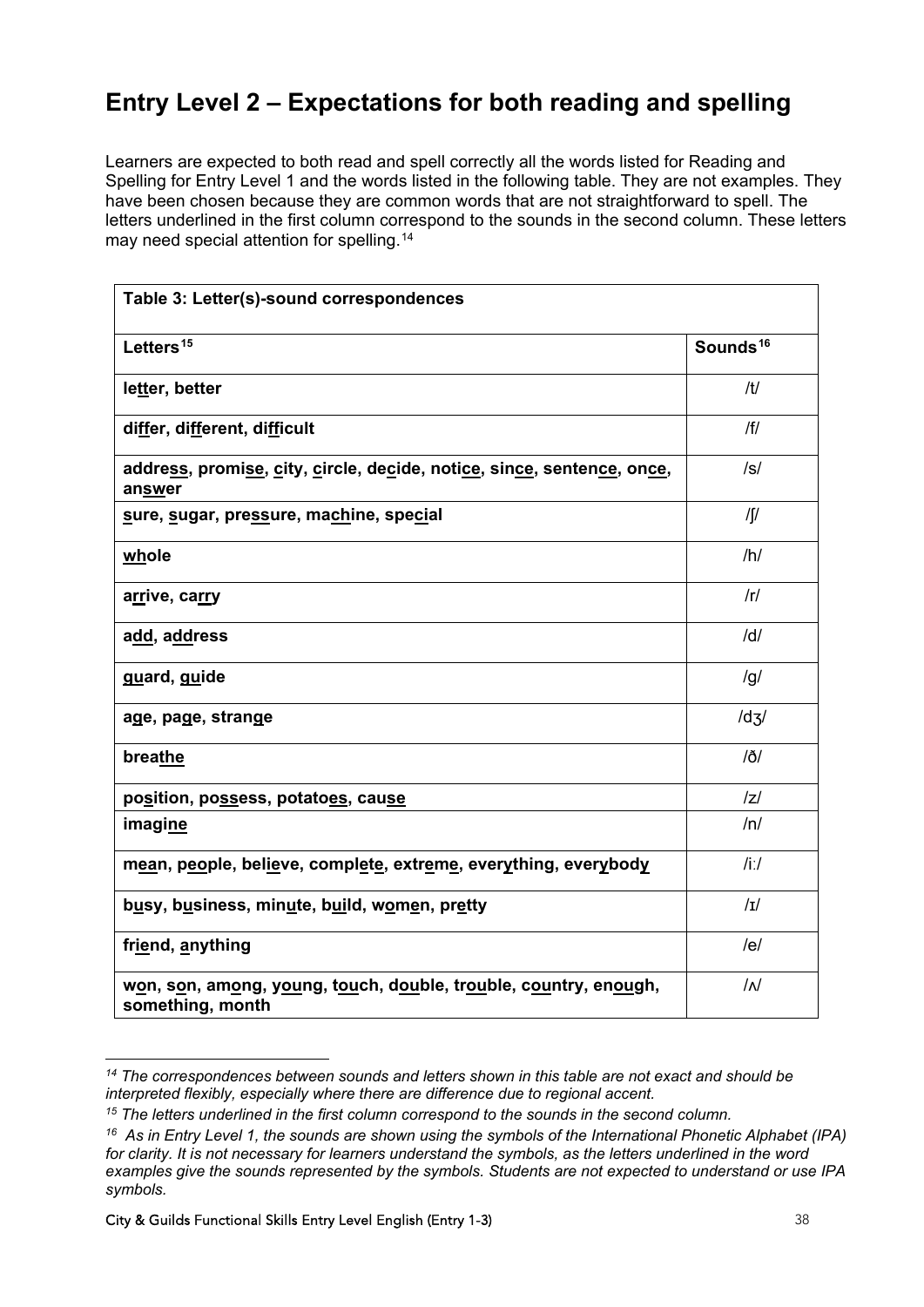| Table 3: Letter(s)-sound correspondences                                         |                          |
|----------------------------------------------------------------------------------|--------------------------|
| watch, knowledge                                                                 | /ol                      |
| woman                                                                            | /ช/                      |
| move, blue, blew, truly, fruit, group, through                                   | $/$ u:/                  |
| eight, eighteen, eighty, weigh, weight, daily, great, break, obey,<br>straight   | $/$ er $/$               |
| find, behind, quiet, quite, eve, height                                          | /ai/                     |
| thought, caught, naughty, cause, always                                          | o:                       |
| forward(s), forty, fourteen, quarter, therefore                                  | $ o:1$ or $ o:1$         |
| perhaps, thirteen, thirty, surprise, year, early, heard, learn, earth            | $3/$ or $3r/$            |
| remember, grammar, calendar, surname, pressure, forward                          | /a/ or $/3$ :r/          |
| h <u>al</u> f                                                                    | $/ax/$ or $/ax/$         |
| care, bear, bare,                                                                | $\sqrt{2}$ or $\sqrt{2}$ |
| our, hour                                                                        | lauel or laurl           |
| seven, decide, address, arrive, important, probably, woman, second,<br>difficult | $\overline{\theta}$      |
| idea, material                                                                   | $I$ iəl                  |
| six, next                                                                        | /ks/                     |
| music, beautiful, computer                                                       | /juː/                    |
| possible, example, animal                                                        | a                        |

In addition, learners are expected to both read and spell correctly the words described below. Words in brackets are examples. Words in bold are not examples; they are specific words that students are expected to both read and spell correctly.

- words with prefixes where the root word remains unchanged (e.g., unsure, disappoint, mistake, return, subject, interact, supermarket, autograph)
- words with prefixes where in-, changes to il-, im-, ir-, before root words that begin with 'l', 'm', 'p', 'r' (e.g., illegal, immoral, impossible, irregular)
- words with suffixes where the root word remains unchanged (e.g., payment, witness, careful, careless, partly)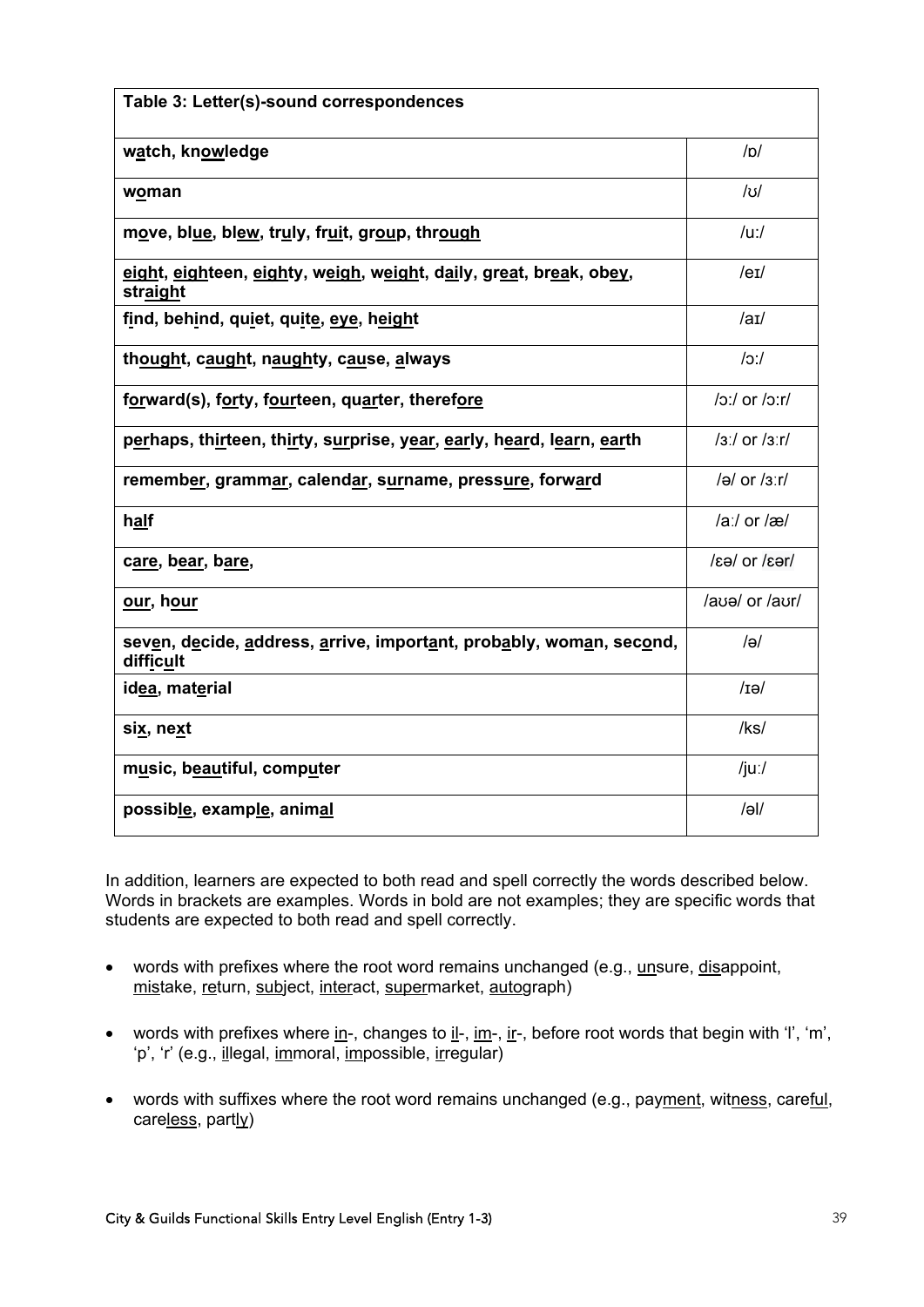- words with suffixes where the last 'e' in a root word is dropped before adding a suffix beginning with a vowel (e.g., hoping, liked, safer)
- words with suffixes where a root word ends with a short vowel sound and a single consonant letter, and the single consonant letter at the end of the root word is doubled before adding a suffix beginning with a vowel or 'y' (e.g., chopped, winner*,* getting, sunny)
- words with suffixes where 'y' at the end of the root word is changed to 'i' before adding a suffix beginning with a vowel (e.g., ladies, replied, happier, happiest), but not before '–ing' to avoid 'ii' (e.g., replying)
- Words with suffixes ending in '-tion' (e.g., mention, question, position, action)
- common words with letters corresponding to sounds that are often not pronounced (e.g., February, library, often, every, everything, interest, ordinary)
- the following homophones:

**there**, **their**, **they're here**, **hear one**, **won to**, **too**, **two**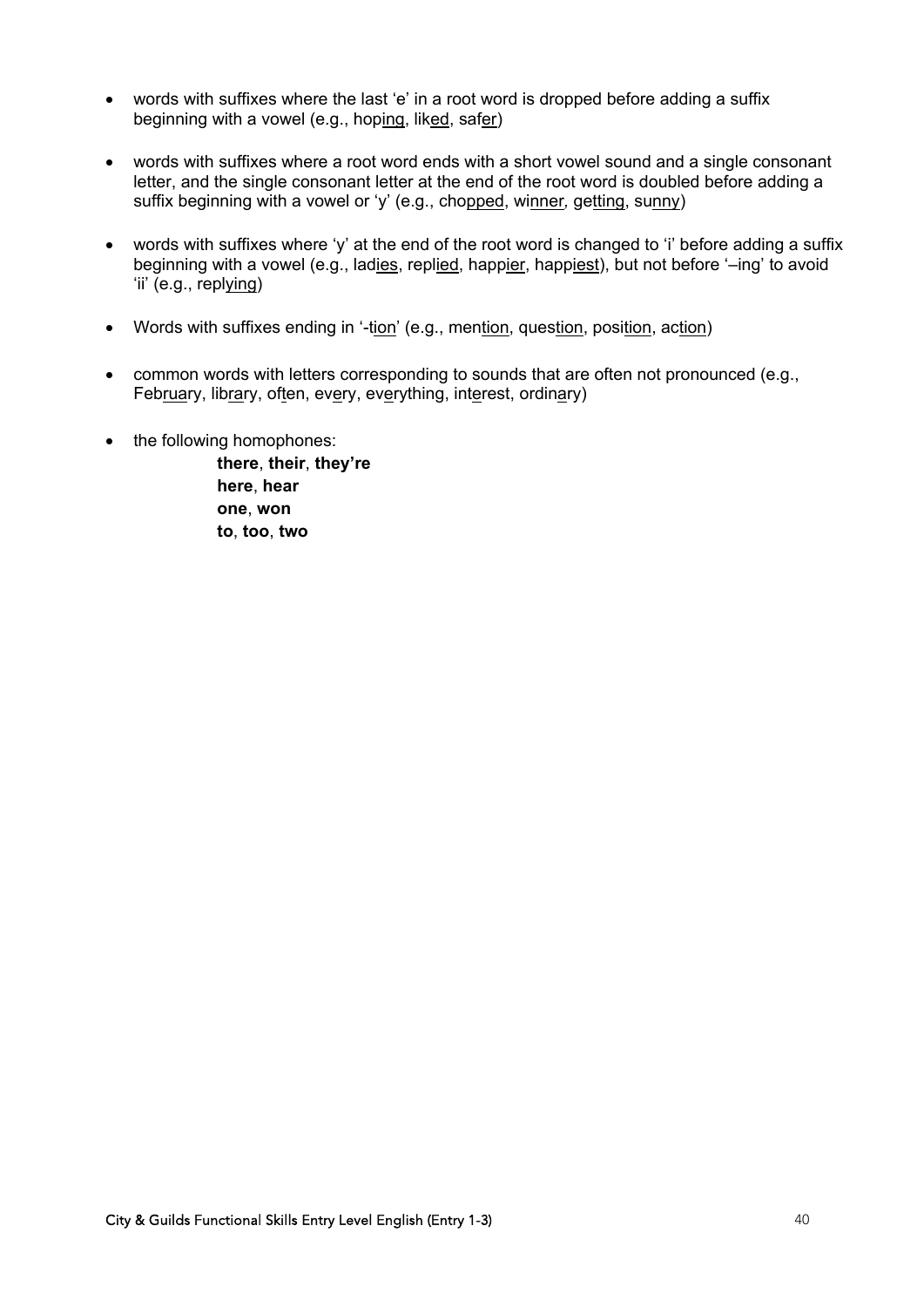## **Entry Level 3 – Expectations for both reading and spelling**

Learners are expected to both read and spell correctly all the words listed for Reading and Spelling for Entry Levels 1 and 2 and the words listed in the following table. They are not examples. They have been chosen because they build on Entry Level 2 by including more of the common words that are often misspelt. The letters underlined in the first column correspond to the sounds in the second column. These letters may need special attention for spelling.<sup>[17](#page-40-0)</sup>

| Table 4: Letter(s)-sound correspondences                                                                          |                      |
|-------------------------------------------------------------------------------------------------------------------|----------------------|
| Letters <sup>18</sup>                                                                                             | Sounds <sup>19</sup> |
| appear, opposite, apply                                                                                           | /p/                  |
| doubt, debt, attach, minute                                                                                       | /t/                  |
| scheme, occasion, according                                                                                       | /k/                  |
| picture, actual                                                                                                   | /tʃ/                 |
| rough, tough, cough, enough                                                                                       | / f /                |
| listen, fasten, whistle, criticise, receive, purpose, increase, recent,<br>centre, exercise, medicine, experience | $\sqrt{s}$           |
| especially, appreciate                                                                                            | /ʃ/                  |
| guarantee                                                                                                         | /g/                  |
| knowledge, college                                                                                                | /dz/                 |
| ease, criticise, position, cause                                                                                  | z                    |
| measure, treasure, pleasure                                                                                       | $\frac{1}{3}$        |
| committee, bomb, thumb, crumb, climb, condemn, column, autumn                                                     | /m/                  |
| knot, knee, knife, knowledge                                                                                      | /n/                  |
| committee, achieve                                                                                                | $/ii$ :/             |
| average, equip, bargain                                                                                           | I                    |
| curiosity, qualify, qualification                                                                                 | D                    |

<span id="page-40-0"></span>*<sup>17</sup> The correspondences between sounds and letters shown in this table are not exact and should be interpreted flexibly, especially where there are differences due to regional accent.*

<span id="page-40-1"></span>*<sup>18</sup> The letters underlined in the first column correspond to the sounds in the second column.*

<span id="page-40-2"></span>*<sup>19</sup> As in Entry Levels 1 and 2, the sounds are shown using the symbols of the International Phonetic Alphabet (IPA) for clarity. It is not necessary for learners to understand the symbols, as the letters underlined in the word examples give the sounds represented by the symbols. Students are not expected to understand or use IPA symbols.*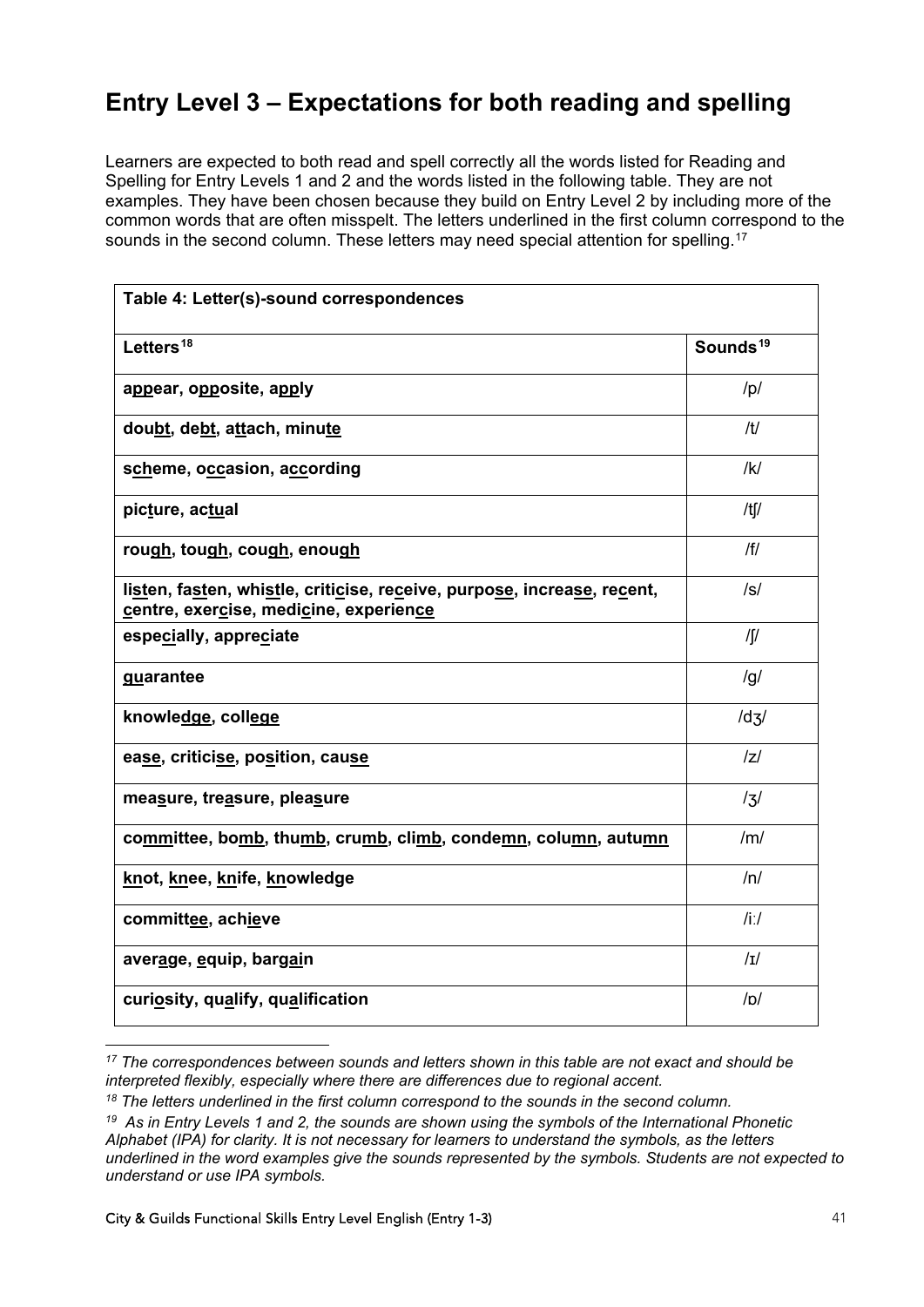| Table 4: Letter(s)-sound correspondences                                                                                                                                                                                                      |                 |
|-----------------------------------------------------------------------------------------------------------------------------------------------------------------------------------------------------------------------------------------------|-----------------|
| island                                                                                                                                                                                                                                        | /aɪ/            |
| though, although                                                                                                                                                                                                                              | /ອບ/            |
| bought, brought, ought, therefore                                                                                                                                                                                                             | /oː/            |
| sugar, popular, particular, regular, centre                                                                                                                                                                                                   | /ə/ or $/3$ :r/ |
| competition, correspond, determined, develop, frequently,<br>explanation, dictionary, definite, thorough, borough, describe,<br>exper <u>ime</u> nt, purp <u>o</u> se, opp <u>o</u> site, s <u>u</u> ppose, famous, various, cert <u>ai</u> n | /ə/             |
| exp <u>e</u> rience                                                                                                                                                                                                                           | /tə/            |
| excellent                                                                                                                                                                                                                                     | /ks/            |
| communicate, community, education                                                                                                                                                                                                             | /juː/           |
| available                                                                                                                                                                                                                                     | /əl/            |

In addition, learners are expected to both read and spell correctly the words described below. Words in brackets are examples. Words in bold are not examples; they are specific words that students are expected to both read and spell correctly.

• common words with the following suffixes or endings

-ion (e.g., competition, discussion) -ian (e.g., electrician, politician) -cious, -tious (e.g., suspicious, cautious) -cial, -tial (e.g., artificial, essential) -ation, -ant, -ance (e.g., observation, observant, observance) -ent, -ency (e.g., frequent, frequency) -able, -ably (e.g., comfortable, comfortably) -able, -ably, after 'ge' and 'ce', where 'e' is not dropped before adding the suffix (e.g., changeable, noticeably) -ible', '-ibly (e.g., possible, possibly)

- common words with hyphens to join a prefix to a root word, if the prefix ends in a vowel letter and the root word also begins with one (e.g., re-enter, co-operate)
- common words with letters representing sounds that are often not pronounced (e.g., desperate, separate, history, category, natural, business, favourite, government, environment)
- the following words that are homophones or near-homophones:
	- **who's**, **whose**
	- **accept**, **except**
	- **berry**, **bury**
	- **brake**, **break**
	- **fair**, **fare**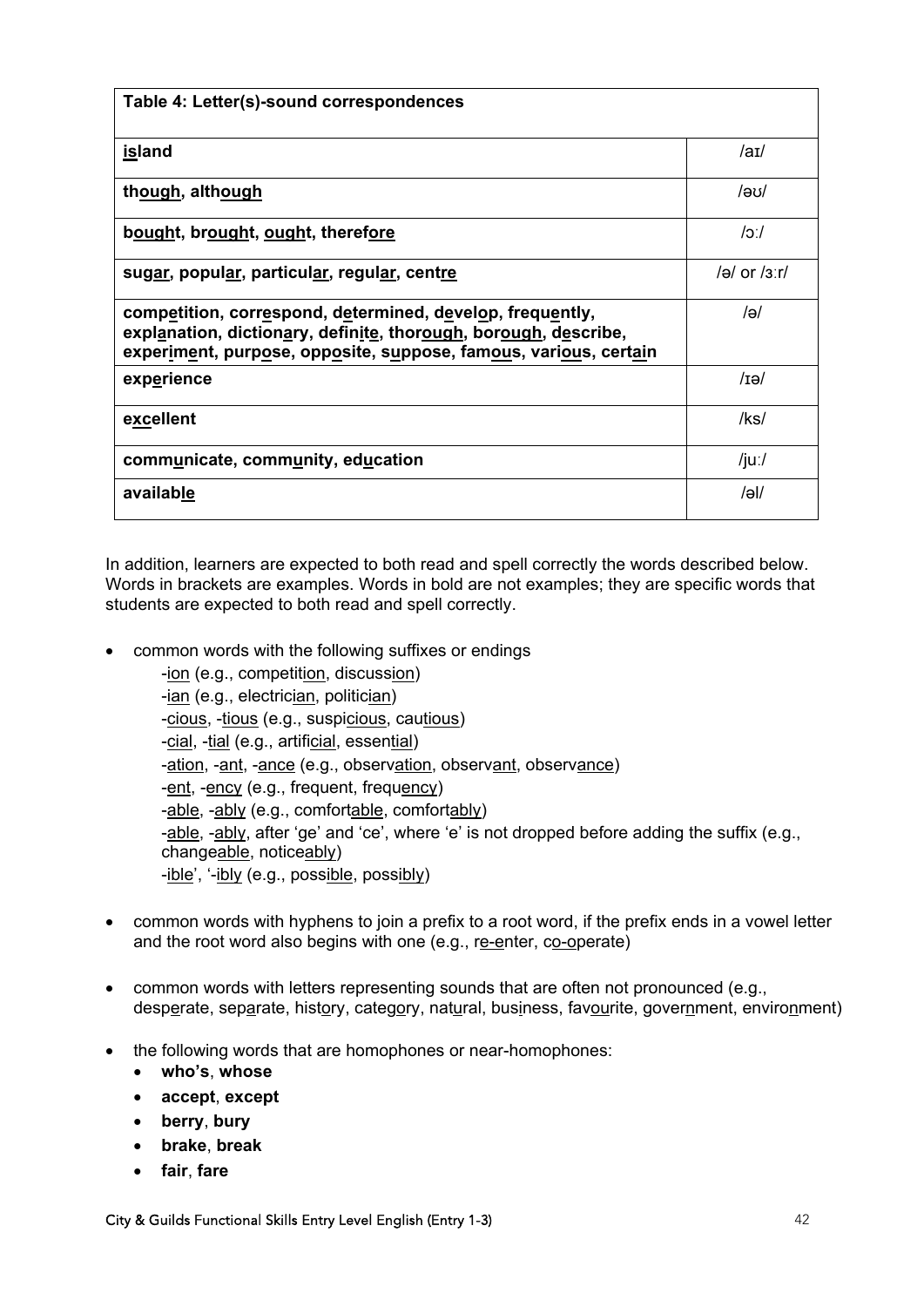- **groan**, **grown**
- **heel**, **he'll**
- **knot**, **not**
- **mail**, **male**
- **meat**, **meet**
- **missed**, **mist**
- **peace**, **piece**
- **plain**, **plane**
- **scene**, **seen**
- **weather**, **whether**
- **farther**, **father**
- **guessed**, **guest**
- **led**, **lead**
- **past**, **passed**
- **aloud**, **allowed**
- **desert, dessert**
- **steal**, **steel**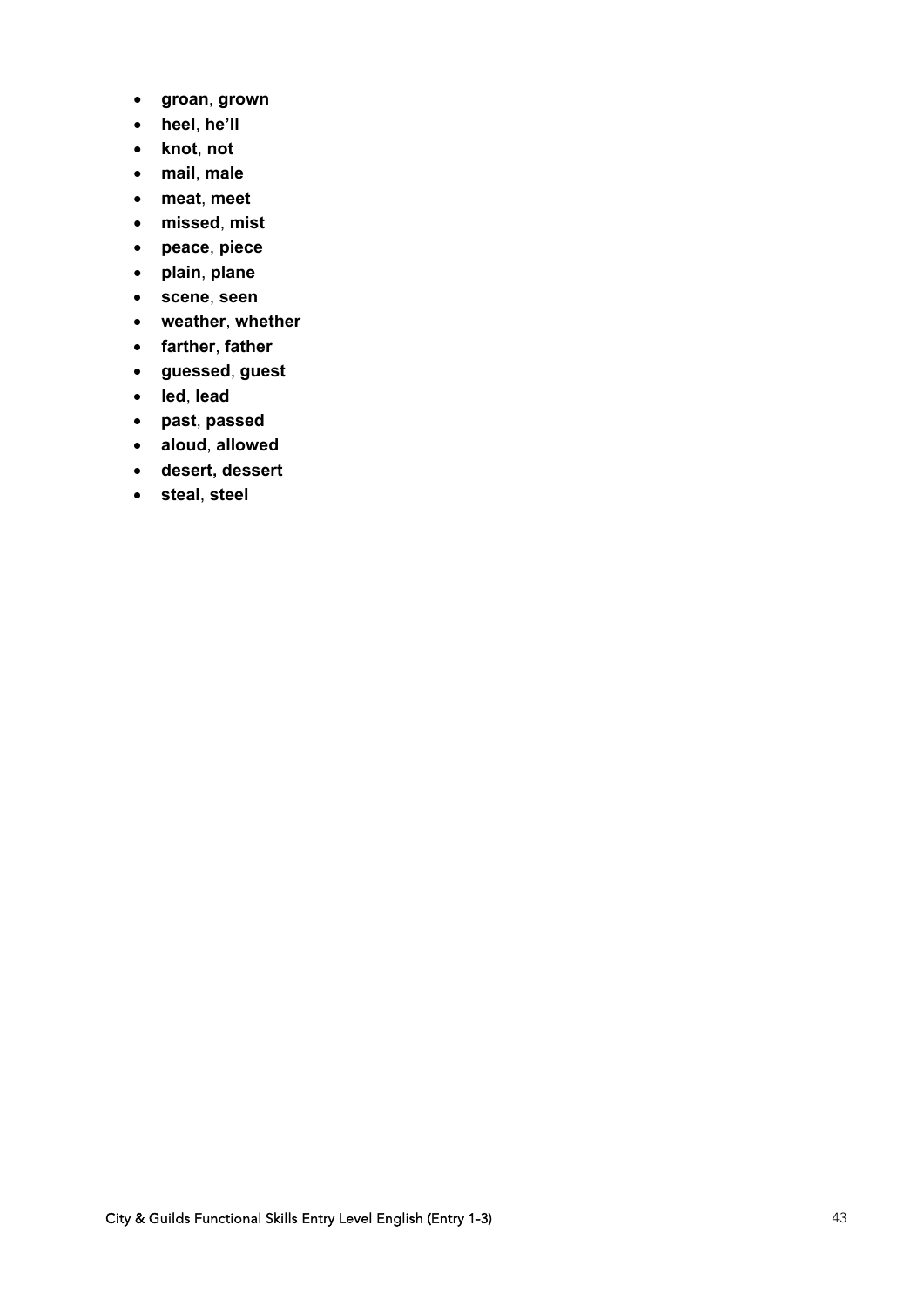## <span id="page-43-0"></span>Appendix 3 Sources of general information

The following documents contain essential information for centres delivering City & Guilds qualifications. They should be referred to in conjunction with this handbook. To download the documents and to find other useful documents, go to the Centres and Training Providers homepage on www.cityandguilds.com.

#### [City & Guilds Centre Manual](https://www.cityandguilds.com/delivering-our-qualifications/centre-development/quality-assurance/quality-assurance-documents)

This document contains detailed information about the processes which must be followed and requirements which must be met for a centre to achieve 'approved centre' status, or to offer a particular qualification, as well as updates and good practice exemplars for City & Guilds assessment and policy issues. Specifically, the document includes sections on:

- The centre and qualification approval process
- Examination roles at the centre
- Registration and certification of candidates
- Non-compliance
- Complaints and appeals
- Equal opportunities
- Data protection
- Management systems
- Maintaining records.

#### [Our Quality Assurance Requirements](https://www.cityandguilds.com/delivering-our-qualifications/centre-development/quality-assurance/quality-assurance-documents)

This document explains the requirements for the delivery, assessment and awarding of our qualifications. All centres working with City & Guilds must adopt and implement these requirements across all of their qualification provision. Specifically, this document:

- Specifies the quality assurance and control requirements that apply to all centres
- Sets out the basis for securing high standards, for all our qualifications and/or assessments
- Details the impact on centres of non-compliance.

Our Quality Assurance Requirements document encompasses the relevant regulatory requirements of the following documents, which apply to centres working with City & Guilds:

• Ofqual's General Conditions of Recognition

The [centre homepage](https://www.cityandguilds.com/delivering-our-qualifications/centre-development/centre-document-library) section of the City & Guilds website also contains useful information on

- [Walled Garden:](https://www.walled-garden.com/login?returnUrl=%2f&pinged=true) how to register and certificate candidates on line
- [Events:](https://www.cityandguilds.com/what-we-offer/centres/improving-teaching-learning) dates and information on the latest Centre events
- [Online assessment:](https://www.cityandguilds.com/what-we-offer/centres/working-with-us/e-volve) how to register for e-assessments.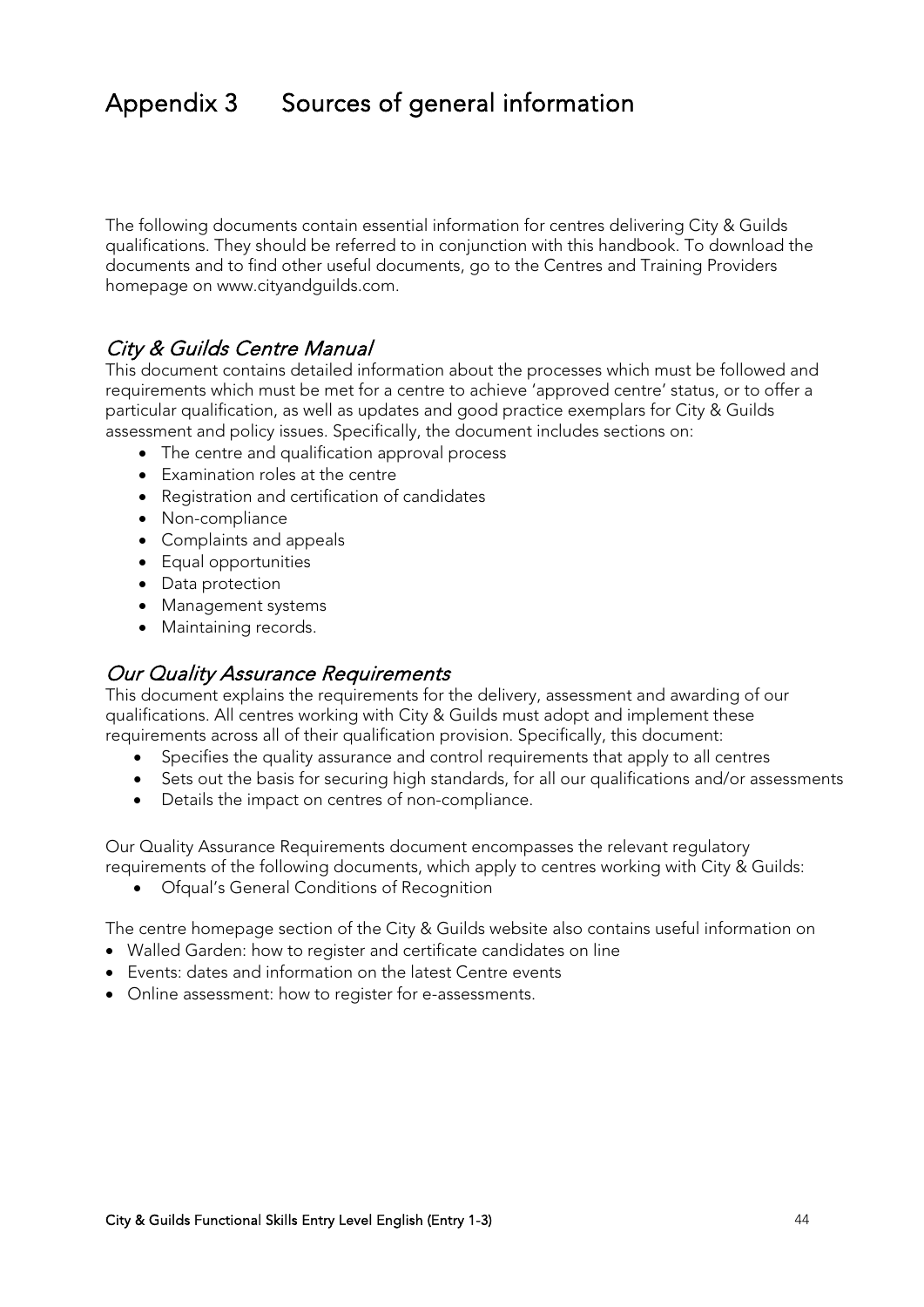## <span id="page-44-0"></span>Appendix 4 Useful contacts

Please note - calls to 0844 numbers cost 5 pence per minute plus your telephone company's access charge.

| UK and Republic of<br><b>Ireland Centres</b>                                                                                                                                                          |                         | $T: +44$ (0)844 543 0000                         |
|-------------------------------------------------------------------------------------------------------------------------------------------------------------------------------------------------------|-------------------------|--------------------------------------------------|
|                                                                                                                                                                                                       | General support         | E: centresupport@cityandguilds.com               |
| Registrations, Exam<br>entries, Invoices, Missing<br>or late exam materials,<br>Results entries,<br>Certification. Publication<br>enquiries: logbooks,<br>centre documents, forms,<br>free literature |                         | $T: +44$ (0)844 543 0000                         |
|                                                                                                                                                                                                       | e-assessment<br>support | E: evolvesupport@cityandguilds.com               |
|                                                                                                                                                                                                       |                         | $T: +44$ (0)844 846 0969                         |
| New centres                                                                                                                                                                                           | Sales support           | E: directsales@cityandguilds.com                 |
| Sales advice and support<br>and quality assurance                                                                                                                                                     | <b>Quality support</b>  | $T: +44(0)8448460969$                            |
|                                                                                                                                                                                                       |                         | E: csdirect@cityandguilds.com                    |
| International centres                                                                                                                                                                                 |                         | Please contact your local office:                |
| Quality assurance, sales advice, results, entries,<br>enrolments, invoices, missing or late exam<br>materials                                                                                         |                         | www.cityandguilds.com/about-<br>us/international |
| <b>UK</b> learners                                                                                                                                                                                    |                         | $T: +44$ (0)844 543 0033                         |
| General qualification information                                                                                                                                                                     |                         | E: learnersupport@cityandguilds.com              |
| International learners                                                                                                                                                                                |                         | Please contact your local office:                |
| General qualification information                                                                                                                                                                     |                         | www.cityandguilds.com/about-<br>us/international |
| Employer                                                                                                                                                                                              |                         | $T: +44$ (0)207 294 8128                         |
| Employer solutions including, Employer<br>Recognition: Endorsement, Accreditation and<br>Quality Mark, Consultancy, Mapping and<br><b>Specialist Training Delivery</b>                                |                         | E: business@cityandguilds.com                    |